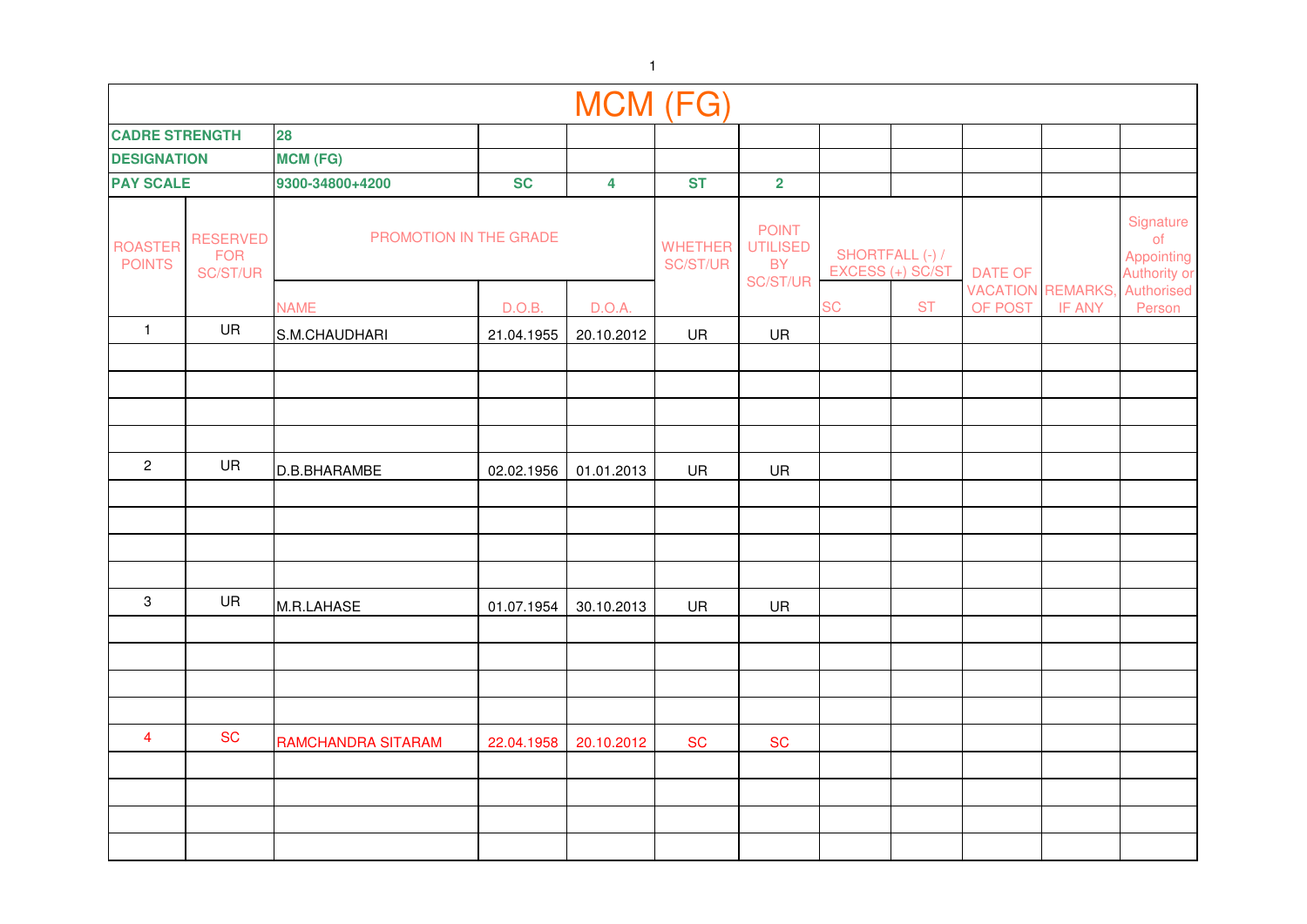| $\overline{5}$   | UR        | PITAMBAR HIRAMAN AHIRE | 01.03.1962 | 28.03.2013 | $\operatorname{\textsf{SC}}$ | UR        |  |          |         |  |
|------------------|-----------|------------------------|------------|------------|------------------------------|-----------|--|----------|---------|--|
|                  |           |                        |            |            |                              |           |  |          |         |  |
|                  |           |                        |            |            |                              |           |  |          |         |  |
|                  |           |                        |            |            |                              |           |  |          |         |  |
|                  |           |                        |            |            |                              |           |  |          |         |  |
| $\,6\,$          | UR        | R.M.THAKUR             | 17.05.1962 | 18.07.2013 | $\mathsf{ST}$                | UR        |  |          |         |  |
|                  |           |                        |            |            |                              |           |  |          |         |  |
|                  |           |                        |            |            |                              |           |  |          |         |  |
|                  |           |                        |            |            |                              |           |  |          |         |  |
|                  |           |                        |            |            |                              |           |  |          |         |  |
| $\overline{7}$   | UR        | A.M.DUSANE             | 18.10.1956 | 20.10.2012 | UR                           | UR        |  |          |         |  |
|                  |           |                        |            |            |                              |           |  |          |         |  |
|                  |           |                        |            |            |                              |           |  |          |         |  |
|                  |           |                        |            |            |                              |           |  |          |         |  |
|                  |           |                        |            |            |                              |           |  |          |         |  |
| $\boldsymbol{8}$ | <b>ST</b> | <b>JAGDISH LAXMAN</b>  | 18.05.1955 | 30.06.2011 | <b>ST</b>                    | <b>ST</b> |  |          |         |  |
|                  |           |                        |            |            |                              |           |  |          |         |  |
|                  |           |                        |            |            |                              |           |  |          |         |  |
|                  |           |                        |            |            |                              |           |  |          |         |  |
|                  |           |                        |            |            |                              |           |  |          |         |  |
| $\boldsymbol{9}$ | UR        | A.N.KASAR              | 28.09.1954 | 05.06.2013 | UR                           | UR        |  |          |         |  |
|                  |           |                        |            |            |                              |           |  |          |         |  |
|                  |           |                        |            |            |                              |           |  |          |         |  |
|                  |           |                        |            |            |                              |           |  |          |         |  |
|                  |           |                        |            |            |                              |           |  |          |         |  |
| $10$             | UR        | J.D.ROTE               | 09.12.1953 | 20.10.2012 | UR                           | UR        |  | 31.12.13 | Retired |  |
| $10$             | UR        |                        |            |            |                              |           |  |          |         |  |
|                  |           |                        |            |            |                              |           |  |          |         |  |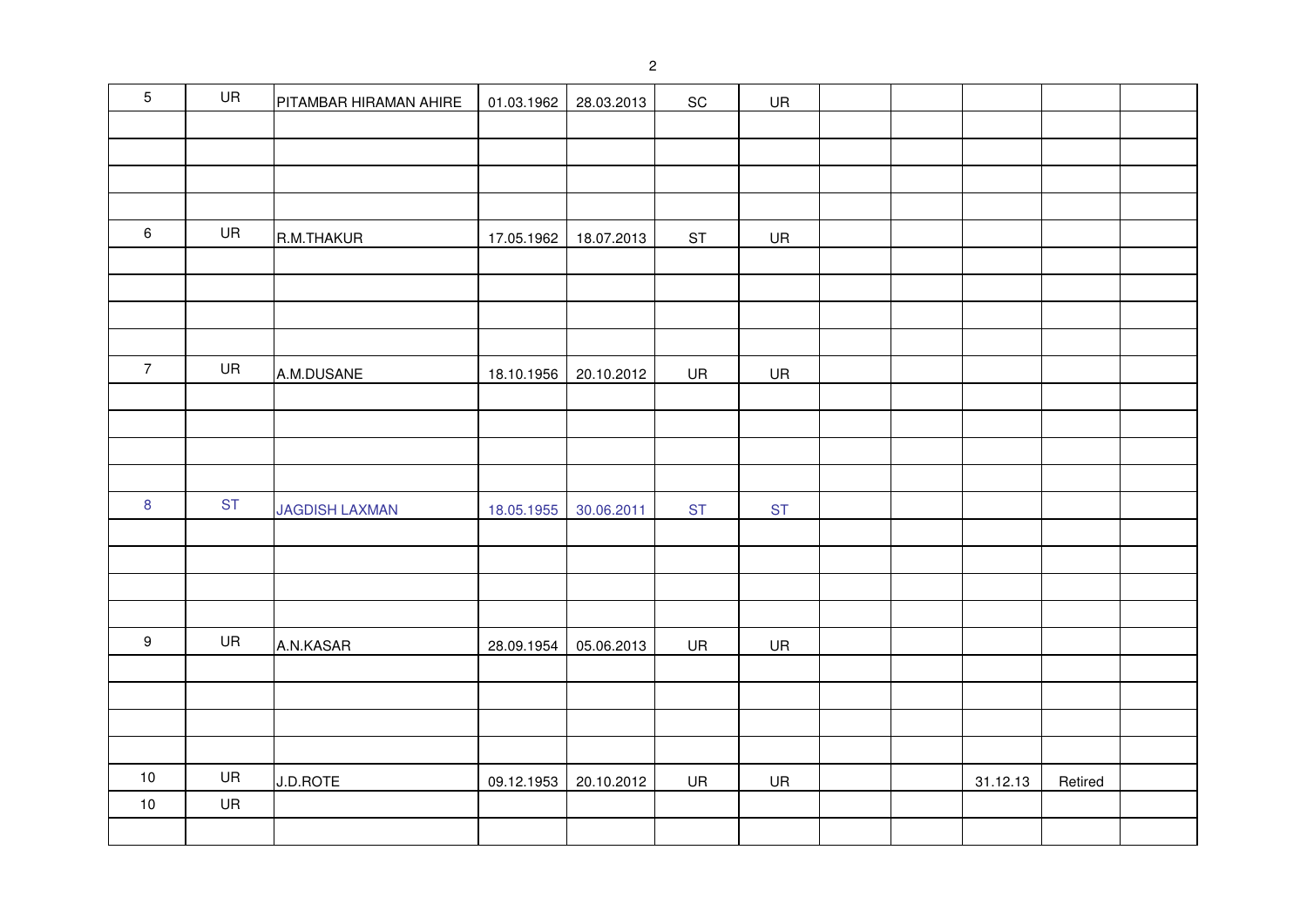| 11 | UR        | <b>B.B.SURYAVANSHI</b> | 01.06.1956 | 05.06.2013 | ST        | <b>UR</b>  |  |  |  |
|----|-----------|------------------------|------------|------------|-----------|------------|--|--|--|
|    |           |                        |            |            |           |            |  |  |  |
|    |           |                        |            |            |           |            |  |  |  |
|    |           |                        |            |            |           |            |  |  |  |
|    |           |                        |            |            |           |            |  |  |  |
| 12 | <b>SC</b> | <b>R.R.SAWAI</b>       | 12.02.1954 | 20.10.2012 | <b>SC</b> | ${\sf SC}$ |  |  |  |
|    |           |                        |            |            |           |            |  |  |  |
|    |           |                        |            |            |           |            |  |  |  |
|    |           |                        |            |            |           |            |  |  |  |
|    |           |                        |            |            |           |            |  |  |  |
| 13 | UR        | K.N.KHEDEKAR           | 28.06.1954 | 03.10.2011 | UR        | UR         |  |  |  |
|    |           |                        |            |            |           |            |  |  |  |
|    |           |                        |            |            |           |            |  |  |  |
|    |           |                        |            |            |           |            |  |  |  |
|    |           |                        |            |            |           |            |  |  |  |
| 14 | UR        | V.K.PATIL              | 21.02.1954 | 01.03.2012 | UR        | <b>UR</b>  |  |  |  |
|    |           |                        |            |            |           |            |  |  |  |
|    |           |                        |            |            |           |            |  |  |  |
|    |           |                        |            |            |           |            |  |  |  |
|    |           |                        |            |            |           |            |  |  |  |
| 15 | UR        | N.H.BHOLANE            | 01.06.1954 | 01.07.2010 | UR        | UR         |  |  |  |
|    |           |                        |            |            |           |            |  |  |  |
|    |           |                        |            |            |           |            |  |  |  |
|    |           |                        |            |            |           |            |  |  |  |
|    |           |                        |            |            |           |            |  |  |  |
| 16 | UR        | D.O.PATIL              | 01.06.1954 | 01.02.2011 | UR        | UR         |  |  |  |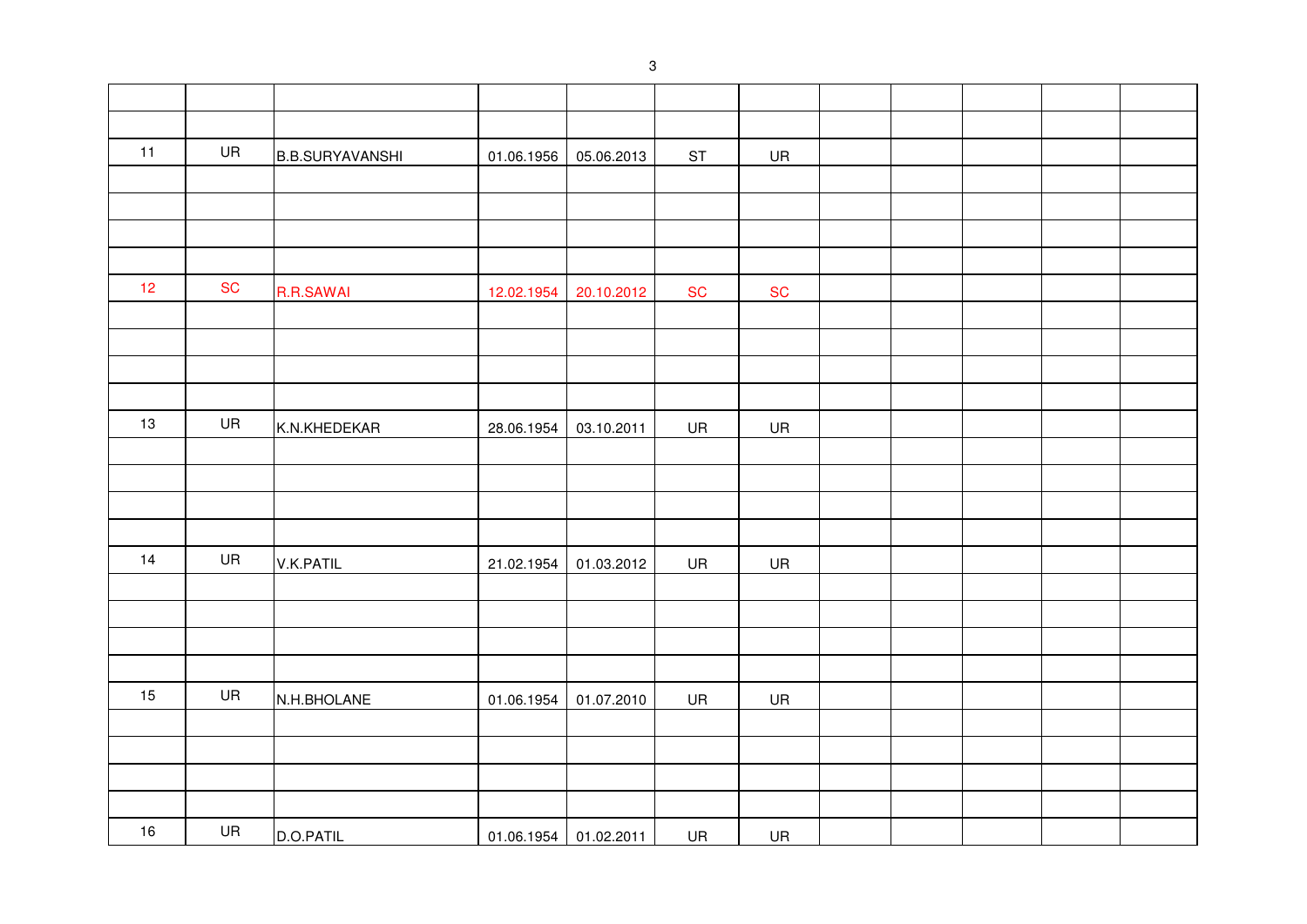| 17 | <b>SC</b> | A.S.BAVISKAR      | 09.05.1961 | 18.07.2013 | <b>SC</b> | ${\sf SC}$ |  |  |  |
|----|-----------|-------------------|------------|------------|-----------|------------|--|--|--|
|    |           |                   |            |            |           |            |  |  |  |
|    |           |                   |            |            |           |            |  |  |  |
|    |           |                   |            |            |           |            |  |  |  |
|    |           |                   |            |            |           |            |  |  |  |
| 18 | UR        | C.R.CHAUDHARI     | 01.06.1954 | 30.10.2013 | UR        | UR         |  |  |  |
|    |           |                   |            |            |           |            |  |  |  |
|    |           |                   |            |            |           |            |  |  |  |
|    |           |                   |            |            |           |            |  |  |  |
|    |           |                   |            |            |           |            |  |  |  |
| 19 | UR        | <b>B.N.TALELE</b> | 08.09.1954 | 20.10.2012 | UR        | <b>UR</b>  |  |  |  |
|    |           |                   |            |            |           |            |  |  |  |
|    |           |                   |            |            |           |            |  |  |  |
|    |           |                   |            |            |           |            |  |  |  |
|    |           |                   |            |            |           |            |  |  |  |
| 20 | <b>ST</b> | P.B.CHAVHAN       | 26.05.1955 | 07.03.2005 | <b>ST</b> | <b>ST</b>  |  |  |  |
|    |           |                   |            |            |           |            |  |  |  |
|    |           |                   |            |            |           |            |  |  |  |
|    |           |                   |            |            |           |            |  |  |  |
|    |           |                   |            |            |           |            |  |  |  |
| 21 | UR        | V.P.BODADE        | 20.06.1956 | 01.12.2010 | UR        | UR         |  |  |  |
|    |           |                   |            |            |           |            |  |  |  |
|    |           |                   |            |            |           |            |  |  |  |
|    |           |                   |            |            |           |            |  |  |  |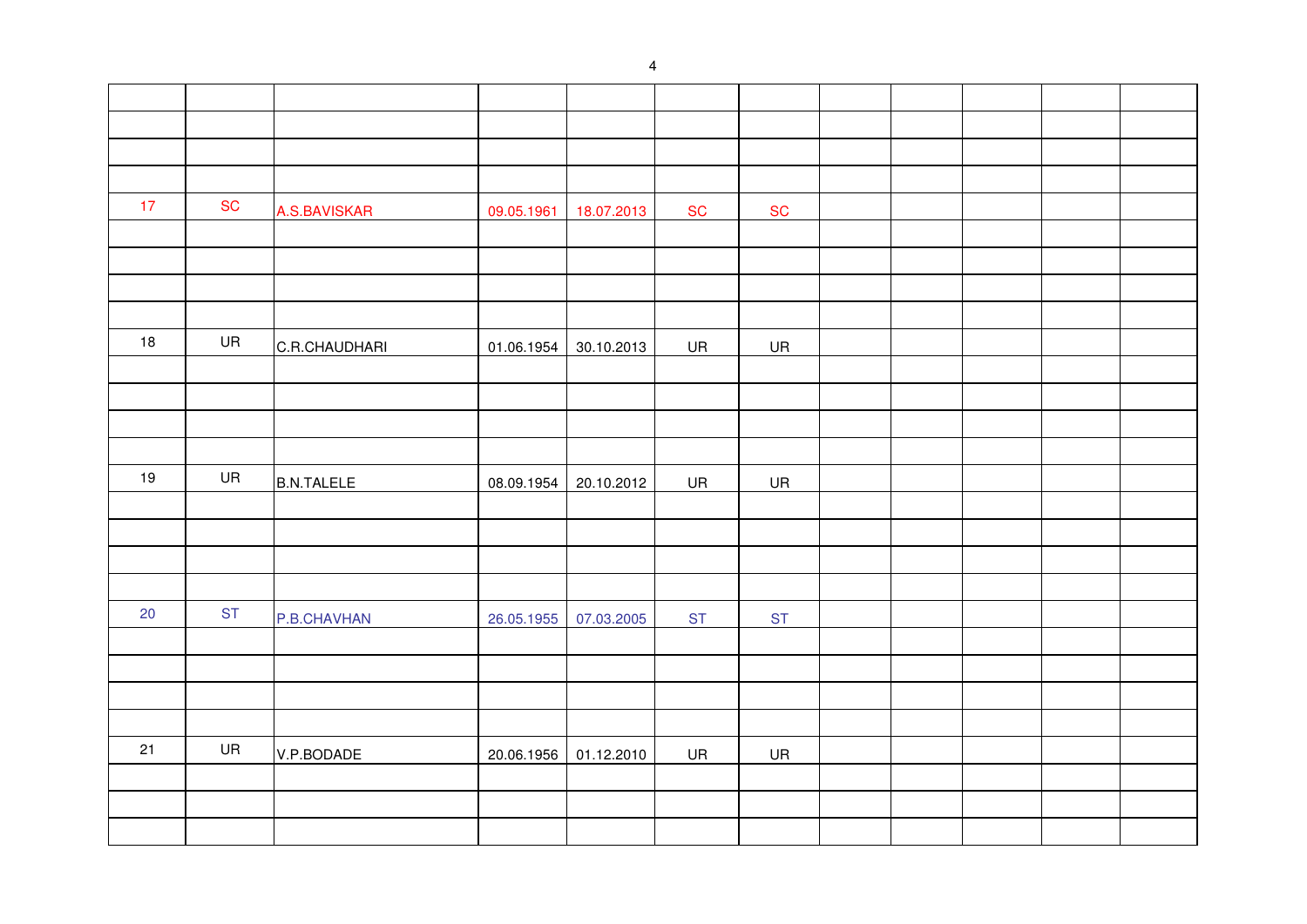| 22 | UR        | A.P.NEHETE        | 06.07.1954 | 01.02.2011            | UR                           | UR        |  |  |  |
|----|-----------|-------------------|------------|-----------------------|------------------------------|-----------|--|--|--|
|    |           |                   |            |                       |                              |           |  |  |  |
|    |           |                   |            |                       |                              |           |  |  |  |
|    |           |                   |            |                       |                              |           |  |  |  |
|    |           |                   |            |                       |                              |           |  |  |  |
| 23 | UR        | M.E.NAIK          | 18.05.1954 | 08.06.2010            | UR                           | UR        |  |  |  |
|    |           |                   |            |                       |                              |           |  |  |  |
|    |           |                   |            |                       |                              |           |  |  |  |
|    |           |                   |            |                       |                              |           |  |  |  |
| 24 | <b>SC</b> | <b>V.N.THOSAR</b> | 21.05.1955 | 01.05.2010            | <b>SC</b>                    | <b>SC</b> |  |  |  |
|    |           |                   |            |                       |                              |           |  |  |  |
|    |           |                   |            |                       |                              |           |  |  |  |
|    |           |                   |            |                       |                              |           |  |  |  |
| 25 | UR        | S.L.BIRHADE       | 27.05.1963 | 05.06.2013            | $\operatorname{\textsf{SC}}$ | UR        |  |  |  |
|    |           |                   |            |                       |                              |           |  |  |  |
|    |           |                   |            |                       |                              |           |  |  |  |
|    |           |                   |            |                       |                              |           |  |  |  |
|    |           |                   |            |                       |                              |           |  |  |  |
| 26 | UR        | V.N.PACHPANDE     | 22.03.1957 | 30.10.2013            | UR                           | UR        |  |  |  |
|    |           |                   |            |                       |                              |           |  |  |  |
|    |           |                   |            |                       |                              |           |  |  |  |
|    |           |                   |            |                       |                              |           |  |  |  |
| 27 | UR        | N.R.WANI          | 01.06.1954 | 20.10.2012            | UR                           | <b>UR</b> |  |  |  |
|    |           |                   |            |                       |                              |           |  |  |  |
|    |           |                   |            |                       |                              |           |  |  |  |
|    |           |                   |            |                       |                              |           |  |  |  |
|    |           |                   |            |                       |                              |           |  |  |  |
| 28 | UR        | P.M.PATIL         |            | 04.08.1954 20.10.2012 | UR                           | UR        |  |  |  |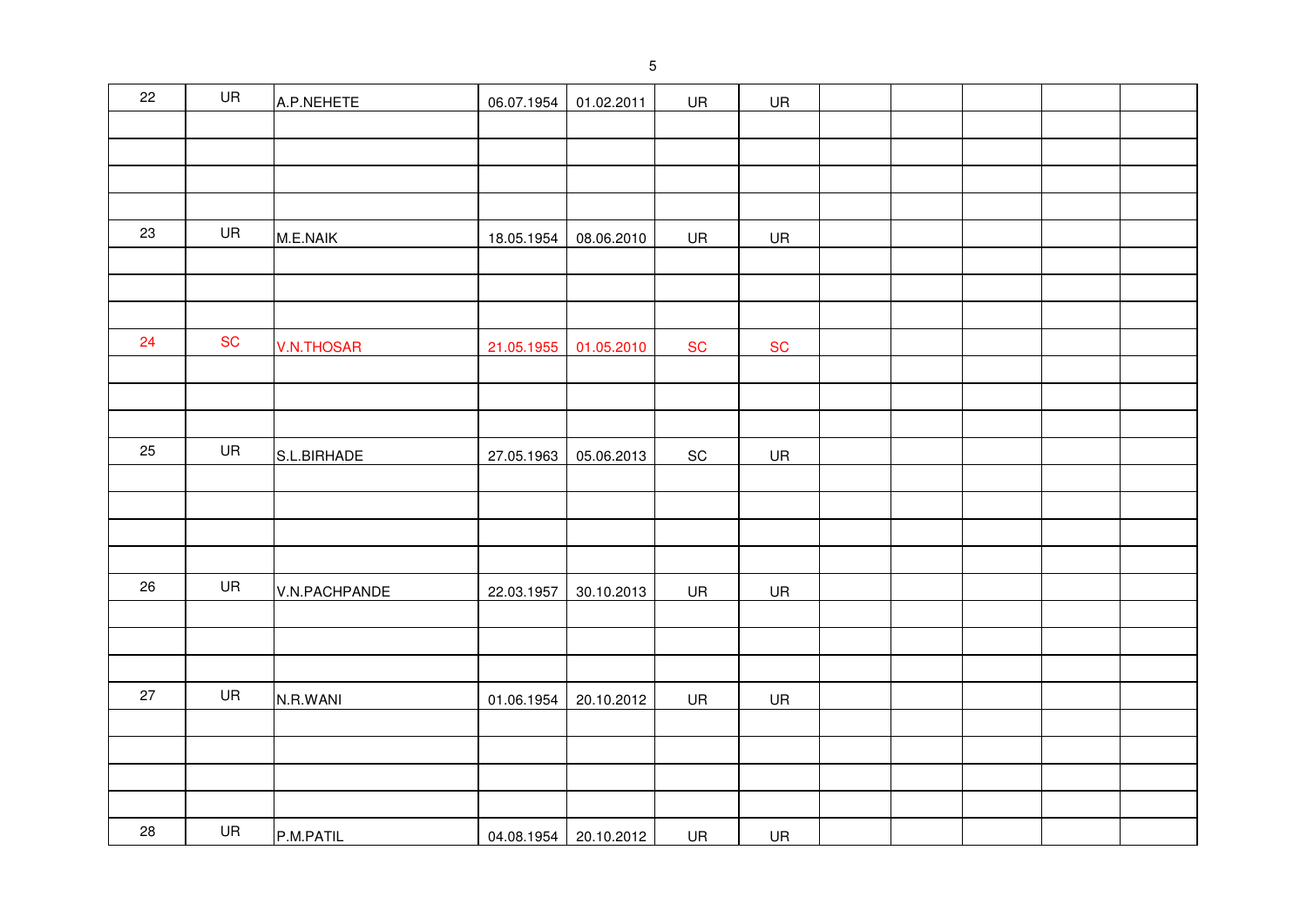|                                 |                                           |                                  |            | TECH. I (FG) |                            |                                                          |           |                                     |                |                                           |                                               |
|---------------------------------|-------------------------------------------|----------------------------------|------------|--------------|----------------------------|----------------------------------------------------------|-----------|-------------------------------------|----------------|-------------------------------------------|-----------------------------------------------|
| <b>CADRE STRENGTH</b>           |                                           | 152                              |            |              |                            |                                                          |           |                                     |                |                                           |                                               |
| <b>DESIGNATION</b>              |                                           | TECH. I (FG)                     |            |              |                            |                                                          |           |                                     |                |                                           |                                               |
| <b>PAY SCALE</b>                |                                           | 5200-20200+2800                  | <b>SC</b>  | 23           | <b>ST</b>                  | 11                                                       |           |                                     |                |                                           |                                               |
|                                 |                                           |                                  |            |              |                            |                                                          |           |                                     |                |                                           |                                               |
| <b>ROASTER</b><br><b>POINTS</b> | <b>RESERVED</b><br><b>FOR</b><br>SC/ST/UR | PROMOTION IN THE GRADE           |            |              | <b>WHETHER</b><br>SC/ST/UR | <b>POINT</b><br><b>UTILISED</b><br><b>BY</b><br>SC/ST/UR |           | SHORTFALL (-) /<br>EXCESS (+) SC/ST | <b>DATE OF</b> |                                           | Signature<br>of<br>Appointing<br>Authority or |
|                                 |                                           | <b>NAME</b>                      | D.O.B.     | D.O.A.       |                            |                                                          | <b>SC</b> | <b>ST</b>                           | OF POST        | <b>VACATION REMARKS,</b><br><b>IF ANY</b> | Authorised<br>Person                          |
| $\mathbf{1}$                    | <b>UR</b>                                 | D.T.BOROLE                       | 01.12.1954 | 30.06.211    | UR                         | UR                                                       |           |                                     |                |                                           |                                               |
|                                 |                                           |                                  |            |              |                            |                                                          |           |                                     |                |                                           |                                               |
|                                 |                                           |                                  |            |              |                            |                                                          |           |                                     |                |                                           |                                               |
|                                 |                                           |                                  |            |              |                            |                                                          |           |                                     |                |                                           |                                               |
|                                 |                                           |                                  |            |              |                            |                                                          |           |                                     |                |                                           |                                               |
| $\overline{c}$                  | UR                                        | UDAYSINGH JAMALSINGH             | 09.05.1955 | 08.06.2010   | UR                         | UR                                                       |           |                                     |                |                                           |                                               |
|                                 |                                           |                                  |            |              |                            |                                                          |           |                                     |                |                                           |                                               |
|                                 |                                           |                                  |            |              |                            |                                                          |           |                                     |                |                                           |                                               |
|                                 |                                           |                                  |            |              |                            |                                                          |           |                                     |                |                                           |                                               |
|                                 |                                           |                                  |            |              |                            |                                                          |           |                                     |                |                                           |                                               |
| $\mathbf{3}$                    | UR                                        | UDDESHPRASAD RAMASARE 15.06.1954 |            | 08.06.2010   | <b>UR</b>                  | UR                                                       |           |                                     |                |                                           |                                               |
|                                 |                                           |                                  |            |              |                            |                                                          |           |                                     |                |                                           |                                               |
|                                 |                                           |                                  |            |              |                            |                                                          |           |                                     |                |                                           |                                               |
|                                 |                                           |                                  |            |              |                            |                                                          |           |                                     |                |                                           |                                               |
|                                 |                                           |                                  |            |              |                            |                                                          |           |                                     |                |                                           |                                               |
| $\overline{4}$                  | <b>SC</b>                                 | <b>ASHOK. D. JADAV</b>           | 01.05.1959 | 01.05.2010   | <b>SC</b>                  | <b>SC</b>                                                |           |                                     |                |                                           |                                               |
|                                 |                                           |                                  |            |              |                            |                                                          |           |                                     |                |                                           |                                               |
|                                 |                                           |                                  |            |              |                            |                                                          |           |                                     |                |                                           |                                               |
|                                 |                                           |                                  |            |              |                            |                                                          |           |                                     |                |                                           |                                               |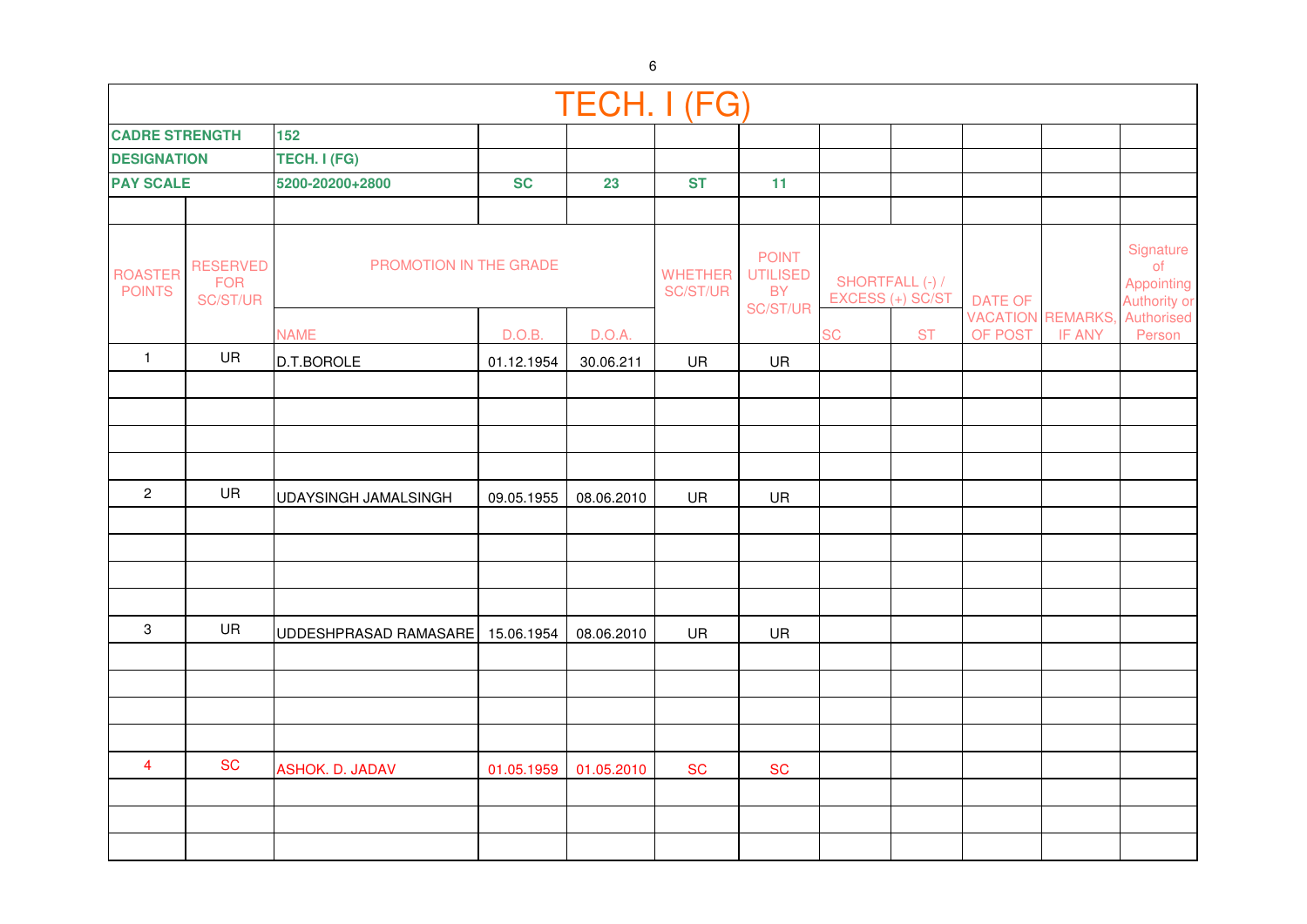| $\overline{5}$ | UR        | BHALCHANDRA PITAMBAR              | 30.03.1962 | 28.03.2013 | UR            | <b>UR</b> |  |  |  |
|----------------|-----------|-----------------------------------|------------|------------|---------------|-----------|--|--|--|
|                |           |                                   |            |            |               |           |  |  |  |
|                |           |                                   |            |            |               |           |  |  |  |
|                |           |                                   |            |            |               |           |  |  |  |
|                |           |                                   |            |            |               |           |  |  |  |
| 6              | UR        | K.K.KOLHE                         | 01.05.1960 | 01.11.2010 | UR            | UR        |  |  |  |
|                |           |                                   |            |            |               |           |  |  |  |
|                |           |                                   |            |            |               |           |  |  |  |
|                |           |                                   |            |            |               |           |  |  |  |
|                |           |                                   |            |            |               |           |  |  |  |
| $\overline{7}$ | UR        | <b>BHGWAN CHINDHU</b>             | 01.06.1954 | 28.03.2013 | UR            | UR        |  |  |  |
|                |           |                                   |            |            |               |           |  |  |  |
|                |           |                                   |            |            |               |           |  |  |  |
|                |           |                                   |            |            |               |           |  |  |  |
|                |           |                                   |            |            |               |           |  |  |  |
| $\bf 8$        | <b>ST</b> | KAILAS UKHAJI SHIRSAT             | 01.05.1966 | 01.11.2010 | <b>ST</b>     | <b>ST</b> |  |  |  |
|                |           |                                   |            |            |               |           |  |  |  |
|                |           |                                   |            |            |               |           |  |  |  |
|                |           |                                   |            |            |               |           |  |  |  |
|                |           |                                   |            |            |               |           |  |  |  |
| $9\,$          | UR        | HARISH ANANDA SONAWANE 14.04.1967 |            | 02.10.2012 | $\mathsf{ST}$ | UR        |  |  |  |
|                |           |                                   |            |            |               |           |  |  |  |
|                |           |                                   |            |            |               |           |  |  |  |
|                |           |                                   |            |            |               |           |  |  |  |
|                |           |                                   |            |            |               |           |  |  |  |
| $10$           | UR        | S.S.PAWAR                         | 09.09.1965 | 01.12.2010 | UR            | UR        |  |  |  |
|                |           |                                   |            |            |               |           |  |  |  |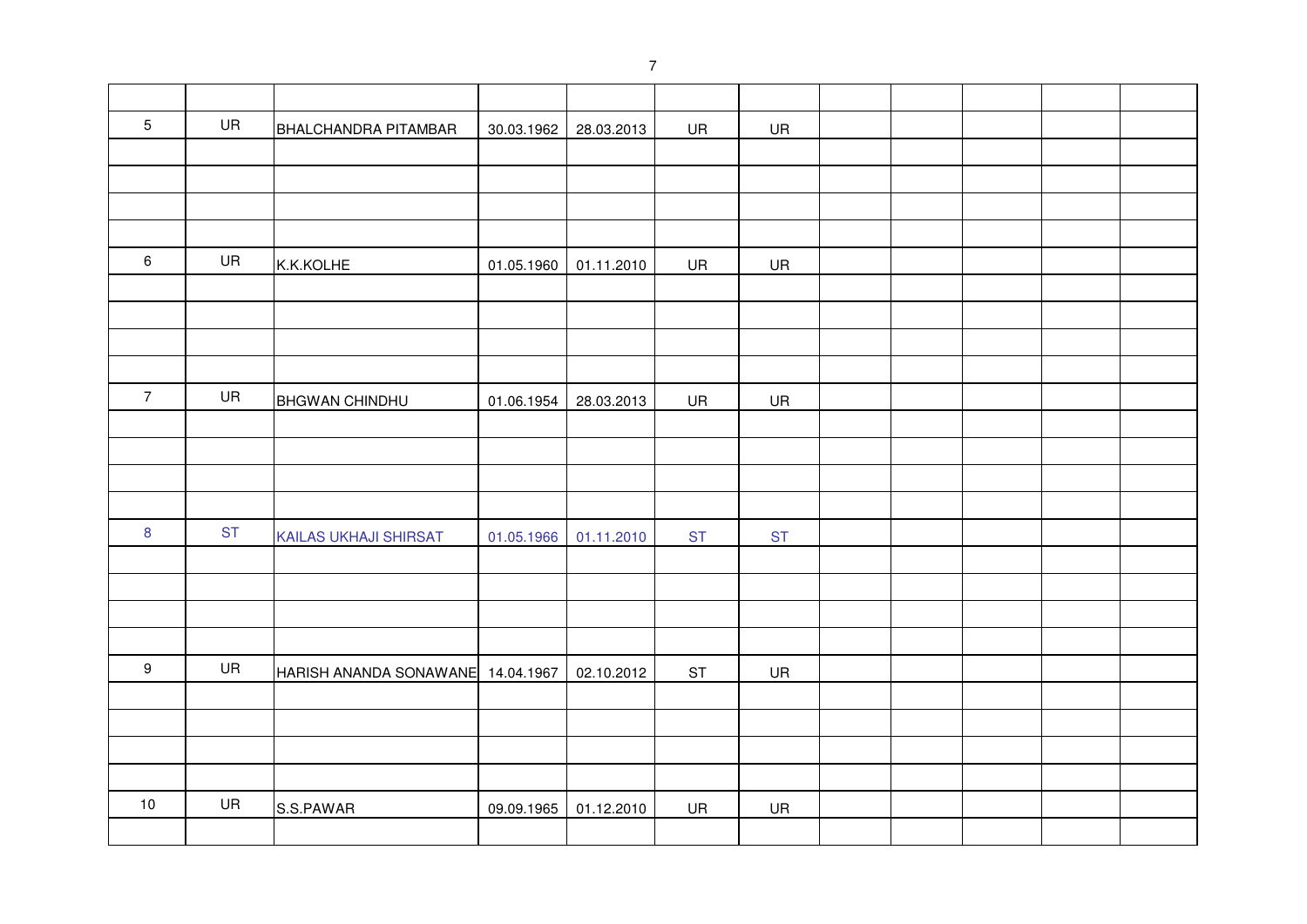| 11 | UR        | C.N.PATIL            | 06.08.1961 | 01.12.2010 | UR        | UR        |  |  |  |
|----|-----------|----------------------|------------|------------|-----------|-----------|--|--|--|
|    |           |                      |            |            |           |           |  |  |  |
|    |           |                      |            |            |           |           |  |  |  |
|    |           |                      |            |            |           |           |  |  |  |
|    |           |                      |            |            |           |           |  |  |  |
| 12 | <b>SC</b> | <b>MANIK SHAHADU</b> | 01.05.1954 | 08.06.2010 | <b>SC</b> | <b>SC</b> |  |  |  |
|    |           |                      |            |            |           |           |  |  |  |
|    |           |                      |            |            |           |           |  |  |  |
|    |           |                      |            |            |           |           |  |  |  |
|    |           |                      |            |            |           |           |  |  |  |
| 13 | UR        | N.R.KHACHNE          | 01.04.1965 | 01.07.2010 | UR        | UR        |  |  |  |
|    |           |                      |            |            |           |           |  |  |  |
|    |           |                      |            |            |           |           |  |  |  |
|    |           |                      |            |            |           |           |  |  |  |
|    |           |                      |            |            |           |           |  |  |  |
| 14 | UR        | P.B.PATIL            | 01.06.1960 | 01.02.2011 | UR        | <b>UR</b> |  |  |  |
|    |           |                      |            |            |           |           |  |  |  |
|    |           |                      |            |            |           |           |  |  |  |
|    |           |                      |            |            |           |           |  |  |  |
|    |           |                      |            |            |           |           |  |  |  |
| 15 | UR        | G.J.HIRODKAR         | 22.08.1964 | 01.02.2011 | UR        | <b>UR</b> |  |  |  |
|    |           |                      |            |            |           |           |  |  |  |
|    |           |                      |            |            |           |           |  |  |  |
|    |           |                      |            |            |           |           |  |  |  |
|    |           |                      |            |            |           |           |  |  |  |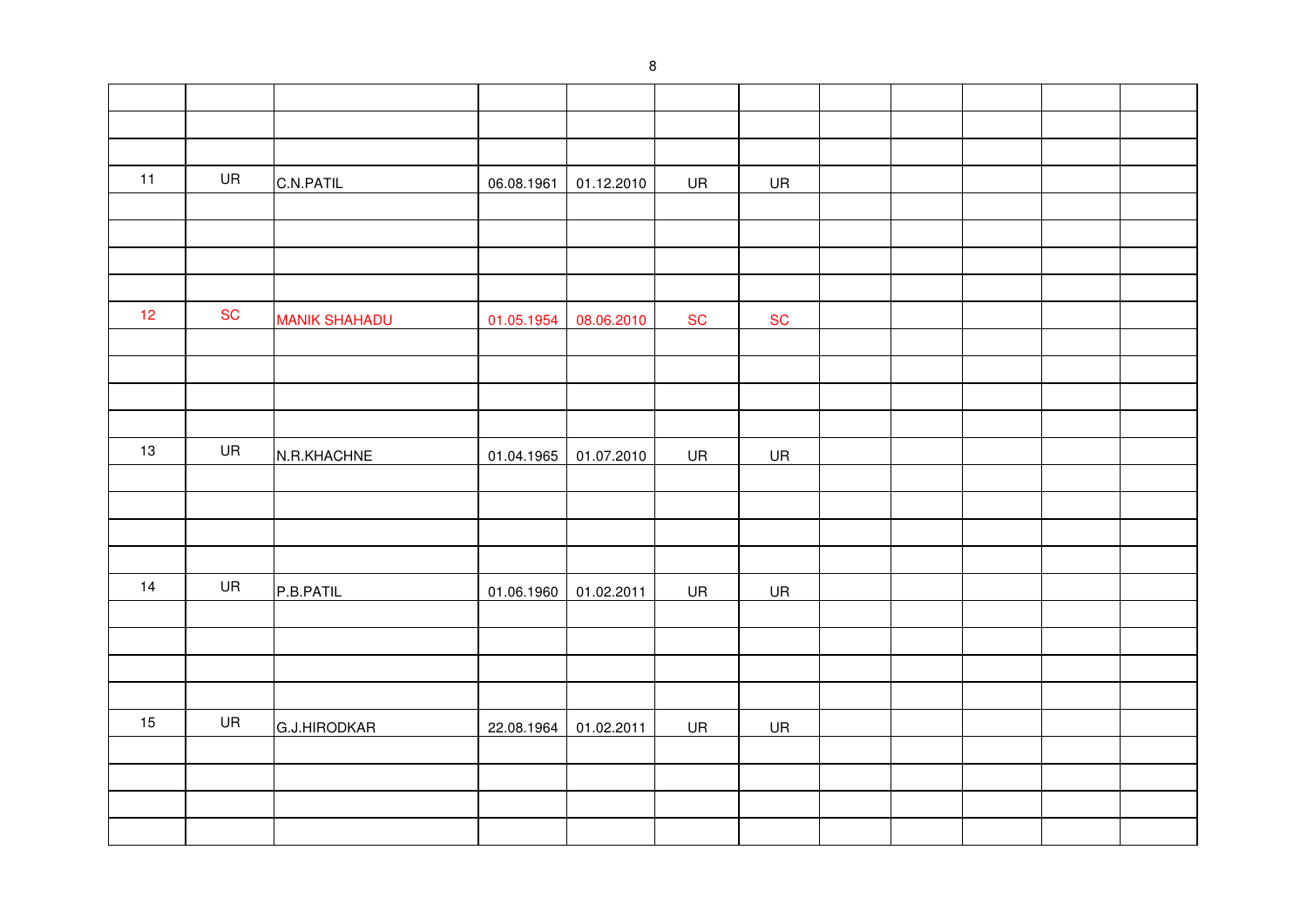| 16 | UR         | SUNIL KISAN PAWAR | 01.06.1961 | 01.02.2011 | SC         | UR        |  |  |  |
|----|------------|-------------------|------------|------------|------------|-----------|--|--|--|
|    |            |                   |            |            |            |           |  |  |  |
|    |            |                   |            |            |            |           |  |  |  |
|    |            |                   |            |            |            |           |  |  |  |
|    |            |                   |            |            |            |           |  |  |  |
| 17 | ${\sf SC}$ | SANJAY D. JADHAV  | 01.01.1960 | 01.04.2011 | ${\sf SC}$ | <b>SC</b> |  |  |  |
|    |            |                   |            |            |            |           |  |  |  |
|    |            |                   |            |            |            |           |  |  |  |
|    |            |                   |            |            |            |           |  |  |  |
|    |            |                   |            |            |            |           |  |  |  |
| 18 | UR         | Y.B.PATIL         | 11.08.1964 | 01.12.2010 | UR         | UR        |  |  |  |
|    |            |                   |            |            |            |           |  |  |  |
|    |            |                   |            |            |            |           |  |  |  |
|    |            |                   |            |            |            |           |  |  |  |
|    |            |                   |            |            |            |           |  |  |  |
| 19 | UR         | SAMPAT DURAIRAJ   | 14.03.1957 | 30.06.2011 | UR         | UR        |  |  |  |
|    |            |                   |            |            |            |           |  |  |  |
|    |            |                   |            |            |            |           |  |  |  |
|    |            |                   |            |            |            |           |  |  |  |
|    | <b>ST</b>  |                   |            |            |            |           |  |  |  |
| 20 |            | Z.C.GAWIT         | 16.07.1968 | 08.06.2010 | <b>ST</b>  | <b>ST</b> |  |  |  |
|    |            |                   |            |            |            |           |  |  |  |
|    |            |                   |            |            |            |           |  |  |  |
|    |            |                   |            |            |            |           |  |  |  |
| 21 | UR         |                   |            |            |            |           |  |  |  |
|    |            | S.L.KOLTE         | 15.05.1961 | 01.12.2010 | UR         | UR        |  |  |  |
|    |            |                   |            |            |            |           |  |  |  |
|    |            |                   |            |            |            |           |  |  |  |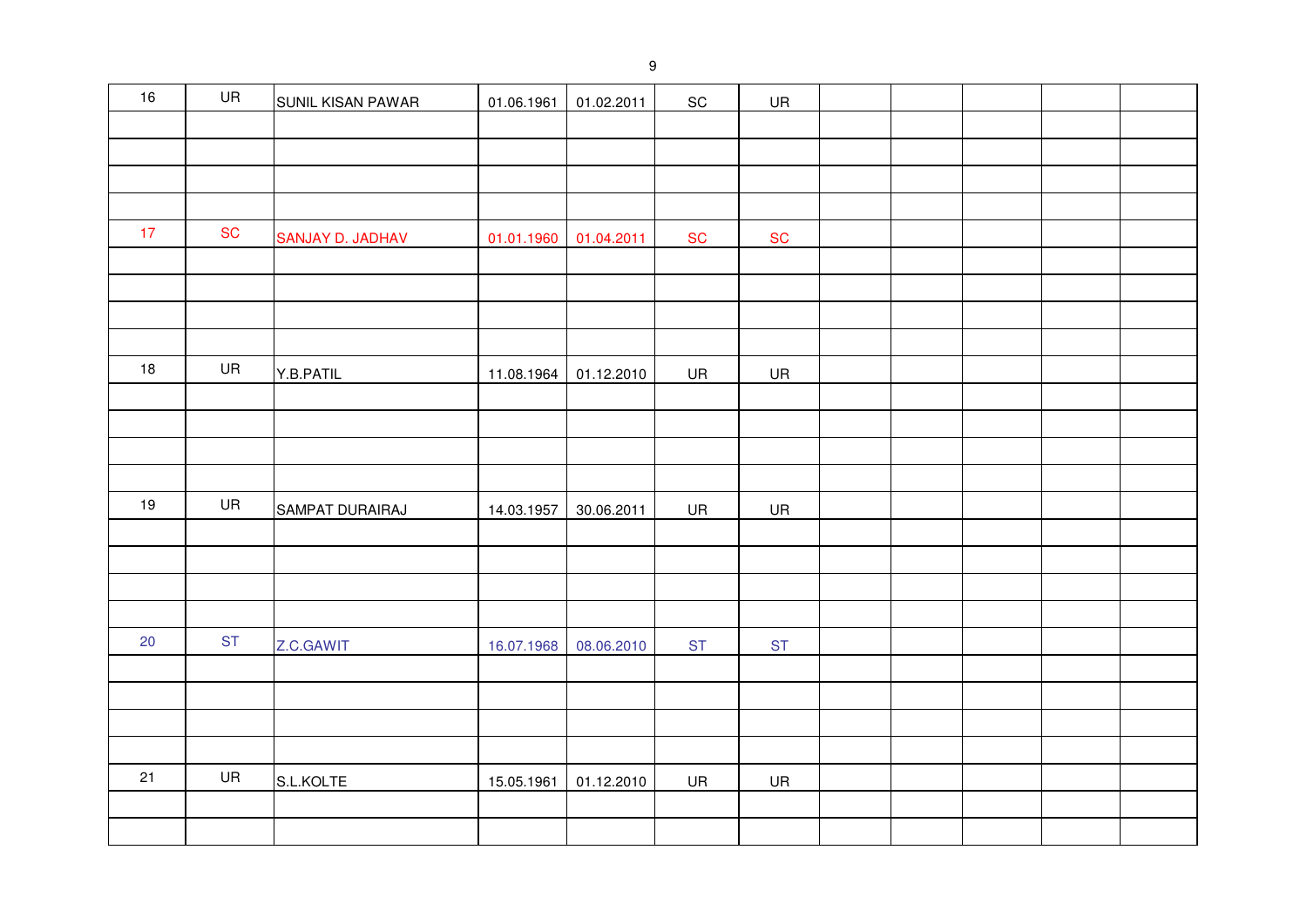| 22 | UR        | D.N.NARKHEDE              | 26.08.1955 | 05.07.2011            | UR        | UR        |  |  |  |
|----|-----------|---------------------------|------------|-----------------------|-----------|-----------|--|--|--|
|    |           |                           |            |                       |           |           |  |  |  |
|    |           |                           |            |                       |           |           |  |  |  |
|    |           |                           |            |                       |           |           |  |  |  |
|    |           |                           |            |                       |           |           |  |  |  |
| 23 | UR        |                           |            |                       |           |           |  |  |  |
|    |           |                           |            |                       |           |           |  |  |  |
|    |           |                           |            |                       |           |           |  |  |  |
|    |           |                           |            |                       |           |           |  |  |  |
|    |           |                           |            |                       |           |           |  |  |  |
| 24 | <b>SC</b> | <b>DEVIDAYAL MAIKULAL</b> | 12.10.1958 | 30.06.2011            | <b>SC</b> | <b>SC</b> |  |  |  |
|    |           |                           |            |                       |           |           |  |  |  |
|    |           |                           |            |                       |           |           |  |  |  |
|    |           |                           |            |                       |           |           |  |  |  |
|    |           |                           |            |                       |           |           |  |  |  |
| 25 | UR        | D.G.CHAUDHARI             | 01.06.1961 | 23.08.2011            | UR        | <b>UR</b> |  |  |  |
|    |           |                           |            |                       |           |           |  |  |  |
|    |           |                           |            |                       |           |           |  |  |  |
|    |           |                           |            |                       |           |           |  |  |  |
|    |           |                           |            |                       |           |           |  |  |  |
| 26 | UR        | <b>DNYANDEO KONDIRAM</b>  | 03.07.1957 | 23.08.2011            | UR        | UR        |  |  |  |
|    |           |                           |            |                       |           |           |  |  |  |
|    |           |                           |            |                       |           |           |  |  |  |
|    |           |                           |            |                       |           |           |  |  |  |
|    |           |                           |            |                       |           |           |  |  |  |
| 27 | UR        | R.M.PATIL                 |            | 01.06.1962 02.09.2011 | UR        | UR        |  |  |  |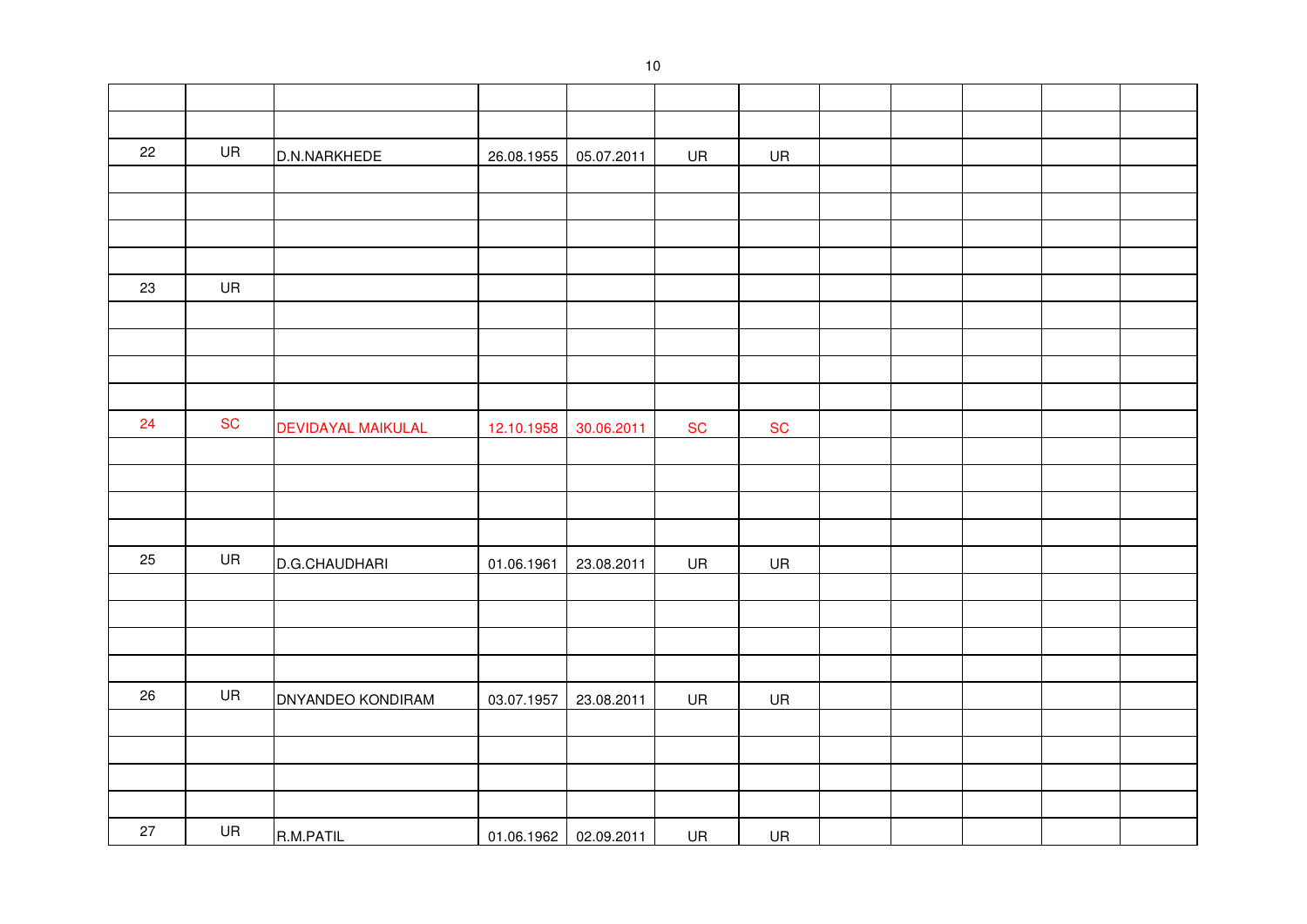| 28 | UR        | A.P. NEMADE        | 05.08.1961 | 30.06.2011 | UR        | UR         |  |  |  |
|----|-----------|--------------------|------------|------------|-----------|------------|--|--|--|
|    |           |                    |            |            |           |            |  |  |  |
|    |           |                    |            |            |           |            |  |  |  |
|    |           |                    |            |            |           |            |  |  |  |
|    |           |                    |            |            |           |            |  |  |  |
| 29 | UR        | A.W.KAZI           | 02.02.1960 | 02.09.2011 | UR        | UR         |  |  |  |
|    |           |                    |            |            |           |            |  |  |  |
|    |           |                    |            |            |           |            |  |  |  |
|    |           |                    |            |            |           |            |  |  |  |
|    |           |                    |            |            |           |            |  |  |  |
| 30 | <b>SC</b> | <b>SURESH RAMA</b> | 04.11.1959 | 01.02.2011 | <b>SC</b> | ${\sf SC}$ |  |  |  |
|    |           |                    |            |            |           |            |  |  |  |
|    |           |                    |            |            |           |            |  |  |  |
|    |           |                    |            |            |           |            |  |  |  |
|    |           |                    |            |            |           |            |  |  |  |
| 31 | UR        | S.T.NIKUMBH        | 15.12.1960 | 03.10.2011 | UR        | UR         |  |  |  |
|    |           |                    |            |            |           |            |  |  |  |
|    |           |                    |            |            |           |            |  |  |  |
|    |           |                    |            |            |           |            |  |  |  |
|    |           |                    |            |            |           |            |  |  |  |
| 32 | UR        | P.B.BHARAMBHE      | 15.12.1962 | 03.10.2011 | UR        | UR         |  |  |  |
|    |           |                    |            |            |           |            |  |  |  |
|    |           |                    |            |            |           |            |  |  |  |
|    |           |                    |            |            |           |            |  |  |  |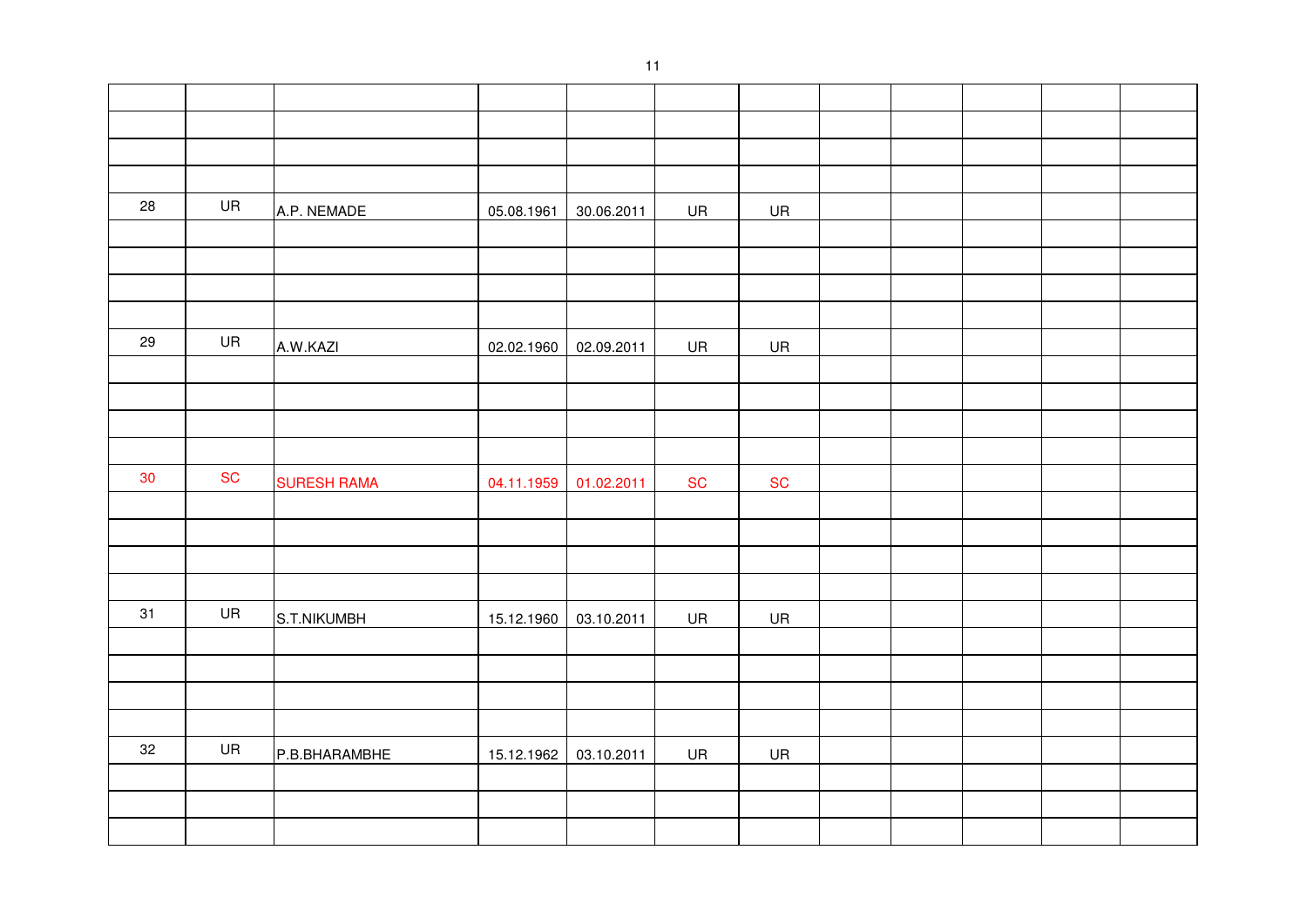| 33 | UR        | V.E.KHADSE              | 01.06.1963 | 03.10.2011 | UR                           | UR        |  |  |  |
|----|-----------|-------------------------|------------|------------|------------------------------|-----------|--|--|--|
|    |           |                         |            |            |                              |           |  |  |  |
|    |           |                         |            |            |                              |           |  |  |  |
|    |           |                         |            |            |                              |           |  |  |  |
|    |           |                         |            |            |                              |           |  |  |  |
| 34 | <b>ST</b> | <b>B.V.JAGDALE</b>      | 01.06.1963 | 09.05.2005 | <b>ST</b>                    | <b>ST</b> |  |  |  |
|    |           |                         |            |            |                              |           |  |  |  |
|    |           |                         |            |            |                              |           |  |  |  |
|    |           |                         |            |            |                              |           |  |  |  |
|    |           |                         |            |            |                              |           |  |  |  |
| 35 | UR        | RAJENDRA HIRAMAN        | 25.01.1961 | 01.02.2012 | $\operatorname{\textsf{SC}}$ | UR        |  |  |  |
|    |           |                         |            |            |                              |           |  |  |  |
|    |           |                         |            |            |                              |           |  |  |  |
|    |           |                         |            |            |                              |           |  |  |  |
|    |           |                         |            |            |                              |           |  |  |  |
| 36 | UR        | M.M.PATIL               | 01.06.1962 | 03.10.2011 | UR                           | UR        |  |  |  |
|    |           |                         |            |            |                              |           |  |  |  |
|    |           |                         |            |            |                              |           |  |  |  |
|    |           |                         |            |            |                              |           |  |  |  |
|    |           |                         |            |            |                              |           |  |  |  |
| 37 | UR        | DASHRATH RAMKISHOR      | 03.07.1954 | 01.02.2012 | UR                           | UR        |  |  |  |
|    |           |                         |            |            |                              |           |  |  |  |
|    |           |                         |            |            |                              |           |  |  |  |
|    |           |                         |            |            |                              |           |  |  |  |
|    |           |                         |            |            |                              |           |  |  |  |
| 38 | <b>SC</b> | <b>MADHUKAR BHAGWAN</b> | 01.06.1954 | 20.10.2012 | <b>SC</b>                    | <b>SC</b> |  |  |  |
|    |           |                         |            |            |                              |           |  |  |  |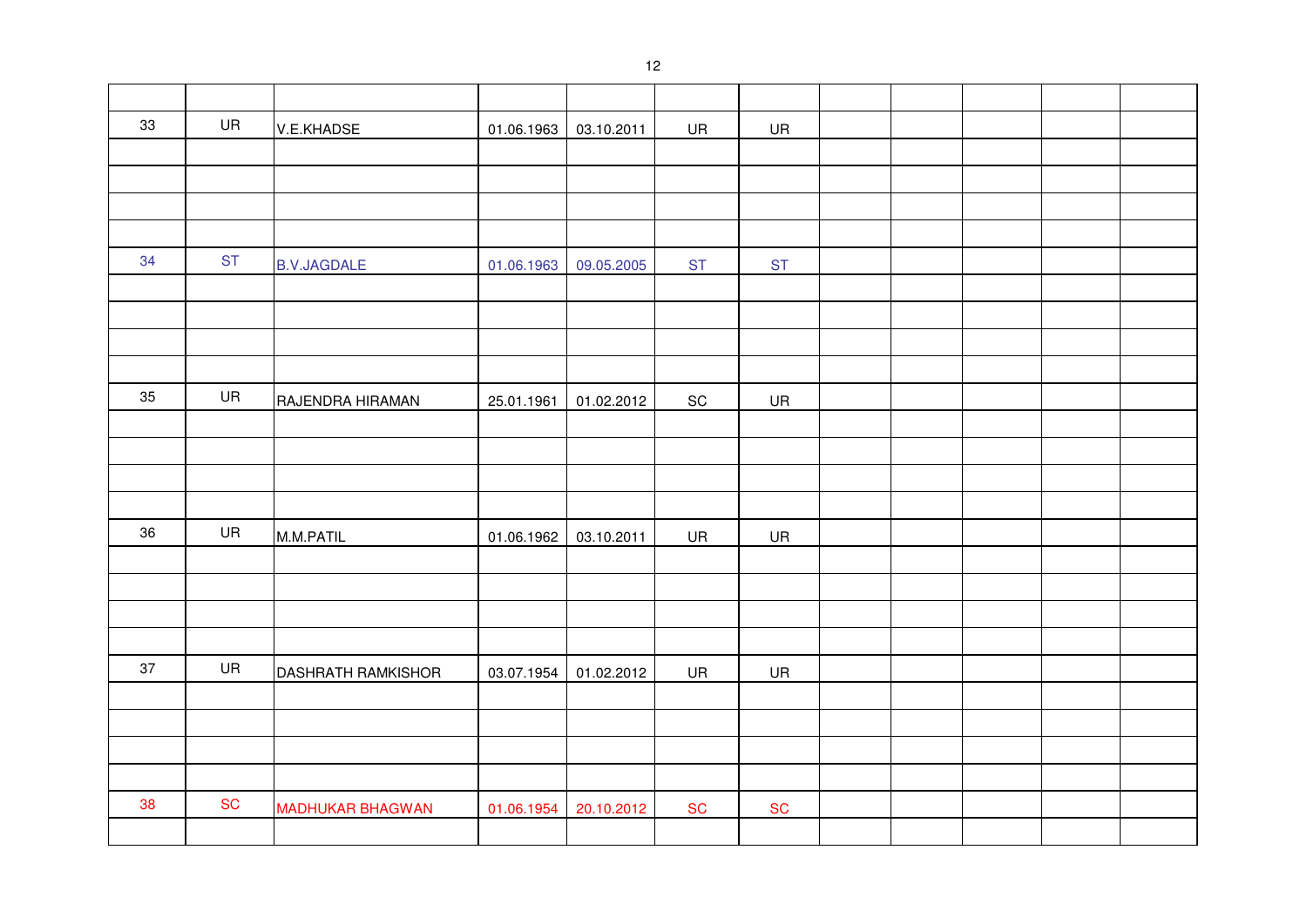| 39     | UR | DEVRAM P. JAGTAP                   | 01.06.1966 | 30.06.2011 | <b>ST</b> | UR        |  |  |  |
|--------|----|------------------------------------|------------|------------|-----------|-----------|--|--|--|
|        |    |                                    |            |            |           |           |  |  |  |
|        |    |                                    |            |            |           |           |  |  |  |
|        |    |                                    |            |            |           |           |  |  |  |
|        |    |                                    |            |            |           |           |  |  |  |
| $40\,$ | UR | Z.M.NEHETE                         | 01.06.1960 | 01.04.2011 | UR        | <b>UR</b> |  |  |  |
|        |    |                                    |            |            |           |           |  |  |  |
|        |    |                                    |            |            |           |           |  |  |  |
|        |    |                                    |            |            |           |           |  |  |  |
|        |    |                                    |            |            |           |           |  |  |  |
| 41     | UR | S.J.CHAUDHARI                      | 06.05.1962 | 30.06.2011 | UR        | UR        |  |  |  |
|        |    |                                    |            |            |           |           |  |  |  |
|        |    |                                    |            |            |           |           |  |  |  |
|        |    |                                    |            |            |           |           |  |  |  |
|        |    |                                    |            |            |           |           |  |  |  |
| 42     | UR | ABDUL GAFUR SHAIKH NOOR 19.01.1956 |            | 01.03.2012 | UR        | UR        |  |  |  |
|        |    |                                    |            |            |           |           |  |  |  |
|        |    |                                    |            |            |           |           |  |  |  |
|        |    |                                    |            |            |           |           |  |  |  |
|        |    |                                    |            |            |           |           |  |  |  |
| 43     | UR | SUHAS NAMDEO ZOPE                  | 26.11.1960 | 11.06.2012 | UR        | UR        |  |  |  |
|        |    |                                    |            |            |           |           |  |  |  |
|        |    |                                    |            |            |           |           |  |  |  |
|        |    |                                    |            |            |           |           |  |  |  |
|        |    |                                    |            |            |           |           |  |  |  |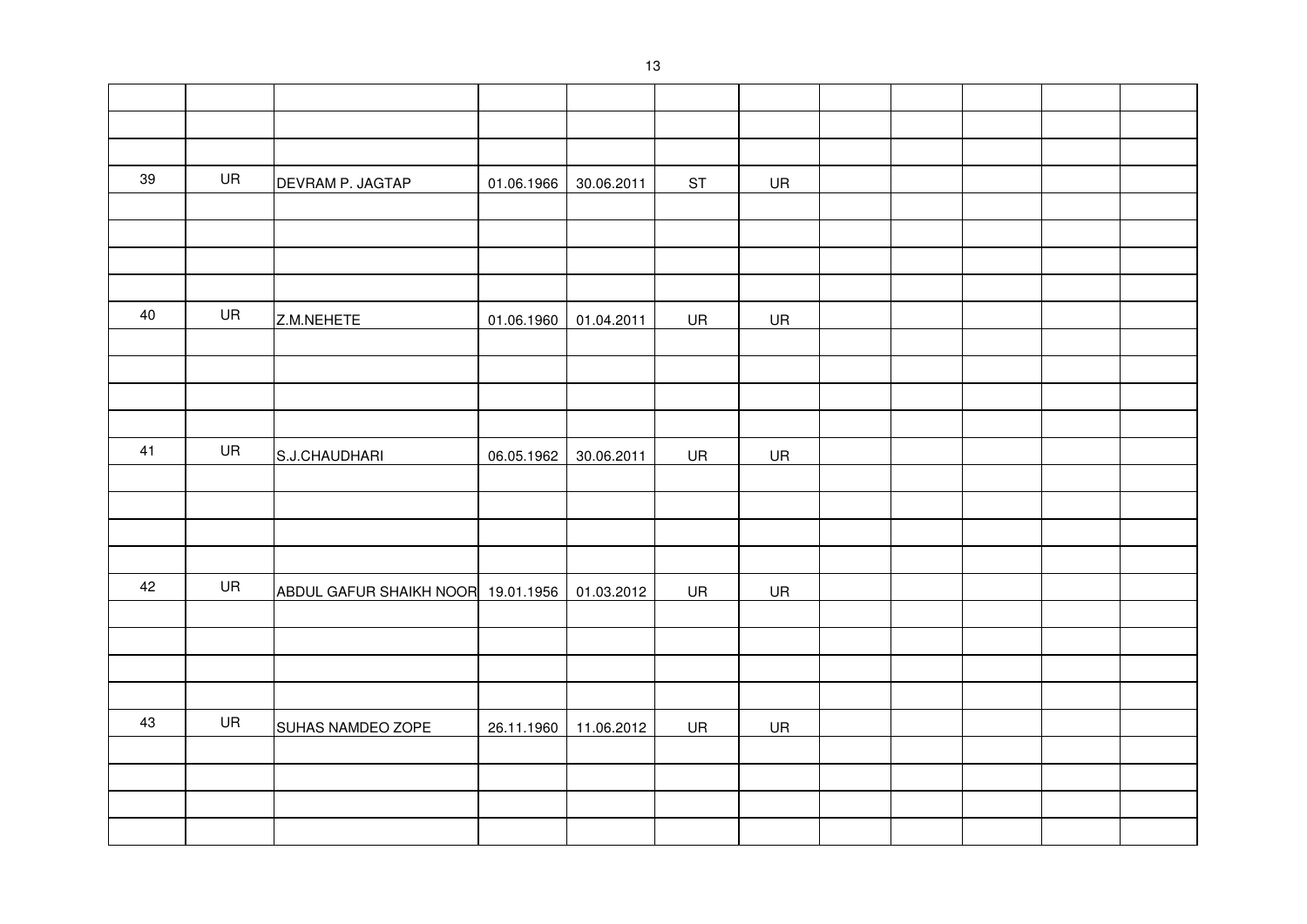| 44 | ${\sf SC}$ | ARUN SAKHARAM WAGHMAR 18.07.1961 |            | 28.03.2013 | <b>SC</b> | ${\sf SC}$ |  |  |  |
|----|------------|----------------------------------|------------|------------|-----------|------------|--|--|--|
|    |            |                                  |            |            |           |            |  |  |  |
|    |            |                                  |            |            |           |            |  |  |  |
|    |            |                                  |            |            |           |            |  |  |  |
|    |            |                                  |            |            |           |            |  |  |  |
| 45 | UR         | R.C.MAHAJAN                      | 25.04.1964 | 01.03.2011 | UR        | UR         |  |  |  |
|    |            |                                  |            |            |           |            |  |  |  |
|    |            |                                  |            |            |           |            |  |  |  |
|    |            |                                  |            |            |           |            |  |  |  |
|    |            |                                  |            |            |           |            |  |  |  |
| 46 | UR         | BHIMRAO JYOTIRAM                 | 27.11.1954 | 01.02.2011 | SC        | UR         |  |  |  |
|    |            |                                  |            |            |           |            |  |  |  |
|    |            |                                  |            |            |           |            |  |  |  |
|    |            |                                  |            |            |           |            |  |  |  |
|    |            |                                  |            |            |           |            |  |  |  |
| 47 | <b>ST</b>  | UTTAM V. LAHANGE                 | 01.06.1966 | 01.07.2010 | <b>ST</b> | <b>ST</b>  |  |  |  |
|    |            |                                  |            |            |           |            |  |  |  |
|    |            |                                  |            |            |           |            |  |  |  |
|    |            |                                  |            |            |           |            |  |  |  |
|    |            |                                  |            |            |           |            |  |  |  |
| 48 | UR         | <b>HARIDAS MAROTI</b>            | 03.07.1961 | 28.03.2013 | <b>ST</b> | <b>UR</b>  |  |  |  |
|    |            |                                  |            |            |           |            |  |  |  |
|    |            |                                  |            |            |           |            |  |  |  |
|    |            |                                  |            |            |           |            |  |  |  |
| 49 | UR         |                                  |            |            |           |            |  |  |  |
|    |            | Y.B.BHANGALE                     | 21.05.1962 | 30.06.2011 | UR        | UR         |  |  |  |
|    |            |                                  |            |            |           |            |  |  |  |
|    |            |                                  |            |            |           |            |  |  |  |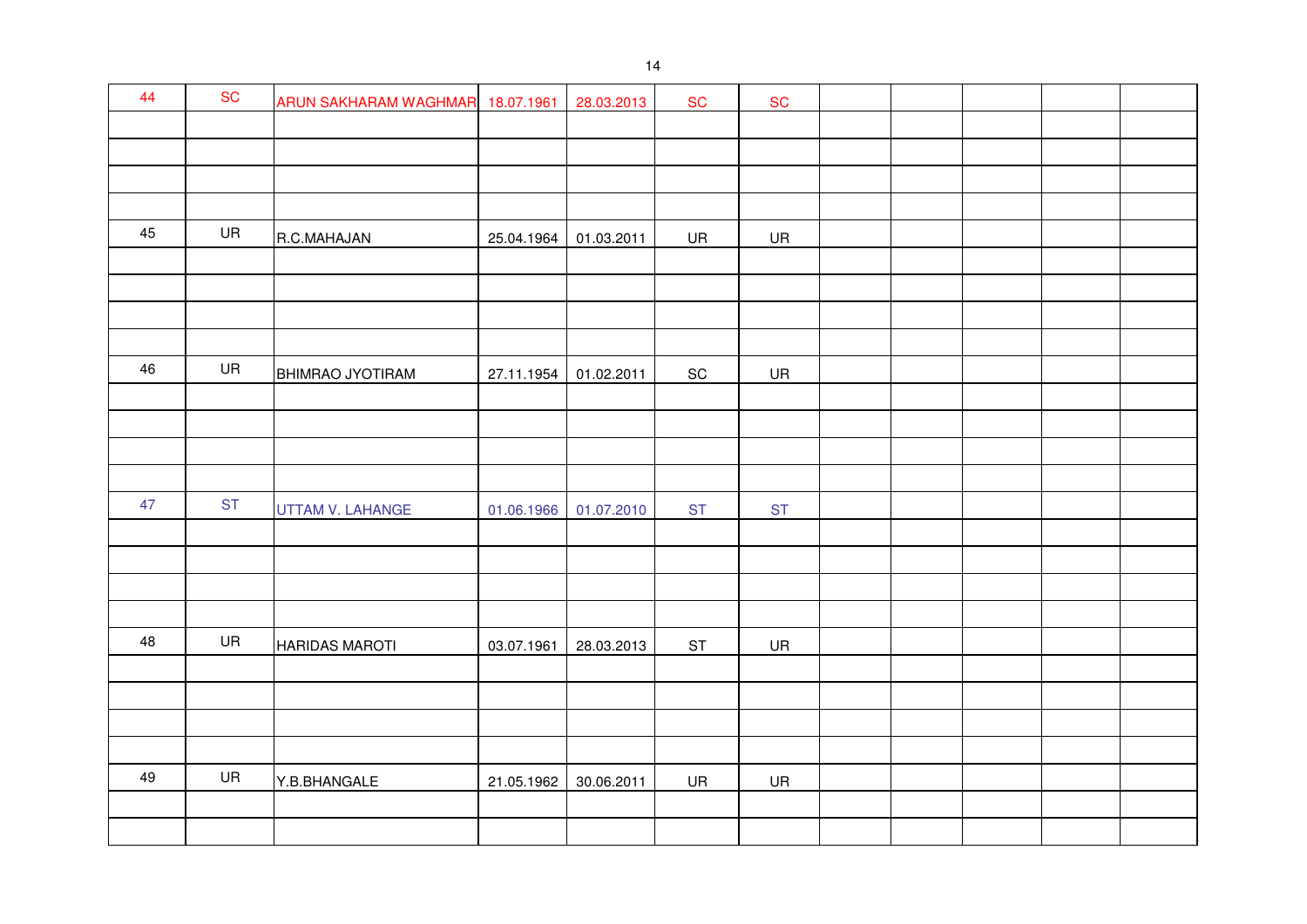| 50 | <b>SC</b> | PRAKASH PARSHURAM | 10.01.1967 | 30.10.2013            | <b>SC</b>                    | ${\sf SC}$ |  |  |  |
|----|-----------|-------------------|------------|-----------------------|------------------------------|------------|--|--|--|
|    |           |                   |            |                       |                              |            |  |  |  |
|    |           |                   |            |                       |                              |            |  |  |  |
|    |           |                   |            |                       |                              |            |  |  |  |
|    |           |                   |            |                       |                              |            |  |  |  |
| 51 | UR        | MUKUND N.WANI     | 01.06.1960 | 05.07.2011            | UR                           | UR         |  |  |  |
|    |           |                   |            |                       |                              |            |  |  |  |
|    |           |                   |            |                       |                              |            |  |  |  |
|    |           |                   |            |                       |                              |            |  |  |  |
|    |           |                   |            |                       |                              |            |  |  |  |
| 52 | UR        | SOPAN MURLIDHAR   | 07.07.1954 | 01.05.2012            | UR                           | <b>UR</b>  |  |  |  |
|    |           |                   |            |                       |                              |            |  |  |  |
|    |           |                   |            |                       |                              |            |  |  |  |
|    |           |                   |            |                       |                              |            |  |  |  |
|    |           |                   |            |                       |                              |            |  |  |  |
| 53 | UR        | D.H.PATIL         | 21.10.1961 | 20.10.2012            | UR                           | UR         |  |  |  |
|    |           |                   |            |                       |                              |            |  |  |  |
|    |           |                   |            |                       |                              |            |  |  |  |
|    |           |                   |            |                       |                              |            |  |  |  |
|    |           |                   |            |                       |                              |            |  |  |  |
| 54 | <b>UR</b> | M.B.ROOPWATE      | 05.01.1957 | 20.10.2012            | $\operatorname{\textsf{SC}}$ | UR         |  |  |  |
|    |           |                   |            |                       |                              |            |  |  |  |
|    |           |                   |            |                       |                              |            |  |  |  |
|    |           |                   |            |                       |                              |            |  |  |  |
|    |           |                   |            |                       |                              |            |  |  |  |
| 55 | <b>UR</b> | SHANTARAM SITARAM |            | 01.06.1966 01.02.2012 | $\operatorname{\textsf{SC}}$ | UR         |  |  |  |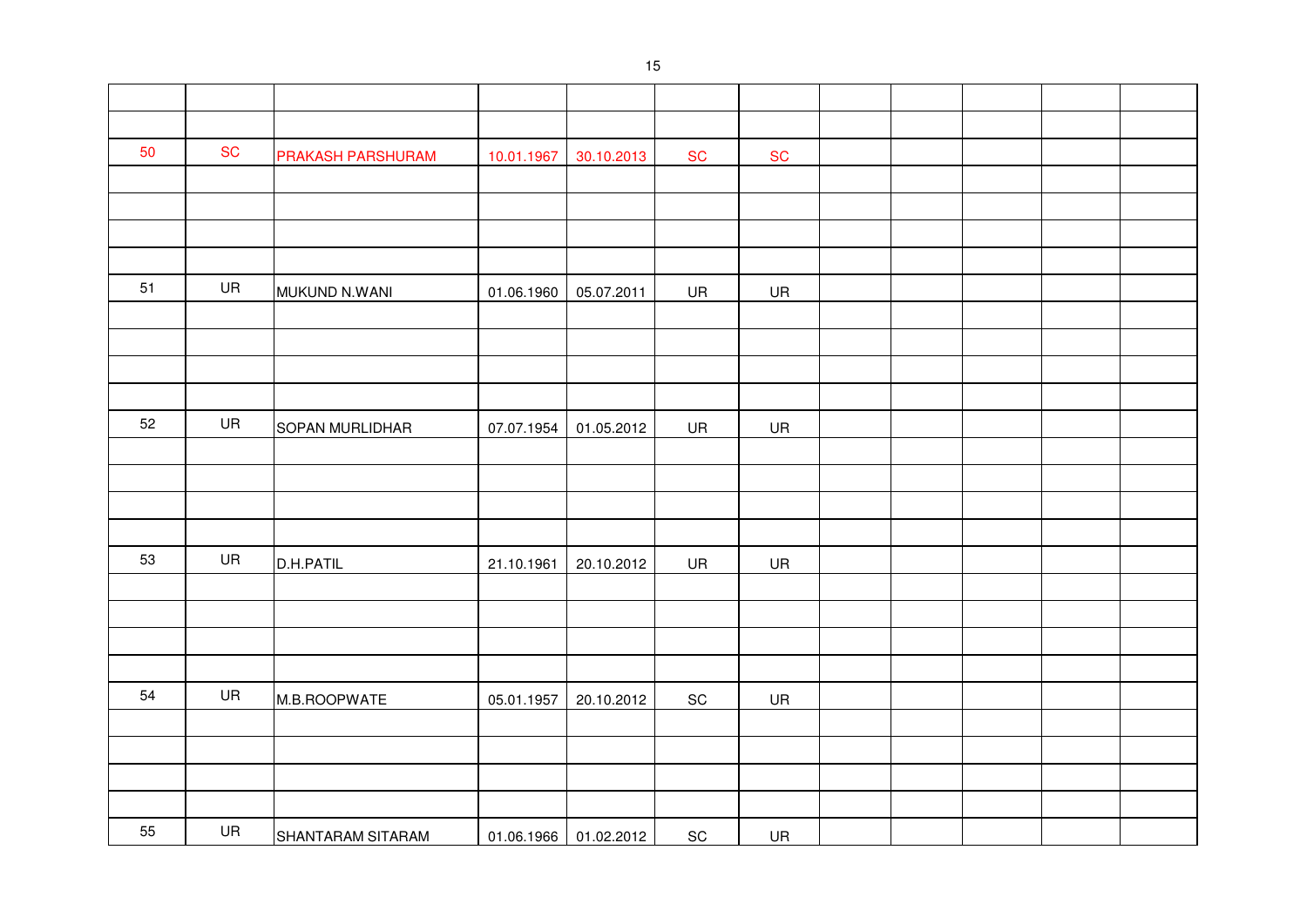| 56 | UR        | RAMESH EKNATH SONAR       | 21.03.1954 | 28.03.2013 | UR        | UR        |  |  |  |
|----|-----------|---------------------------|------------|------------|-----------|-----------|--|--|--|
|    |           |                           |            |            |           |           |  |  |  |
|    |           |                           |            |            |           |           |  |  |  |
|    |           |                           |            |            |           |           |  |  |  |
|    |           |                           |            |            |           |           |  |  |  |
| 57 | <b>SC</b> | <b>SHIVPRASAD BABULAL</b> | 12.09.1958 | 12.05.2009 | <b>SC</b> | SC        |  |  |  |
|    |           |                           |            |            |           |           |  |  |  |
|    |           |                           |            |            |           |           |  |  |  |
|    |           |                           |            |            |           |           |  |  |  |
|    |           |                           |            |            |           |           |  |  |  |
| 58 | UR        | <b>BHIMDEV DIGAMBAR</b>   | 15.04.1964 | 10.12.2012 | UR        | UR        |  |  |  |
|    |           |                           |            |            |           |           |  |  |  |
|    |           |                           |            |            |           |           |  |  |  |
|    |           |                           |            |            |           |           |  |  |  |
|    |           |                           |            |            |           |           |  |  |  |
| 59 | UR        | ANIL CHIMAN CHAUDHARI     | 16.02.1958 | 01.05.2012 | UR        | UR        |  |  |  |
|    |           |                           |            |            |           |           |  |  |  |
|    |           |                           |            |            |           |           |  |  |  |
|    |           |                           |            |            |           |           |  |  |  |
|    |           |                           |            |            |           |           |  |  |  |
| 60 | <b>ST</b> | FILIP P. THINGLE          | 20.03.1960 | 30.06.2011 | <b>ST</b> | <b>ST</b> |  |  |  |
|    |           |                           |            |            |           |           |  |  |  |
|    |           |                           |            |            |           |           |  |  |  |
|    |           |                           |            |            |           |           |  |  |  |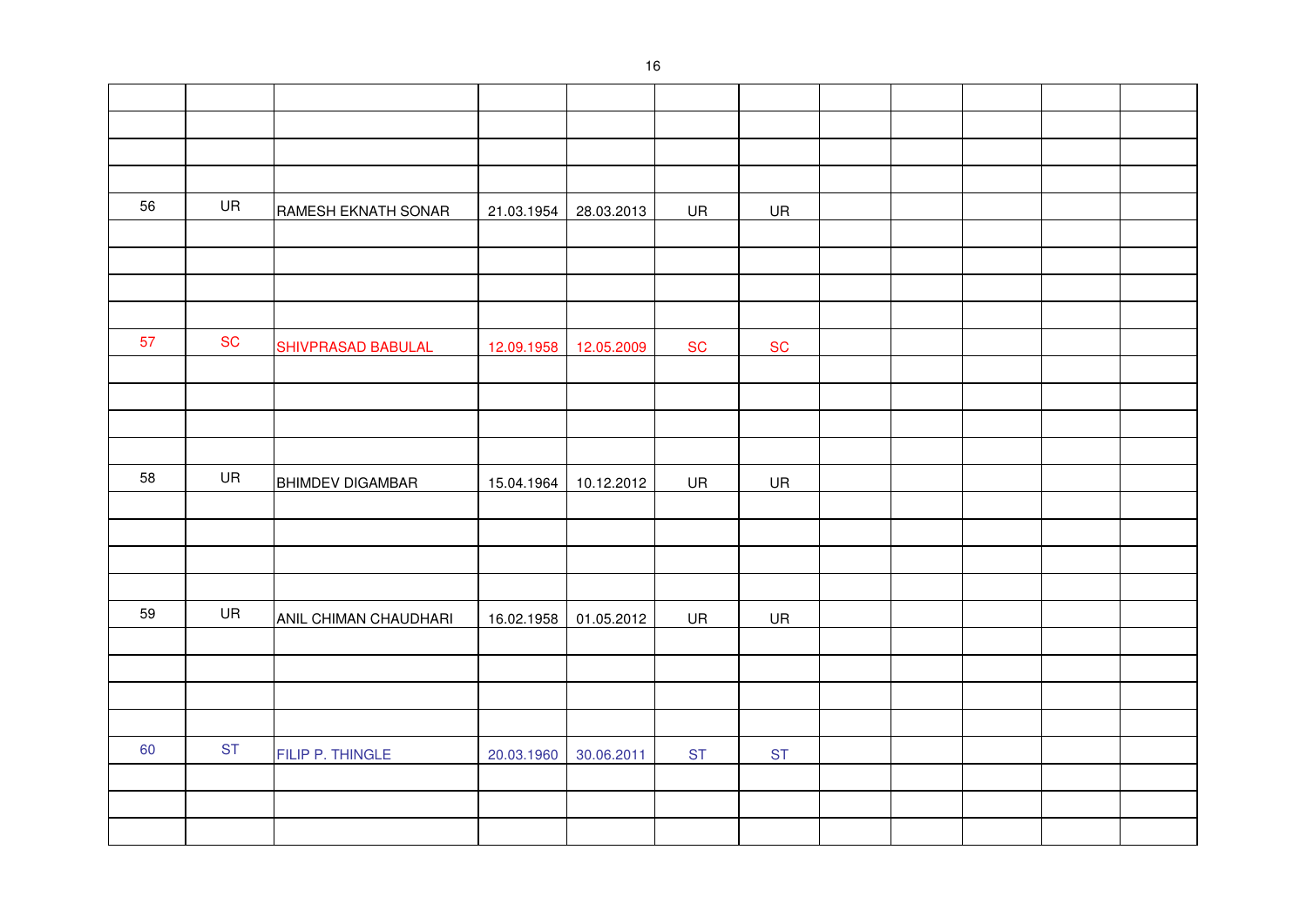| 61 | UR        | RATAN BALKRUSHANA      | 15.05.1963 | 28.03.2013 | SC                           | UR        |  |  |  |
|----|-----------|------------------------|------------|------------|------------------------------|-----------|--|--|--|
|    |           |                        |            |            |                              |           |  |  |  |
|    |           |                        |            |            |                              |           |  |  |  |
|    |           |                        |            |            |                              |           |  |  |  |
|    |           |                        |            |            |                              |           |  |  |  |
| 62 | UR        | <b>AVINASH AMBADAS</b> | 12.02.1958 | 28.03.2013 | UR                           | UR        |  |  |  |
|    |           |                        |            |            |                              |           |  |  |  |
|    |           |                        |            |            |                              |           |  |  |  |
|    |           |                        |            |            |                              |           |  |  |  |
|    |           |                        |            |            |                              |           |  |  |  |
| 63 | UR        | RAJU CHINTAMAN         | 01.06.1963 | 28.03.2013 | $\operatorname{\textsf{SC}}$ | UR        |  |  |  |
|    |           |                        |            |            |                              |           |  |  |  |
|    |           |                        |            |            |                              |           |  |  |  |
|    |           |                        |            |            |                              |           |  |  |  |
|    |           |                        |            |            |                              |           |  |  |  |
| 64 | <b>SC</b> | RAVINDRA Y. BANKAR     | 20.08.1968 | 30.10.2013 | <b>SC</b>                    | <b>SC</b> |  |  |  |
|    |           |                        |            |            |                              |           |  |  |  |
|    |           |                        |            |            |                              |           |  |  |  |
|    |           |                        |            |            |                              |           |  |  |  |
| 65 | UR        |                        |            |            |                              |           |  |  |  |
|    |           | PRAKASH R. GURAV       | 01.10.1958 | 28.03.2013 | UR                           | UR        |  |  |  |
|    |           |                        |            |            |                              |           |  |  |  |
|    |           |                        |            |            |                              |           |  |  |  |
|    |           |                        |            |            |                              |           |  |  |  |
| 66 | UR        |                        |            |            |                              |           |  |  |  |
|    |           | D.B.JANGLE             | 14.11.1961 | 20.10.2012 | UR                           | UR        |  |  |  |
|    |           |                        |            |            |                              |           |  |  |  |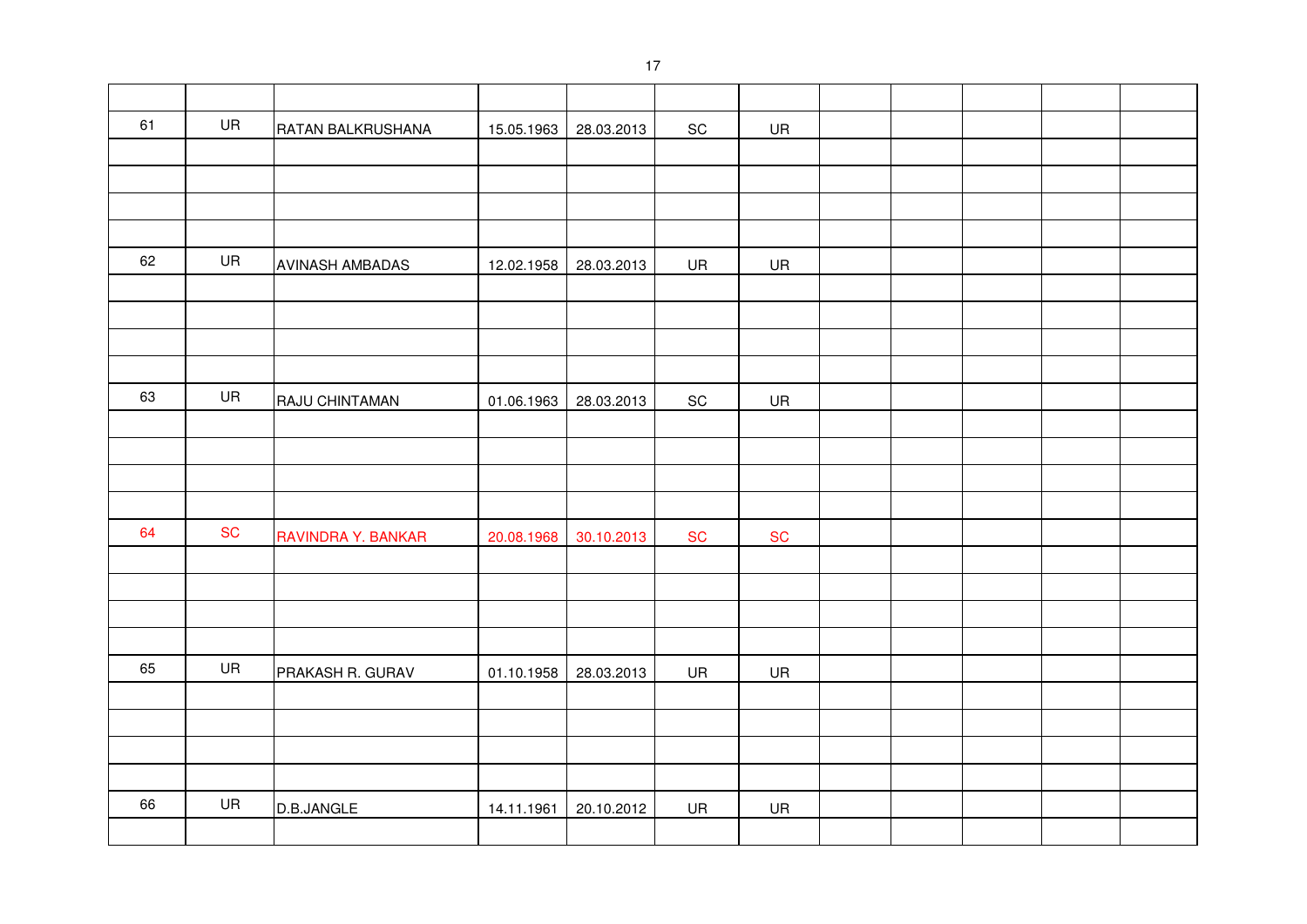| 67 | UR        | A.K.TIWARI            | 01.09.1957 | 20.10.2012 | UR | <b>UR</b> |  |  |  |
|----|-----------|-----------------------|------------|------------|----|-----------|--|--|--|
|    |           |                       |            |            |    |           |  |  |  |
|    |           |                       |            |            |    |           |  |  |  |
|    |           |                       |            |            |    |           |  |  |  |
|    |           |                       |            |            |    |           |  |  |  |
| 68 | UR        | LILADHAR ROOPA        | 18.04.1957 | 28.03.2013 | UR | <b>UR</b> |  |  |  |
|    |           |                       |            |            |    |           |  |  |  |
|    |           |                       |            |            |    |           |  |  |  |
|    |           |                       |            |            |    |           |  |  |  |
|    |           |                       |            |            |    |           |  |  |  |
| 69 | UR        | L.S.KHACHANE          | 01.06.1962 | 30.06.2011 | UR | UR        |  |  |  |
|    |           |                       |            |            |    |           |  |  |  |
|    |           |                       |            |            |    |           |  |  |  |
|    |           |                       |            |            |    |           |  |  |  |
|    |           |                       |            |            |    |           |  |  |  |
| 70 | <b>SC</b> |                       |            |            |    |           |  |  |  |
|    |           |                       |            |            |    |           |  |  |  |
|    |           |                       |            |            |    |           |  |  |  |
|    |           |                       |            |            |    |           |  |  |  |
|    |           |                       |            |            |    |           |  |  |  |
| 71 | UR        | <b>DIWAKAR MISHRA</b> | 15.12.1959 | 28.03.2013 | UR | <b>UR</b> |  |  |  |
|    |           |                       |            |            |    |           |  |  |  |
|    |           |                       |            |            |    |           |  |  |  |
|    |           |                       |            |            |    |           |  |  |  |
|    |           |                       |            |            |    |           |  |  |  |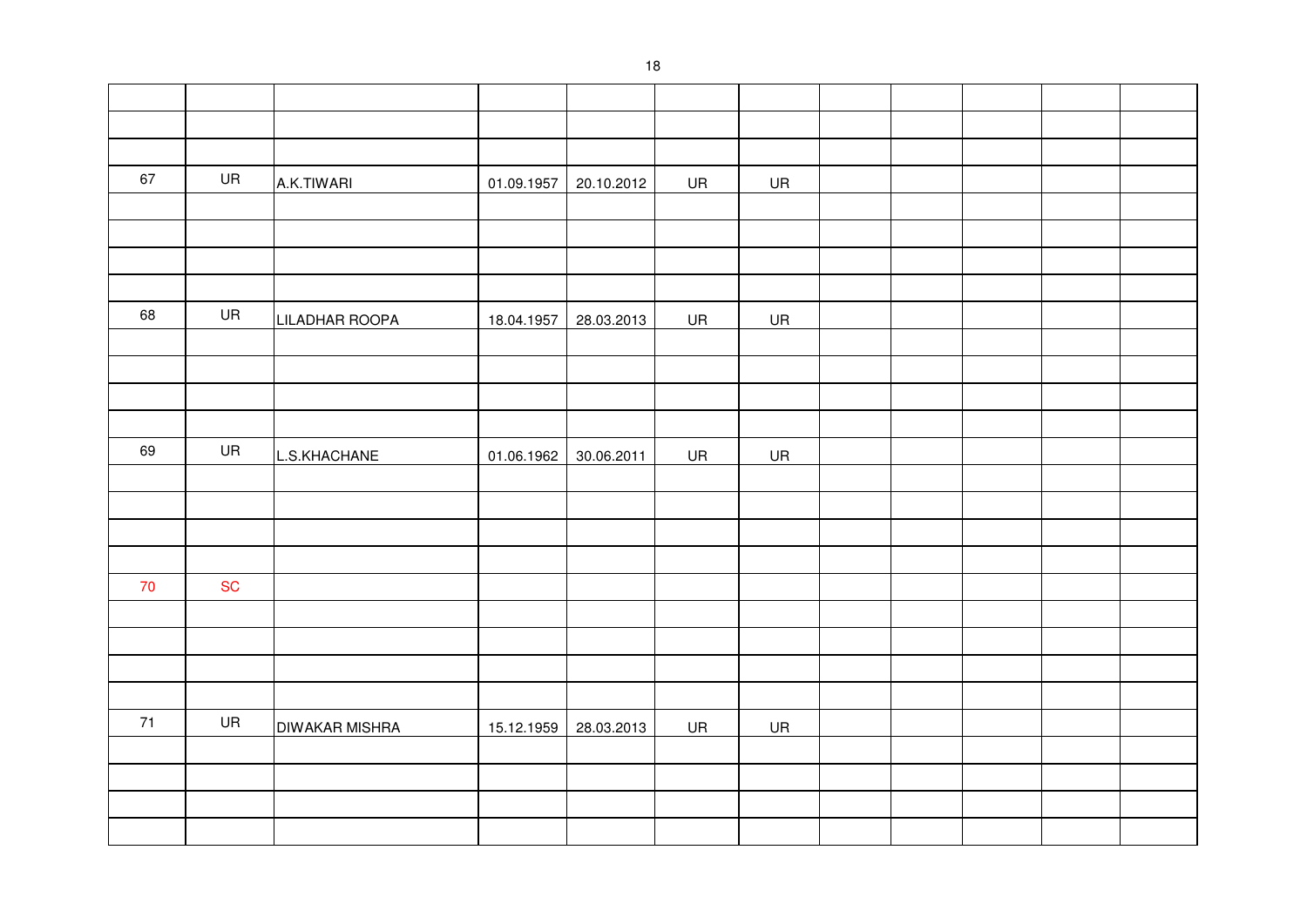| $72\,$ | UR        | PRAKASH SAHEBRAO | 14.05.1956 | 28.03.2013 | UR        | UR        |  |                     |          |  |
|--------|-----------|------------------|------------|------------|-----------|-----------|--|---------------------|----------|--|
|        |           |                  |            |            |           |           |  |                     |          |  |
|        |           |                  |            |            |           |           |  |                     |          |  |
|        |           |                  |            |            |           |           |  |                     |          |  |
|        |           |                  |            |            |           |           |  |                     |          |  |
| 73     | UR        | C.R.CHAUDHARI    | 01.06.1954 | 25.10.2002 | <b>UR</b> | UR        |  | 30.10.2013 Promoted |          |  |
|        |           |                  |            |            |           |           |  |                     |          |  |
|        |           |                  |            |            |           |           |  |                     |          |  |
|        |           |                  |            |            |           |           |  |                     |          |  |
|        |           |                  |            |            |           |           |  |                     |          |  |
| 74     | <b>ST</b> | S.N.SONAWANE     | 02.10.1966 | 01.11.2003 | <b>ST</b> | <b>ST</b> |  |                     |          |  |
|        |           |                  |            |            |           |           |  |                     |          |  |
|        |           |                  |            |            |           |           |  |                     |          |  |
|        |           |                  |            |            |           |           |  |                     |          |  |
|        |           |                  |            |            |           |           |  |                     |          |  |
| 75     | UR        | A.N.KASAR        | 28.09.1954 | 01.01.1998 | UR        | UR        |  | 05.06.2013          | Promoted |  |
| 75     | UR        | REVTIPRASAD RAM  | 12.02.1958 | 30.10.2013 | UR        | UR        |  |                     |          |  |
|        |           |                  |            |            |           |           |  |                     |          |  |
|        |           |                  |            |            |           |           |  |                     |          |  |
|        |           |                  |            |            |           |           |  |                     |          |  |
|        |           |                  |            |            |           |           |  |                     |          |  |
| 76     | UR        | M.R.LAHASE       | 01.07.1954 | 25.10.2002 | UR        | UR        |  | 30.10.2013          | Promoted |  |
|        |           |                  |            |            |           |           |  |                     |          |  |
|        |           |                  |            |            |           |           |  |                     |          |  |
|        |           |                  |            |            |           |           |  |                     |          |  |
|        |           |                  |            |            |           |           |  |                     |          |  |
| 76     | UR        | C.P.SARODE       | 16.07.1957 | 30.10.2013 | UR        | UR        |  |                     |          |  |
|        |           |                  |            |            |           |           |  |                     |          |  |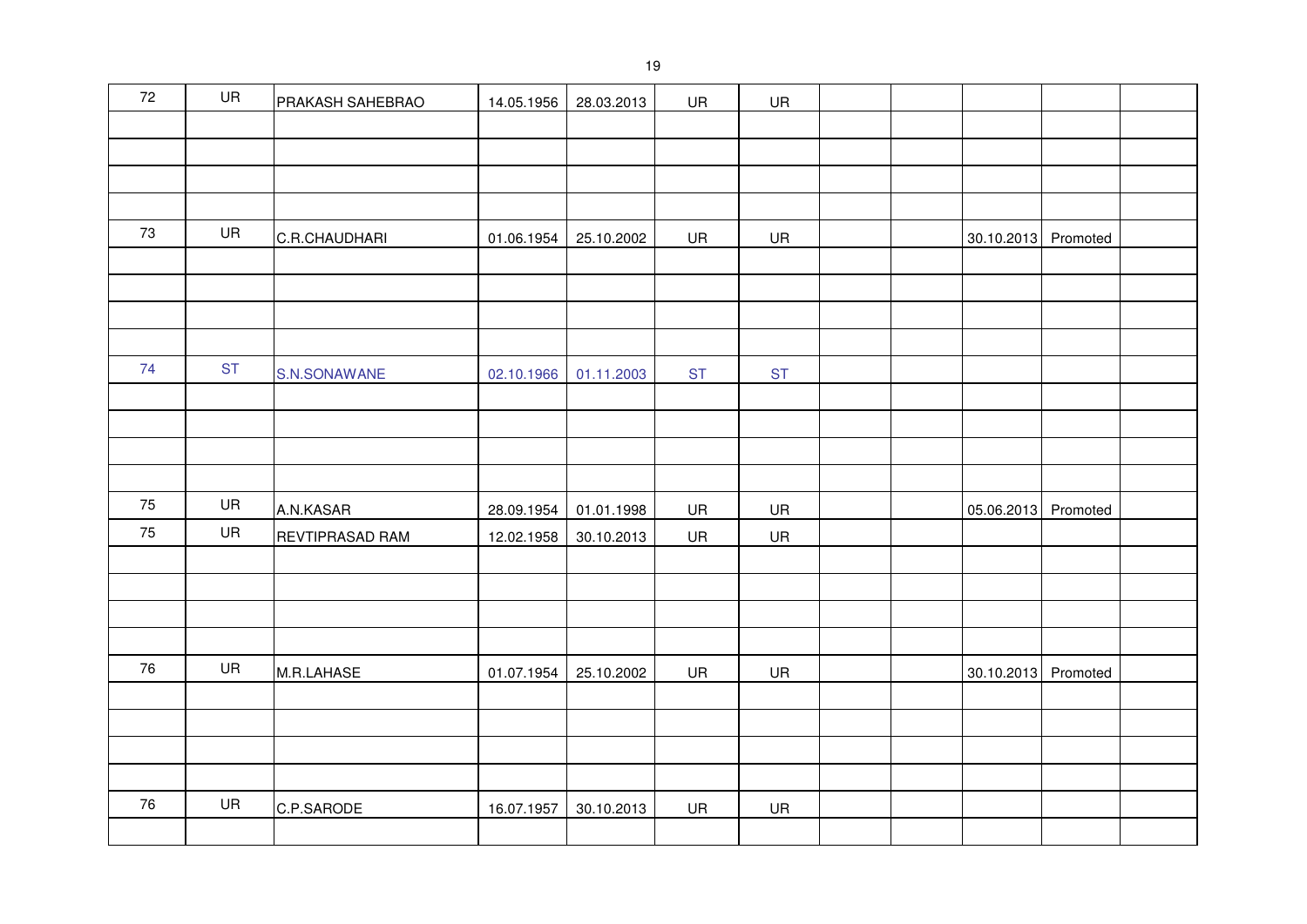| 77 | UR        | P.B.PATIL               | 01.10.1956 | 10.12.2012 | UR                           | UR                           |  |  |  |
|----|-----------|-------------------------|------------|------------|------------------------------|------------------------------|--|--|--|
|    |           |                         |            |            |                              |                              |  |  |  |
|    |           |                         |            |            |                              |                              |  |  |  |
|    |           |                         |            |            |                              |                              |  |  |  |
|    |           |                         |            |            |                              |                              |  |  |  |
| 78 | <b>SC</b> | <b>SANTOSH PUNA</b>     | 31.05.1964 | 01.06.2009 | <b>SC</b>                    | $\operatorname{\mathsf{SC}}$ |  |  |  |
|    |           |                         |            |            |                              |                              |  |  |  |
|    |           |                         |            |            |                              |                              |  |  |  |
|    |           |                         |            |            |                              |                              |  |  |  |
|    |           |                         |            |            |                              |                              |  |  |  |
| 79 | UR        | <b>JAYANTILAL GULAB</b> | 12.01.1959 | 05.11.2011 | UR                           | UR                           |  |  |  |
|    |           |                         |            |            |                              |                              |  |  |  |
|    |           |                         |            |            |                              |                              |  |  |  |
|    |           |                         |            |            |                              |                              |  |  |  |
|    |           |                         |            |            |                              |                              |  |  |  |
| 80 | UR        | SANJAY D. TAYDE         | 29.04.1965 | 10.12.2012 | $\operatorname{\textsf{SC}}$ | UR                           |  |  |  |
|    |           |                         |            |            |                              |                              |  |  |  |
|    |           |                         |            |            |                              |                              |  |  |  |
|    |           |                         |            |            |                              |                              |  |  |  |
|    |           |                         |            |            |                              |                              |  |  |  |
| 81 | UR        | <b>MOHAN ANANDA</b>     | 01.06.1954 | 30.10.2013 | UR                           | UR                           |  |  |  |
|    |           |                         |            |            |                              |                              |  |  |  |
|    |           |                         |            |            |                              |                              |  |  |  |
|    |           |                         |            |            |                              |                              |  |  |  |
|    |           |                         |            |            |                              |                              |  |  |  |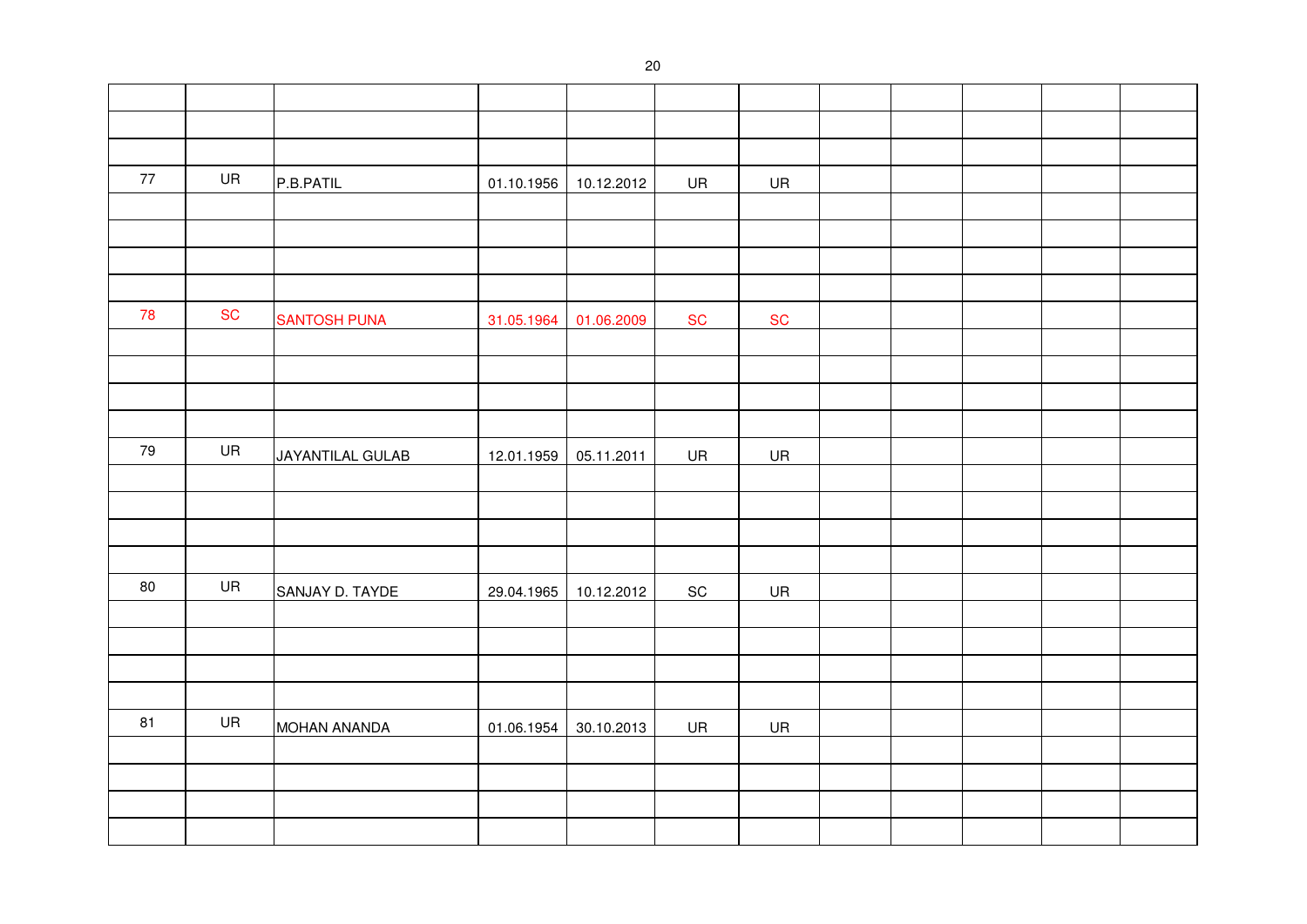| 82 | UR        | D.K.PATIL        | 01.11.1955 | 01.11.2003 | UR        | UR        |  |  |  |
|----|-----------|------------------|------------|------------|-----------|-----------|--|--|--|
|    |           |                  |            |            |           |           |  |  |  |
|    |           |                  |            |            |           |           |  |  |  |
|    |           |                  |            |            |           |           |  |  |  |
|    |           |                  |            |            |           |           |  |  |  |
| 83 | UR        | S.P.PATIL        | 22.10.1954 | 01.11.2003 | UR        | UR        |  |  |  |
|    |           |                  |            |            |           |           |  |  |  |
|    |           |                  |            |            |           |           |  |  |  |
|    |           |                  |            |            |           |           |  |  |  |
|    |           |                  |            |            |           |           |  |  |  |
| 84 | SC        | <b>OMPRAKASH</b> | 03.01.1961 | 01.11.2003 | <b>SC</b> | <b>SC</b> |  |  |  |
|    |           |                  |            |            |           |           |  |  |  |
|    |           |                  |            |            |           |           |  |  |  |
|    |           |                  |            |            |           |           |  |  |  |
|    |           |                  |            |            |           |           |  |  |  |
| 85 | UR        | R.B.RANE         | 23.02.1954 | 01.11.2003 | UR        | <b>UR</b> |  |  |  |
|    |           |                  |            |            |           |           |  |  |  |
|    |           |                  |            |            |           |           |  |  |  |
|    |           |                  |            |            |           |           |  |  |  |
|    |           |                  |            |            |           |           |  |  |  |
| 86 | UR        | S.B.CHAUDHARI    | 01.06.1954 | 01.11.2003 | UR        | UR        |  |  |  |
|    |           |                  |            |            |           |           |  |  |  |
|    |           |                  |            |            |           |           |  |  |  |
|    |           |                  |            |            |           |           |  |  |  |
| 87 | <b>ST</b> |                  |            |            |           |           |  |  |  |
|    |           | S.S.THAKRE       | 01.06.1966 | 09.05.2005 | <b>ST</b> | <b>ST</b> |  |  |  |
|    |           |                  |            |            |           |           |  |  |  |
|    |           |                  |            |            |           |           |  |  |  |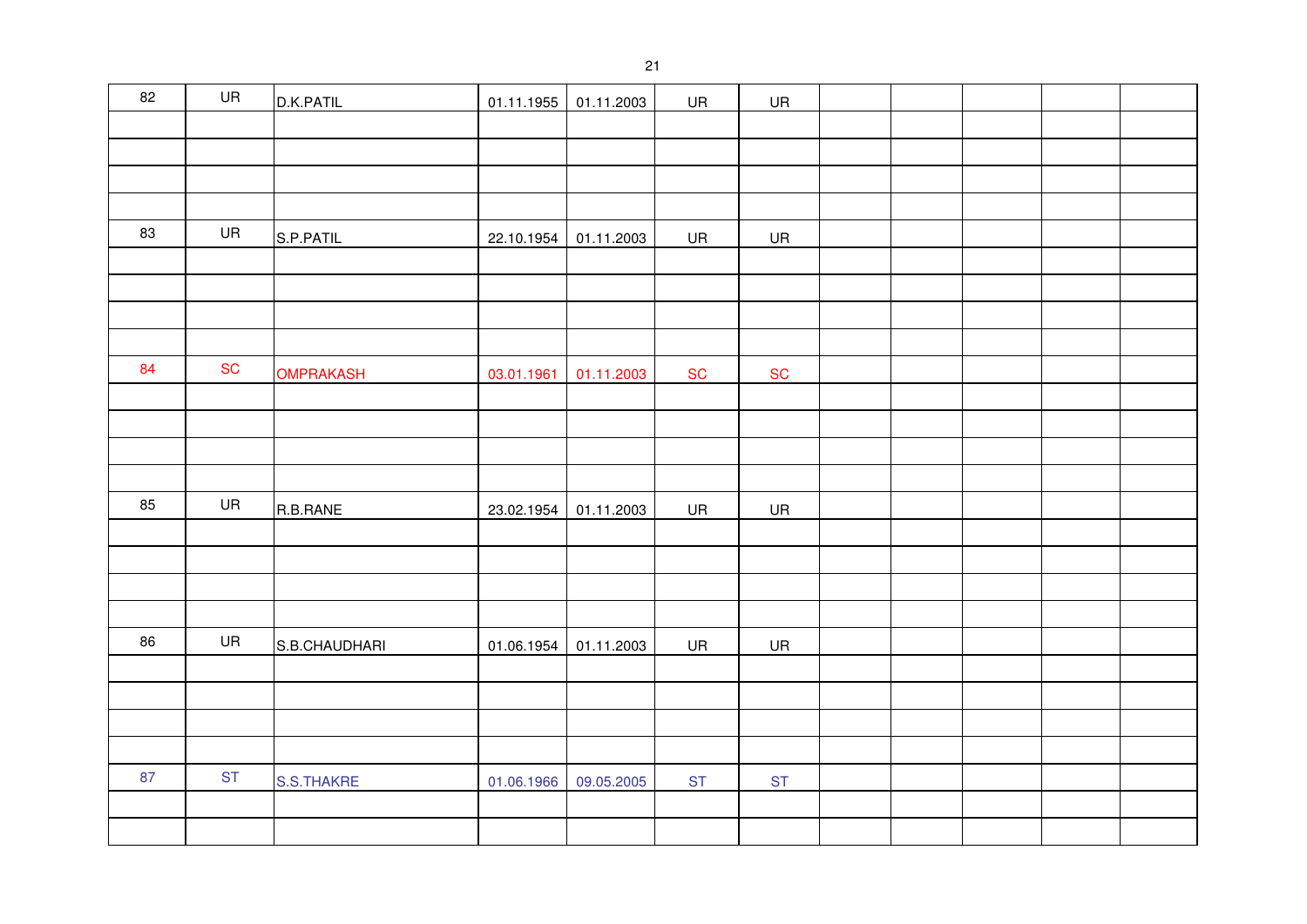| 88 | UR        | A.S.SONAWANE          | 01.08.1954 | 01.11.2003            | UR        | UR        |  |  |  |
|----|-----------|-----------------------|------------|-----------------------|-----------|-----------|--|--|--|
|    |           |                       |            |                       |           |           |  |  |  |
|    |           |                       |            |                       |           |           |  |  |  |
|    |           |                       |            |                       |           |           |  |  |  |
|    |           |                       |            |                       |           |           |  |  |  |
| 89 | UR        | <b>ASHOK DEVRAM</b>   | 07.10.1957 | 10.12.2012            | UR        | UR        |  |  |  |
|    |           |                       |            |                       |           |           |  |  |  |
|    |           |                       |            |                       |           |           |  |  |  |
|    |           |                       |            |                       |           |           |  |  |  |
|    |           |                       |            |                       |           |           |  |  |  |
| 90 | <b>SC</b> | <b>RAJENDRA KUMAR</b> | 04.02.1974 | 20.10.2012            | <b>SC</b> | <b>SC</b> |  |  |  |
|    |           |                       |            |                       |           |           |  |  |  |
|    |           |                       |            |                       |           |           |  |  |  |
|    |           |                       |            |                       |           |           |  |  |  |
|    |           |                       |            |                       |           |           |  |  |  |
| 91 | UR        | CHUDAMAN ROOPCHAND    | 30.10.1955 | 30.10.2013            | UR        | UR        |  |  |  |
|    |           |                       |            |                       |           |           |  |  |  |
|    |           |                       |            |                       |           |           |  |  |  |
|    |           |                       |            |                       |           |           |  |  |  |
|    |           |                       |            |                       |           |           |  |  |  |
| 92 | UR        | D.O.RANE              | 24.02.1955 | 01.11.2003            | UR        | UR        |  |  |  |
|    |           |                       |            |                       |           |           |  |  |  |
|    |           |                       |            |                       |           |           |  |  |  |
|    |           |                       |            |                       |           |           |  |  |  |
|    |           |                       |            |                       |           |           |  |  |  |
| 93 | UR        | V.N.CHAUDHARI         |            | 04.04.1954 01.11.2003 | UR        | UR        |  |  |  |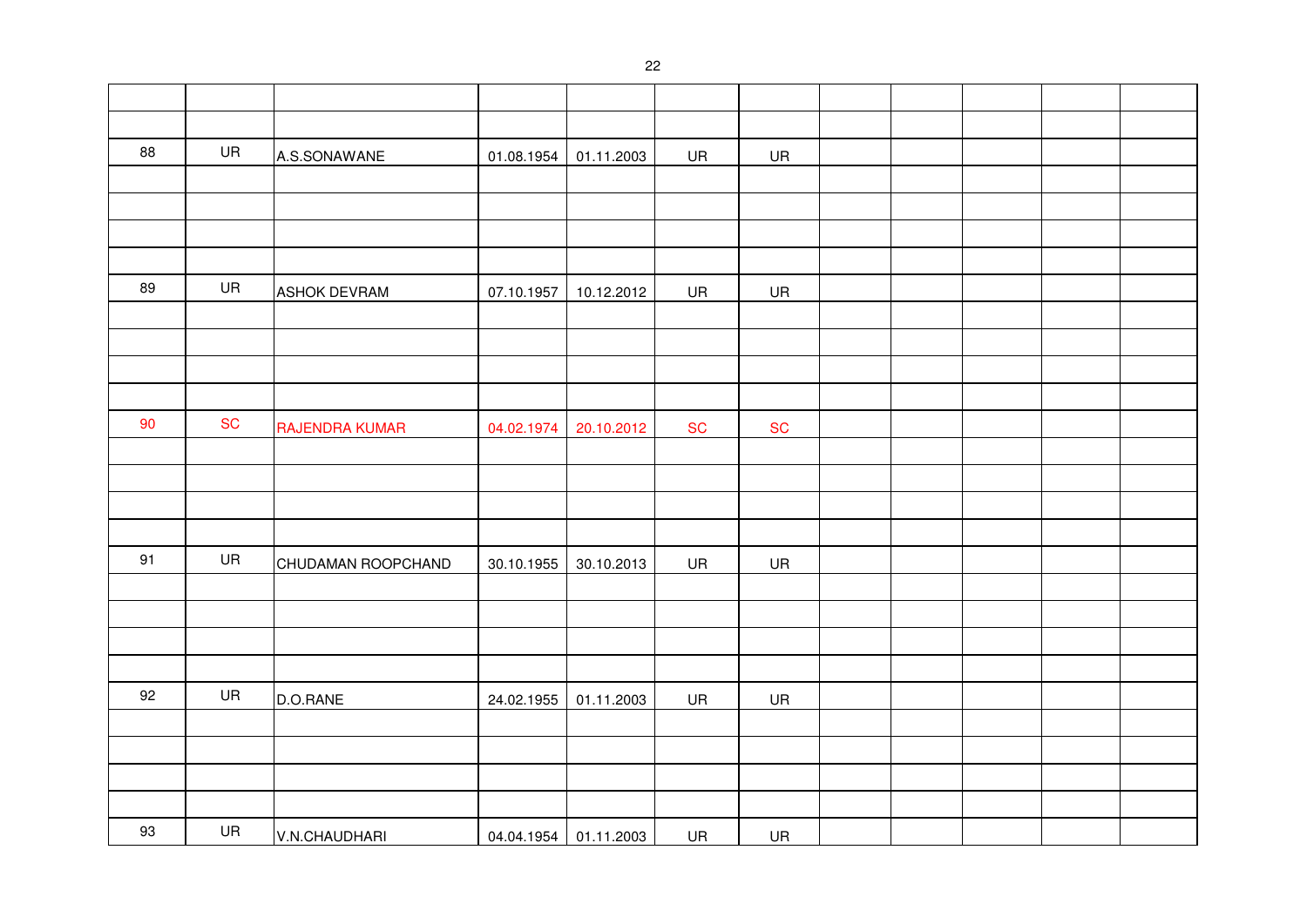| 94 | UR        | S.J.LOHAR            | 01.04.1956 | 01.11.2003 | UR        | UR        |  |  |  |
|----|-----------|----------------------|------------|------------|-----------|-----------|--|--|--|
|    |           |                      |            |            |           |           |  |  |  |
|    |           |                      |            |            |           |           |  |  |  |
|    |           |                      |            |            |           |           |  |  |  |
|    |           |                      |            |            |           |           |  |  |  |
| 95 | UR        | R.S.PATIL            | 01.06.1957 | 01.11.2003 | UR        | <b>UR</b> |  |  |  |
|    |           |                      |            |            |           |           |  |  |  |
|    |           |                      |            |            |           |           |  |  |  |
|    |           |                      |            |            |           |           |  |  |  |
|    |           |                      |            |            |           |           |  |  |  |
| 96 | UR        | N.G.PATIL            | 19.01.1956 | 01.11.2003 | UR        | <b>UR</b> |  |  |  |
|    |           |                      |            |            |           |           |  |  |  |
|    |           |                      |            |            |           |           |  |  |  |
|    |           |                      |            |            |           |           |  |  |  |
|    |           |                      |            |            |           |           |  |  |  |
| 97 | <b>SC</b> | G.C.BAGRE            | 25.07.1958 | 01.11.2003 | <b>SC</b> | SC        |  |  |  |
|    |           |                      |            |            |           |           |  |  |  |
|    |           |                      |            |            |           |           |  |  |  |
|    |           |                      |            |            |           |           |  |  |  |
|    |           |                      |            |            |           |           |  |  |  |
| 98 | UR        | <b>GANESH MARUTI</b> | 27.12.1958 | 10.12.2012 | UR        | UR        |  |  |  |
|    |           |                      |            |            |           |           |  |  |  |
|    |           |                      |            |            |           |           |  |  |  |
|    |           |                      |            |            |           |           |  |  |  |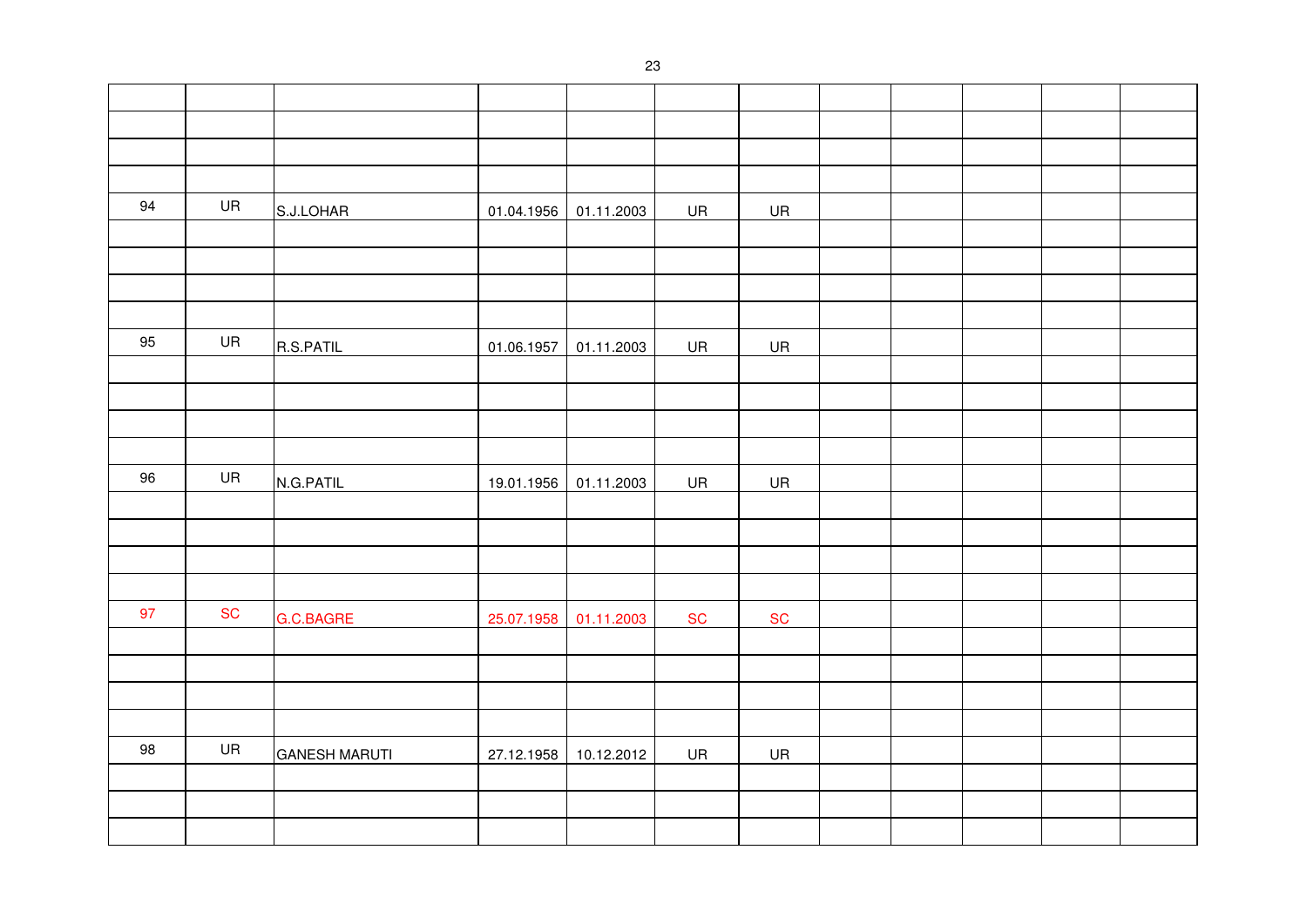| 99  | UR        | N.C.PATIL            | 01.05.1955 | 01.11.2003 | UR        | UR        |  |  |  |
|-----|-----------|----------------------|------------|------------|-----------|-----------|--|--|--|
|     |           |                      |            |            |           |           |  |  |  |
|     |           |                      |            |            |           |           |  |  |  |
|     |           |                      |            |            |           |           |  |  |  |
|     |           |                      |            |            |           |           |  |  |  |
| 100 | <b>ST</b> | SHARAD RAJLINGAM     | 15.11.1959 | 30.10.2013 | <b>ST</b> | <b>ST</b> |  |  |  |
|     |           |                      |            |            |           |           |  |  |  |
|     |           |                      |            |            |           |           |  |  |  |
|     |           |                      |            |            |           |           |  |  |  |
|     |           |                      |            |            |           |           |  |  |  |
| 101 | UR        | P.T.CHAUDHARI        | 22.04.1955 | 01.11.2003 | <b>UR</b> | <b>UR</b> |  |  |  |
|     |           |                      |            |            |           |           |  |  |  |
|     |           |                      |            |            |           |           |  |  |  |
|     |           |                      |            |            |           |           |  |  |  |
|     |           |                      |            |            |           |           |  |  |  |
| 102 | UR        | S.M.JANKAR           | 11.07.1964 | 01.08.2012 | UR        | UR        |  |  |  |
|     |           |                      |            |            |           |           |  |  |  |
|     |           |                      |            |            |           |           |  |  |  |
|     |           |                      |            |            |           |           |  |  |  |
|     |           |                      |            |            |           |           |  |  |  |
| 103 | UR        | S.G.JAWLE            | 14.04.1955 | 01.11.2003 | UR        | UR        |  |  |  |
|     |           |                      |            |            |           |           |  |  |  |
|     |           |                      |            |            |           |           |  |  |  |
|     |           |                      |            |            |           |           |  |  |  |
|     |           |                      |            |            |           |           |  |  |  |
| 104 | <b>SC</b> | <b>LAHU SADASHIV</b> | 01.06.1960 | 20.10.2012 | SC        | <b>SC</b> |  |  |  |
|     |           |                      |            |            |           |           |  |  |  |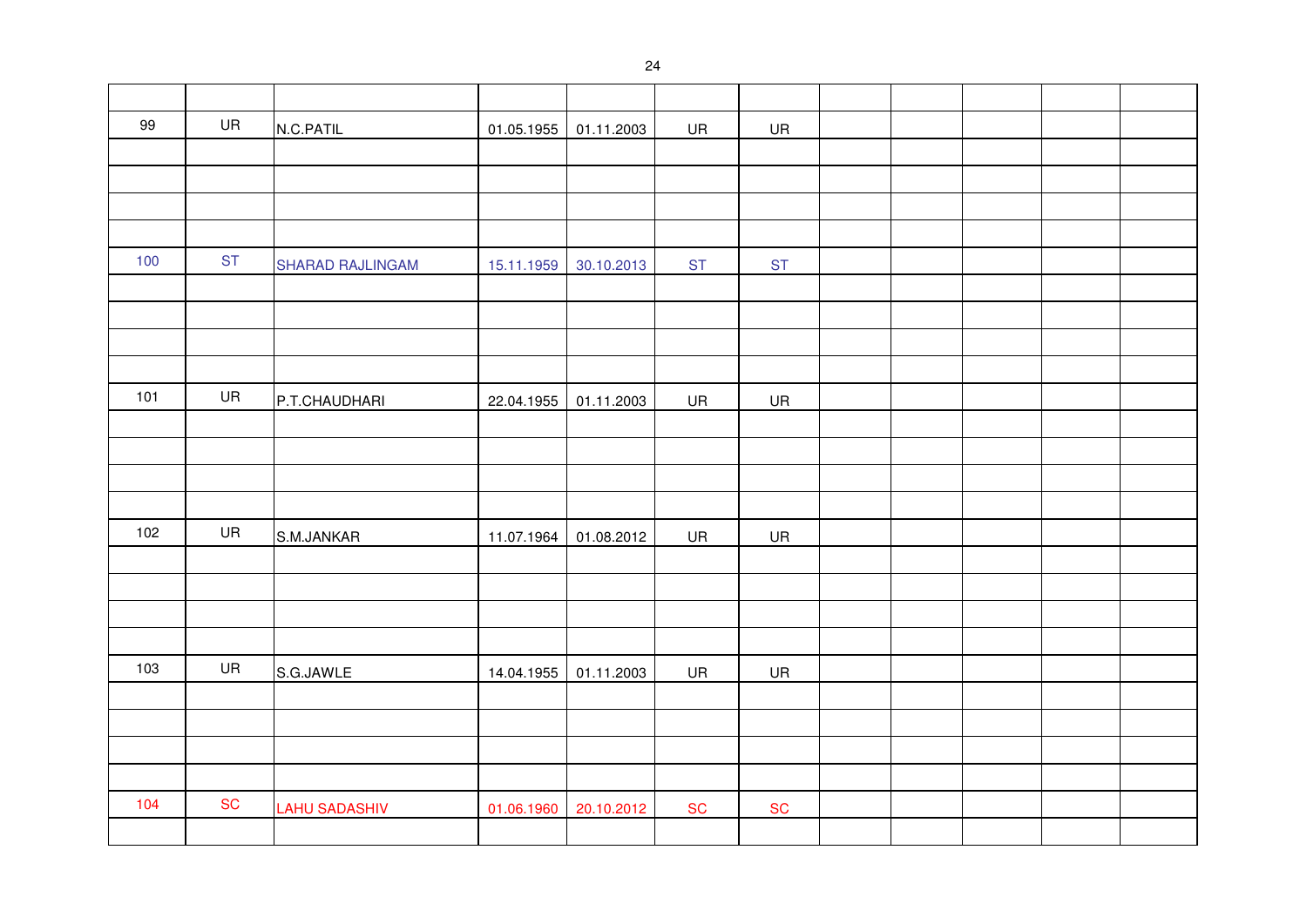| 105 | UR        | A.L.WARKE        | 09.05.1956 | 01.11.2003 | UR | UR |  |  |  |
|-----|-----------|------------------|------------|------------|----|----|--|--|--|
|     |           |                  |            |            |    |    |  |  |  |
|     |           |                  |            |            |    |    |  |  |  |
|     |           |                  |            |            |    |    |  |  |  |
|     |           |                  |            |            |    |    |  |  |  |
| 106 | UR        | N.T.WANI         | 01.06.1956 | 01.11.2003 | UR | UR |  |  |  |
|     |           |                  |            |            |    |    |  |  |  |
|     |           |                  |            |            |    |    |  |  |  |
|     |           |                  |            |            |    |    |  |  |  |
|     |           |                  |            |            |    |    |  |  |  |
| 107 | <b>UR</b> | SUBHASH L. PATIL | 01.04.1957 | 25.10.2004 | UR | UR |  |  |  |
|     |           |                  |            |            |    |    |  |  |  |
|     |           |                  |            |            |    |    |  |  |  |
|     |           |                  |            |            |    |    |  |  |  |
|     |           |                  |            |            |    |    |  |  |  |
| 108 | UR        | KAILAS KASHINATH | 30.04.1960 | 30.10.2013 | UR | UR |  |  |  |
|     |           |                  |            |            |    |    |  |  |  |
|     |           |                  |            |            |    |    |  |  |  |
|     |           |                  |            |            |    |    |  |  |  |
|     |           |                  |            |            |    |    |  |  |  |
| 109 | UR        | RAVINDRA RAJARAM | 01.06.1959 | 30.10.2013 | UR | UR |  |  |  |
|     |           |                  |            |            |    |    |  |  |  |
|     |           |                  |            |            |    |    |  |  |  |
|     |           |                  |            |            |    |    |  |  |  |
|     |           |                  |            |            |    |    |  |  |  |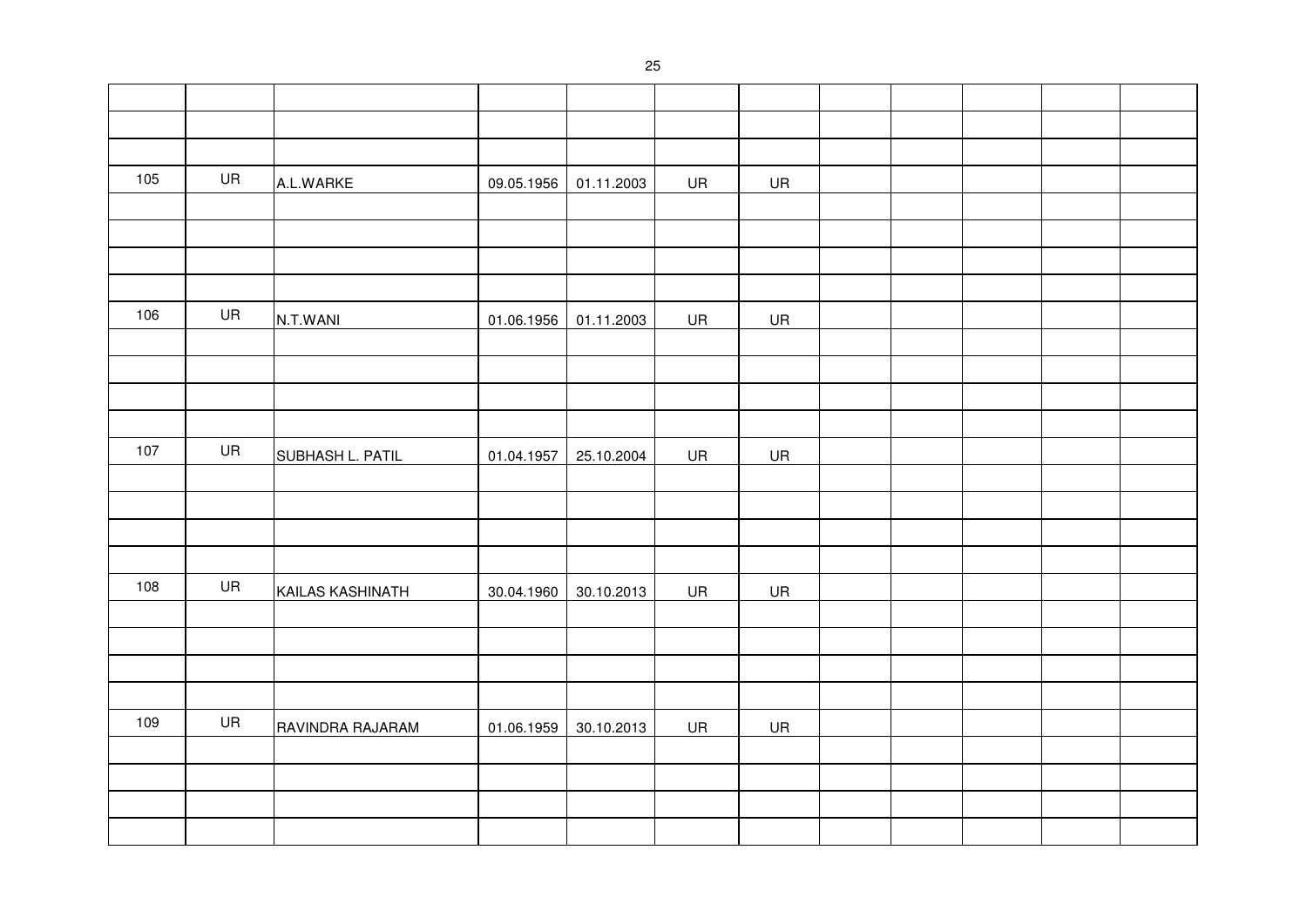| 110 | SC        | <b>DILIP ANANDA</b> | 19.10.1964 | 30.10.2013 | <b>SC</b> | ${\sf SC}$ |  |  |  |
|-----|-----------|---------------------|------------|------------|-----------|------------|--|--|--|
|     |           |                     |            |            |           |            |  |  |  |
|     |           |                     |            |            |           |            |  |  |  |
|     |           |                     |            |            |           |            |  |  |  |
|     |           |                     |            |            |           |            |  |  |  |
| 111 | UR        | R.P.UPASNI          | 04.09.1962 | 10.12.2012 | UR        | UR         |  |  |  |
|     |           |                     |            |            |           |            |  |  |  |
|     |           |                     |            |            |           |            |  |  |  |
|     |           |                     |            |            |           |            |  |  |  |
| 112 | UR        |                     |            |            |           |            |  |  |  |
|     |           | NAMDEO TUKARAM      | 01.06.1957 | 30.10.2013 | UR        | UR         |  |  |  |
|     |           |                     |            |            |           |            |  |  |  |
|     |           |                     |            |            |           |            |  |  |  |
|     |           |                     |            |            |           |            |  |  |  |
| 113 | UR        |                     |            |            |           |            |  |  |  |
|     |           | G.U.ZAMBRE          | 27.04.1955 | 01.11.2006 | UR        | UR         |  |  |  |
|     |           |                     |            |            |           |            |  |  |  |
|     |           |                     |            |            |           |            |  |  |  |
|     |           |                     |            |            |           |            |  |  |  |
| 114 | <b>ST</b> | L.A.SONAWANE        | 07.05.1967 | 07.03.2005 | <b>ST</b> | <b>ST</b>  |  |  |  |
|     |           |                     |            |            |           |            |  |  |  |
|     |           |                     |            |            |           |            |  |  |  |
|     |           |                     |            |            |           |            |  |  |  |
|     |           |                     |            |            |           |            |  |  |  |
| 115 | UR        | ASHOK VASANT FALAK  | 20.12.1958 | 30.10.2013 | UR        | UR         |  |  |  |
|     |           |                     |            |            |           |            |  |  |  |
|     |           |                     |            |            |           |            |  |  |  |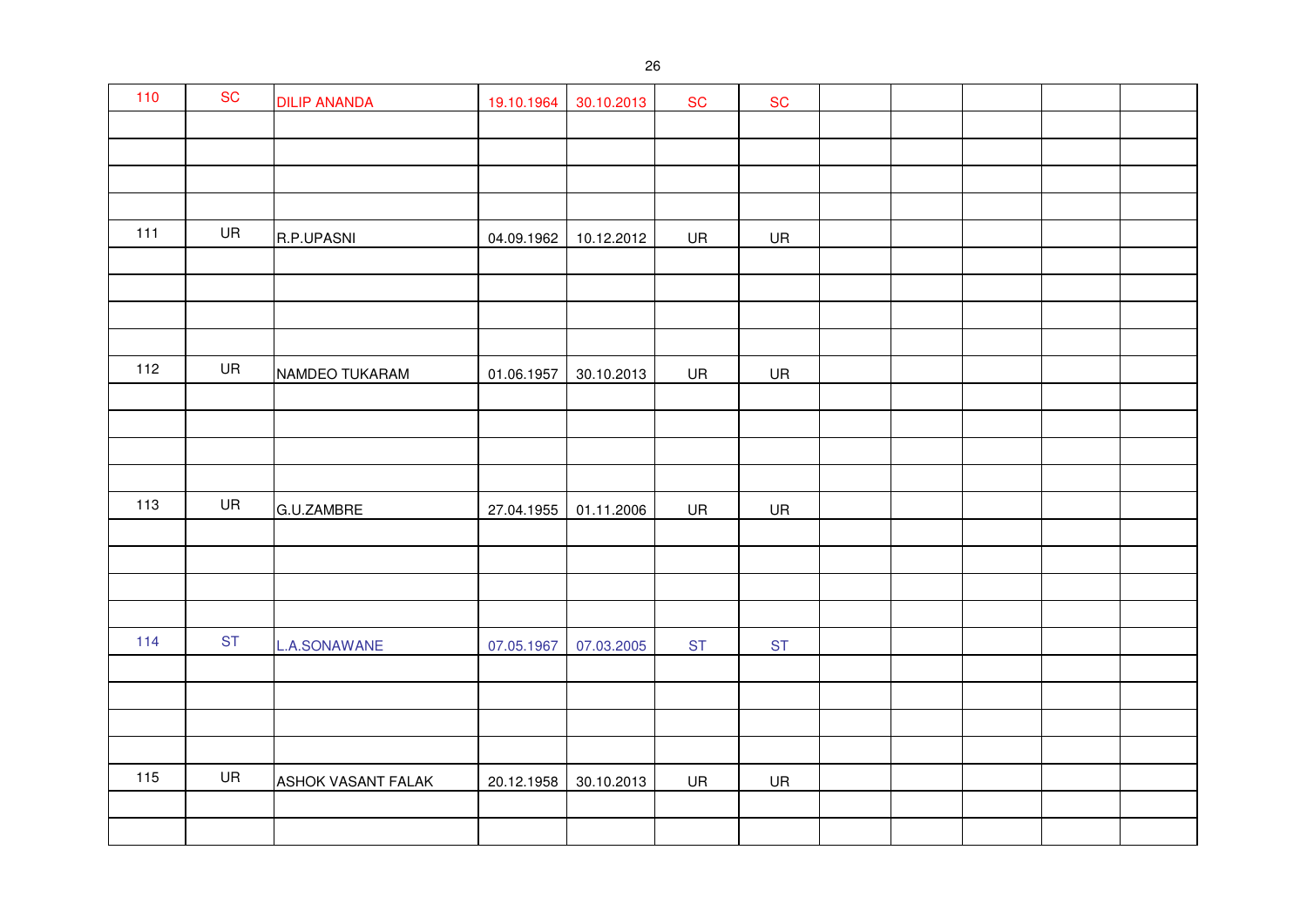| 116 | UR | V.V.CHAUDHARI         | 10.02.1954 | 01.05.2007            | UR         | UR        |  |  |  |
|-----|----|-----------------------|------------|-----------------------|------------|-----------|--|--|--|
|     |    |                       |            |                       |            |           |  |  |  |
|     |    |                       |            |                       |            |           |  |  |  |
|     |    |                       |            |                       |            |           |  |  |  |
|     |    |                       |            |                       |            |           |  |  |  |
| 117 | SC | <b>B.N.KAMBLE</b>     | 15.12.1960 | 01.07.2006            | ${\sf SC}$ | SC        |  |  |  |
|     |    |                       |            |                       |            |           |  |  |  |
|     |    |                       |            |                       |            |           |  |  |  |
|     |    |                       |            |                       |            |           |  |  |  |
|     |    |                       |            |                       |            |           |  |  |  |
| 118 | UR | P.S.BODADE            | 16.10.1959 | 16.08.2010            | <b>UR</b>  | <b>UR</b> |  |  |  |
|     |    |                       |            |                       |            |           |  |  |  |
|     |    |                       |            |                       |            |           |  |  |  |
|     |    |                       |            |                       |            |           |  |  |  |
|     |    |                       |            |                       |            |           |  |  |  |
| 119 | UR | S.M.JOSHI             | 17.11.1955 | 01.11.2007            | <b>UR</b>  | <b>UR</b> |  |  |  |
|     |    |                       |            |                       |            |           |  |  |  |
|     |    |                       |            |                       |            |           |  |  |  |
|     |    |                       |            |                       |            |           |  |  |  |
|     |    |                       |            |                       |            |           |  |  |  |
| 120 | UR | S.R.ATTARDE           | 16.06.1955 | 01.03.2008            | UR         | UR        |  |  |  |
|     |    |                       |            |                       |            |           |  |  |  |
|     |    |                       |            |                       |            |           |  |  |  |
|     |    |                       |            |                       |            |           |  |  |  |
|     |    |                       |            |                       |            |           |  |  |  |
| 121 | UR | SHAMAKANT P. MAJUMDAR |            | 07.10.1955 28.03.2013 | UR         | UR        |  |  |  |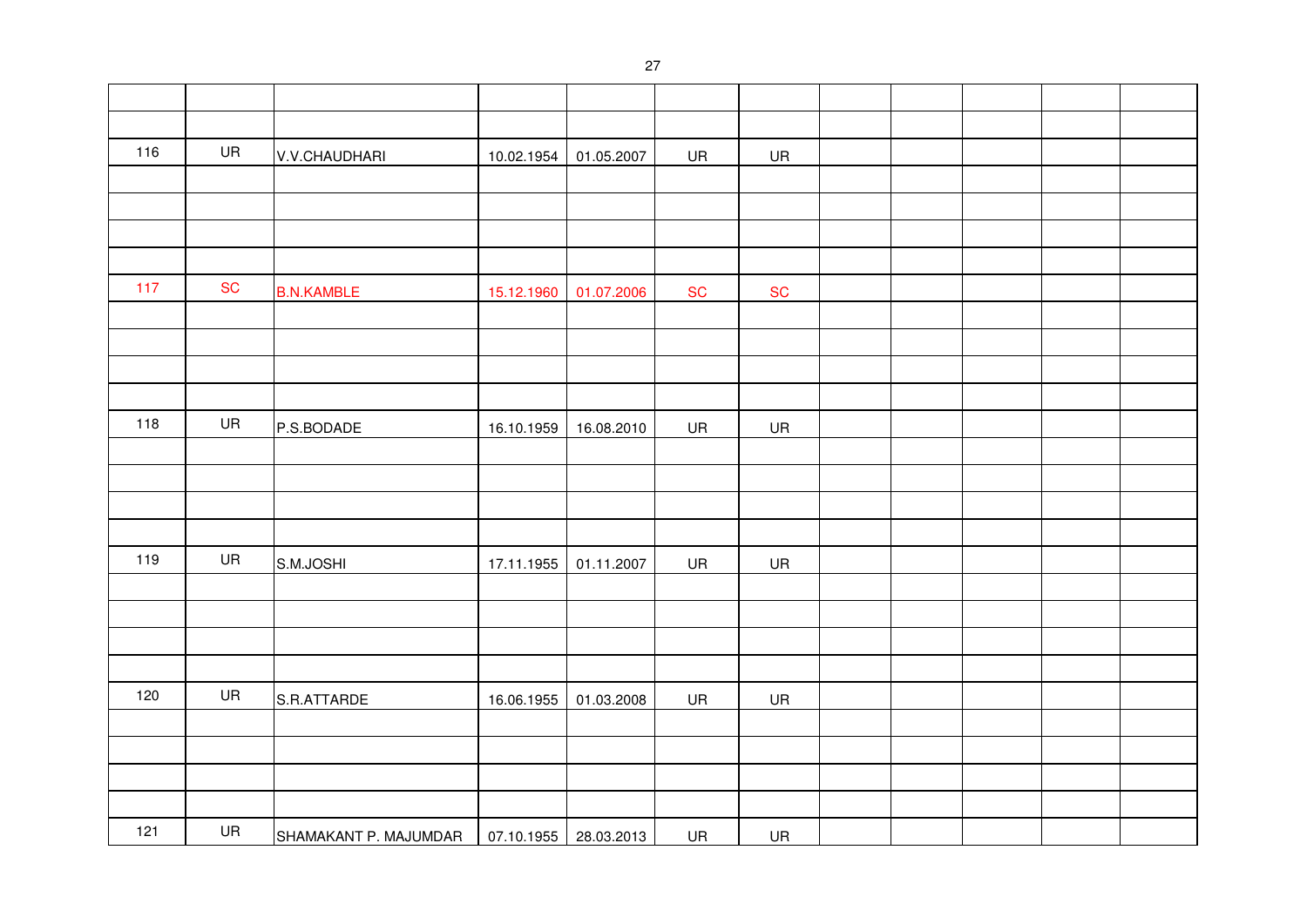| 122 | UR        | P.N.NARKHEDE                        |            | 28.12.1960 01.02.2011 | UR        | UR         |  |  |  |
|-----|-----------|-------------------------------------|------------|-----------------------|-----------|------------|--|--|--|
|     |           |                                     |            |                       |           |            |  |  |  |
|     |           |                                     |            |                       |           |            |  |  |  |
|     |           |                                     |            |                       |           |            |  |  |  |
|     |           |                                     |            |                       |           |            |  |  |  |
| 123 | UR        | ABDUL RASHID ABDUL MAJID 01.06.1955 |            | 01.05.2008            | UR        | UR         |  |  |  |
|     |           |                                     |            |                       |           |            |  |  |  |
|     |           |                                     |            |                       |           |            |  |  |  |
|     |           |                                     |            |                       |           |            |  |  |  |
|     |           |                                     |            |                       |           |            |  |  |  |
| 124 | <b>SC</b> | S.K.KALE                            | 01.01.1961 | 01.12.2006            | <b>SC</b> | ${\sf SC}$ |  |  |  |
|     |           |                                     |            |                       |           |            |  |  |  |
|     |           |                                     |            |                       |           |            |  |  |  |
|     |           |                                     |            |                       |           |            |  |  |  |
|     |           |                                     |            |                       |           |            |  |  |  |
| 125 | UR        | <b>B.R.SAD</b>                      |            | 16.09.1956 11.06.2012 | UR        | <b>UR</b>  |  |  |  |
|     |           |                                     |            |                       |           |            |  |  |  |
|     |           |                                     |            |                       |           |            |  |  |  |
|     |           |                                     |            |                       |           |            |  |  |  |
|     |           |                                     |            |                       |           |            |  |  |  |
| 126 | UR        |                                     |            |                       |           |            |  |  |  |
|     |           |                                     |            |                       |           |            |  |  |  |
|     |           |                                     |            |                       |           |            |  |  |  |
|     |           |                                     |            |                       |           |            |  |  |  |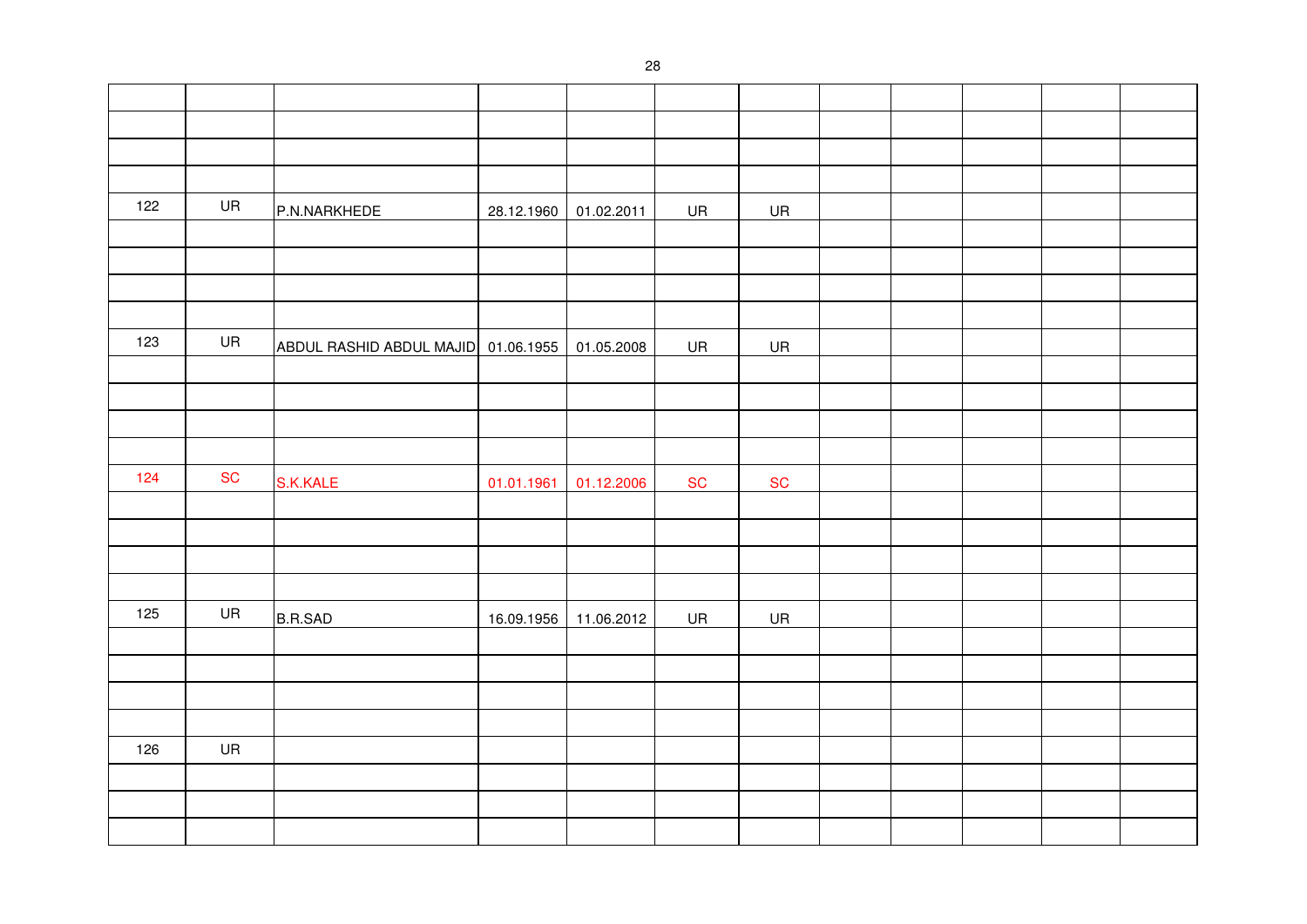| 127 | <b>ST</b> |                          |            |            |                              |           |  |  |  |
|-----|-----------|--------------------------|------------|------------|------------------------------|-----------|--|--|--|
|     |           |                          |            |            |                              |           |  |  |  |
|     |           |                          |            |            |                              |           |  |  |  |
|     |           |                          |            |            |                              |           |  |  |  |
|     |           |                          |            |            |                              |           |  |  |  |
| 128 | UR        | MOHAMMAD JAMIL           | 10.08.1955 | 01.08.2008 | UR                           | UR        |  |  |  |
|     |           |                          |            |            |                              |           |  |  |  |
|     |           |                          |            |            |                              |           |  |  |  |
|     |           |                          |            |            |                              |           |  |  |  |
|     |           |                          |            |            |                              |           |  |  |  |
| 129 | UR        | PRALHAD SITARAM          | 19.07.1954 | 05.01.2009 | UR                           | UR        |  |  |  |
|     |           |                          |            |            |                              |           |  |  |  |
|     |           |                          |            |            |                              |           |  |  |  |
|     |           |                          |            |            |                              |           |  |  |  |
|     |           |                          |            |            |                              |           |  |  |  |
| 130 | <b>SC</b> | <b>BUDDHIWAN NARAYAN</b> | 03.05.1959 | 02.07.2007 | <b>SC</b>                    | <b>SC</b> |  |  |  |
|     |           |                          |            |            |                              |           |  |  |  |
|     |           |                          |            |            |                              |           |  |  |  |
|     |           |                          |            |            |                              |           |  |  |  |
|     |           |                          |            |            |                              |           |  |  |  |
| 131 | UR        | MOHAN ANANDA PATIL       | 04.04.1955 | 07.03.2009 | UR                           | UR        |  |  |  |
|     |           |                          |            |            |                              |           |  |  |  |
|     |           |                          |            |            |                              |           |  |  |  |
|     |           |                          |            |            |                              |           |  |  |  |
|     |           |                          |            |            |                              |           |  |  |  |
| 132 | UR        | BHAGWAN DAMOO            | 01.06.1962 | 01.02.2012 | $\operatorname{\textsf{SC}}$ | UR        |  |  |  |
|     |           |                          |            |            |                              |           |  |  |  |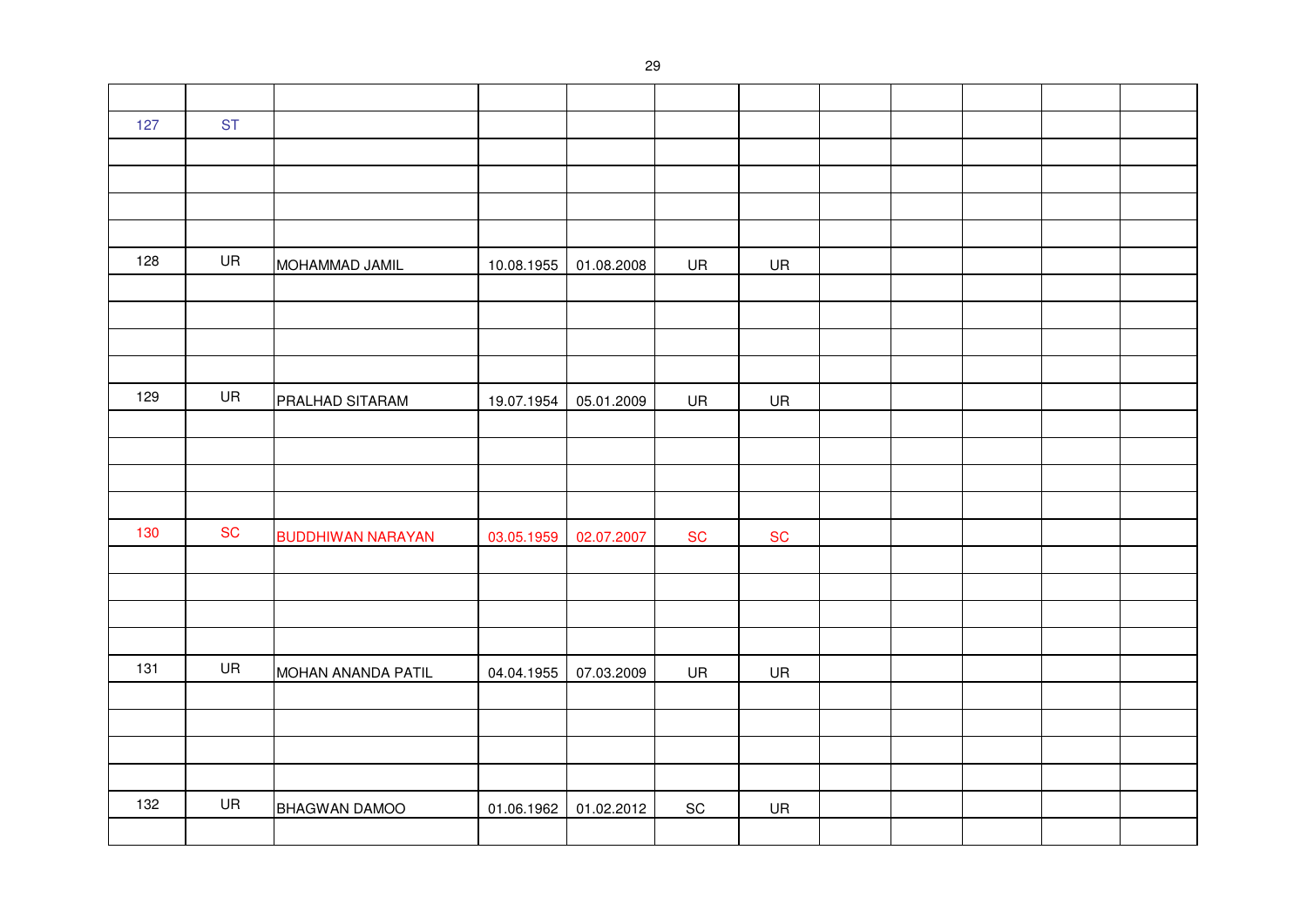| 133 | UR        |                        |            |            |           |           |  |  |  |
|-----|-----------|------------------------|------------|------------|-----------|-----------|--|--|--|
|     |           |                        |            |            |           |           |  |  |  |
|     |           |                        |            |            |           |           |  |  |  |
|     |           |                        |            |            |           |           |  |  |  |
|     |           |                        |            |            |           |           |  |  |  |
| 134 | UR        | RAMESH V. HADPE        | 09.08.1954 | 01.02.2012 | UR        | UR        |  |  |  |
|     |           |                        |            |            |           |           |  |  |  |
|     |           |                        |            |            |           |           |  |  |  |
|     |           |                        |            |            |           |           |  |  |  |
|     |           |                        |            |            |           |           |  |  |  |
| 135 | UR        | SK. IBRAHIM SK. GAFOOR | 01.06.1958 | 01.06.2009 | UR        | UR        |  |  |  |
|     |           |                        |            |            |           |           |  |  |  |
|     |           |                        |            |            |           |           |  |  |  |
|     |           |                        |            |            |           |           |  |  |  |
|     |           |                        |            |            |           |           |  |  |  |
| 136 | UR        | SK. KHALIL SK. HAIDER  | 23.08.1956 | 01.06.2009 | UR        | <b>UR</b> |  |  |  |
|     |           |                        |            |            |           |           |  |  |  |
|     |           |                        |            |            |           |           |  |  |  |
|     |           |                        |            |            |           |           |  |  |  |
|     |           |                        |            |            |           |           |  |  |  |
| 137 | <b>SC</b> | <b>MAHINDRA ONKAR</b>  | 07.05.1960 | 01.03.2008 | <b>SC</b> | SC        |  |  |  |
|     |           |                        |            |            |           |           |  |  |  |
|     |           |                        |            |            |           |           |  |  |  |
|     |           |                        |            |            |           |           |  |  |  |
|     |           |                        |            |            |           |           |  |  |  |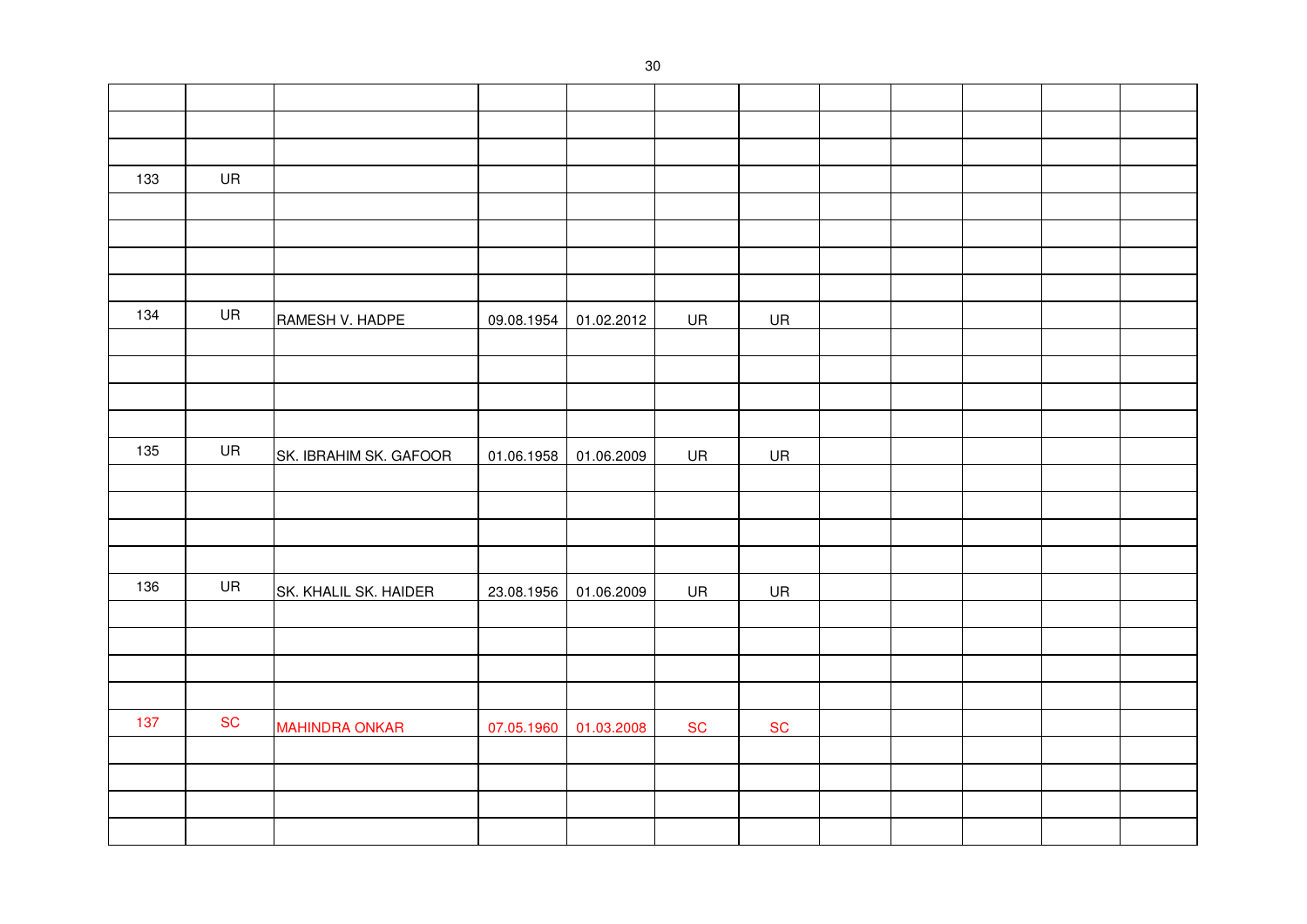| 138 | UR        | V.K.PATIL        | 02.03.1957 | 16.07.2009 | UR        | UR        |  |  |  |
|-----|-----------|------------------|------------|------------|-----------|-----------|--|--|--|
|     |           |                  |            |            |           |           |  |  |  |
|     |           |                  |            |            |           |           |  |  |  |
|     |           |                  |            |            |           |           |  |  |  |
|     |           |                  |            |            |           |           |  |  |  |
| 139 | UR        | MADHUKAR RAJARAM | 02.08.1954 | 01.09.2009 | UR        | UR        |  |  |  |
|     |           |                  |            |            |           |           |  |  |  |
|     |           |                  |            |            |           |           |  |  |  |
|     |           |                  |            |            |           |           |  |  |  |
|     |           |                  |            |            |           |           |  |  |  |
| 140 | <b>ST</b> | K.K.RAILKUNTHWAR | 01.05.1956 | 01.06.2009 | <b>ST</b> | <b>ST</b> |  |  |  |
|     |           |                  |            |            |           |           |  |  |  |
|     |           |                  |            |            |           |           |  |  |  |
|     |           |                  |            |            |           |           |  |  |  |
|     |           |                  |            |            |           |           |  |  |  |
| 141 | UR        | D.S.MAHAJAN      | 01.06.1955 | 01.10.2009 | <b>UR</b> | <b>UR</b> |  |  |  |
|     |           |                  |            |            |           |           |  |  |  |
|     |           |                  |            |            |           |           |  |  |  |
|     |           |                  |            |            |           |           |  |  |  |
| 142 | UR        |                  |            |            |           |           |  |  |  |
|     |           | A.B.SONAWANE     | 30.05.1957 | 01.10.2009 | UR        | UR        |  |  |  |
|     |           |                  |            |            |           |           |  |  |  |
|     |           |                  |            |            |           |           |  |  |  |
|     |           |                  |            |            |           |           |  |  |  |
| 143 | UR        | RAMASHISH MISHRA | 21.04.1959 | 02.11.2009 | UR        | UR        |  |  |  |
|     |           |                  |            |            |           |           |  |  |  |
|     |           |                  |            |            |           |           |  |  |  |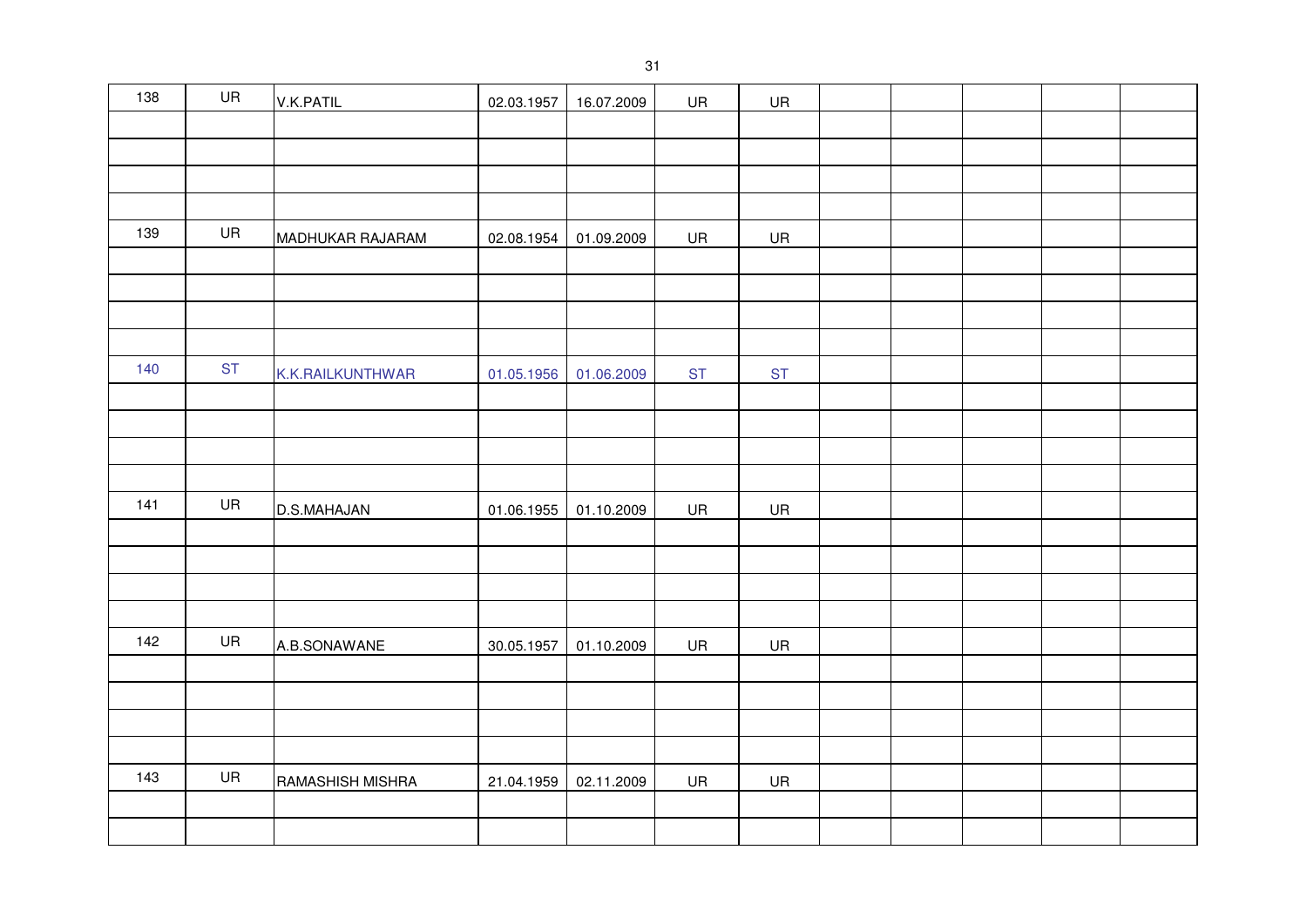| 144 | <b>SC</b> | SANGHRATNA SITARAM     | 01.06.1964 | 01.10.2008            | ${\sf SC}$ | ${\sf SC}$ |  |  |  |
|-----|-----------|------------------------|------------|-----------------------|------------|------------|--|--|--|
|     |           |                        |            |                       |            |            |  |  |  |
|     |           |                        |            |                       |            |            |  |  |  |
|     |           |                        |            |                       |            |            |  |  |  |
|     |           |                        |            |                       |            |            |  |  |  |
| 145 | UR        | WAMAN BALU UPASANE     | 01.05.1955 | 02.11.2009            | UR         | UR         |  |  |  |
|     |           |                        |            |                       |            |            |  |  |  |
|     |           |                        |            |                       |            |            |  |  |  |
|     |           |                        |            |                       |            |            |  |  |  |
|     |           |                        |            |                       |            |            |  |  |  |
| 146 | UR        | SK. TAHER SK. MOHAMMAD | 01.01.1957 | 02.11.2009            | UR         | UR         |  |  |  |
|     |           |                        |            |                       |            |            |  |  |  |
|     |           |                        |            |                       |            |            |  |  |  |
|     |           |                        |            |                       |            |            |  |  |  |
|     |           |                        |            |                       |            |            |  |  |  |
| 147 | UR        | VIJAY M. WARKE         | 01.02.1961 | 01.04.2011            | UR         | UR         |  |  |  |
|     |           |                        |            |                       |            |            |  |  |  |
|     |           |                        |            |                       |            |            |  |  |  |
|     |           |                        |            |                       |            |            |  |  |  |
|     |           |                        |            |                       |            |            |  |  |  |
| 148 | UR        | MANGESH M. DANDWEKAR   | 24.12.1964 | 10.12.2012            | UR         | UR         |  |  |  |
|     |           |                        |            |                       |            |            |  |  |  |
|     |           |                        |            |                       |            |            |  |  |  |
|     |           |                        |            |                       |            |            |  |  |  |
|     |           |                        |            |                       |            |            |  |  |  |
| 149 | UR        | PRABHAKAR P. PATIL     |            | 01.06.1955 01.12.2009 | UR         | UR         |  |  |  |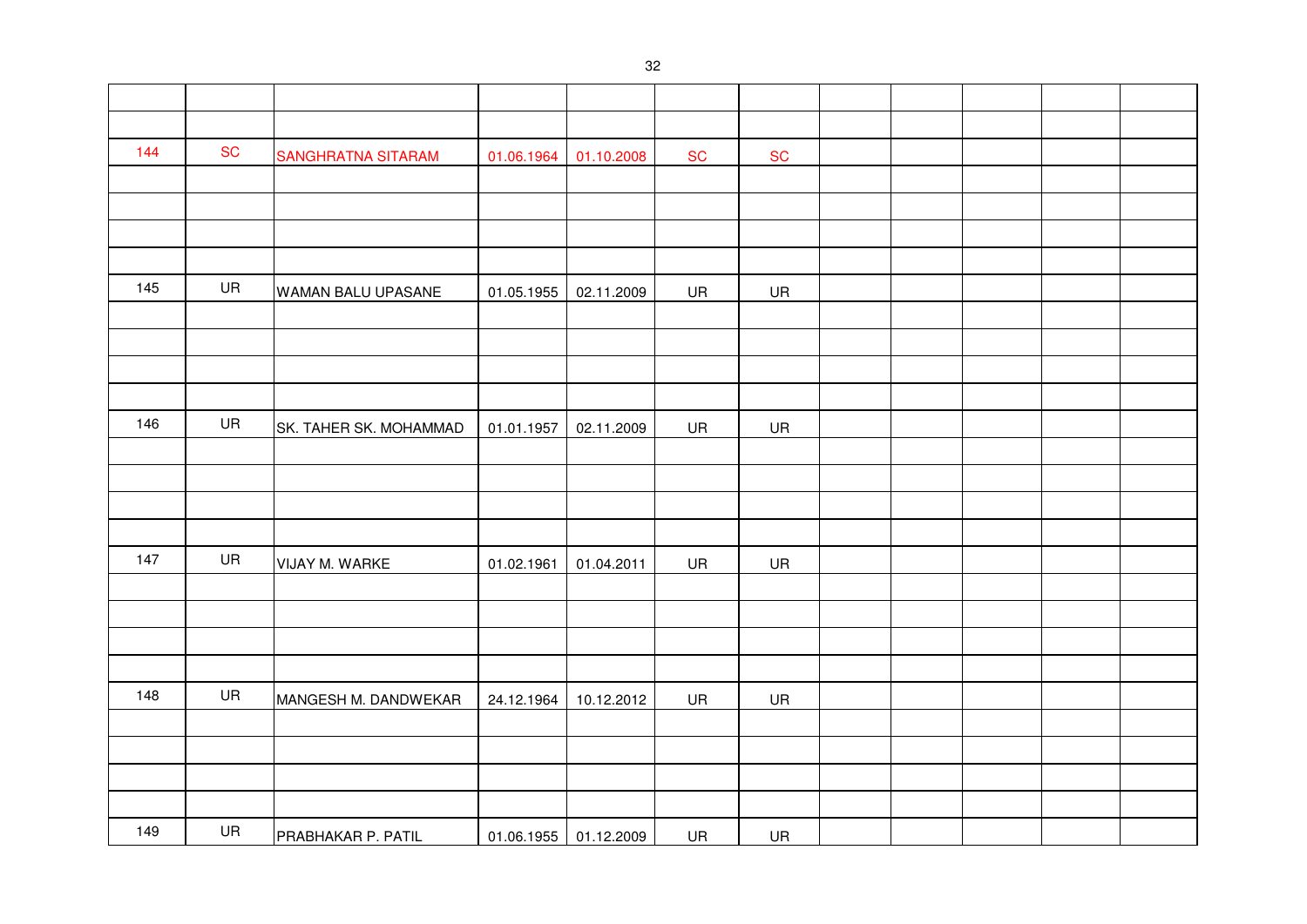| 150 | <b>SC</b> | <b>GOPINATH SUKHDEV INGLE</b> | 01.01.1954 | 16.02.2009 | <b>SC</b> | <b>SC</b> |  |  |  |
|-----|-----------|-------------------------------|------------|------------|-----------|-----------|--|--|--|
|     |           |                               |            |            |           |           |  |  |  |
|     |           |                               |            |            |           |           |  |  |  |
|     |           |                               |            |            |           |           |  |  |  |
|     |           |                               |            |            |           |           |  |  |  |
| 151 | UR        | SHAKIL AHMED LALLAN           | 02.01.1955 | 01.11.2010 | <b>UR</b> | <b>UR</b> |  |  |  |
|     |           |                               |            |            |           |           |  |  |  |
|     |           |                               |            |            |           |           |  |  |  |
|     |           |                               |            |            |           |           |  |  |  |
|     |           |                               |            |            |           |           |  |  |  |
| 152 | UR        | L.D.THOMBHARE                 | 09.04.1954 | 01.06.2009 | UR        | UR        |  |  |  |
|     |           |                               |            |            |           |           |  |  |  |
|     |           |                               |            |            |           |           |  |  |  |
|     |           |                               |            |            |           |           |  |  |  |
|     |           |                               |            |            |           |           |  |  |  |
|     |           |                               |            |            |           |           |  |  |  |
|     |           |                               |            |            |           |           |  |  |  |
|     |           |                               |            |            |           |           |  |  |  |
|     |           |                               |            |            |           |           |  |  |  |
|     |           |                               |            |            |           |           |  |  |  |
|     |           |                               |            |            |           |           |  |  |  |
|     |           |                               |            |            |           |           |  |  |  |
|     |           |                               |            |            |           |           |  |  |  |
|     |           |                               |            |            |           |           |  |  |  |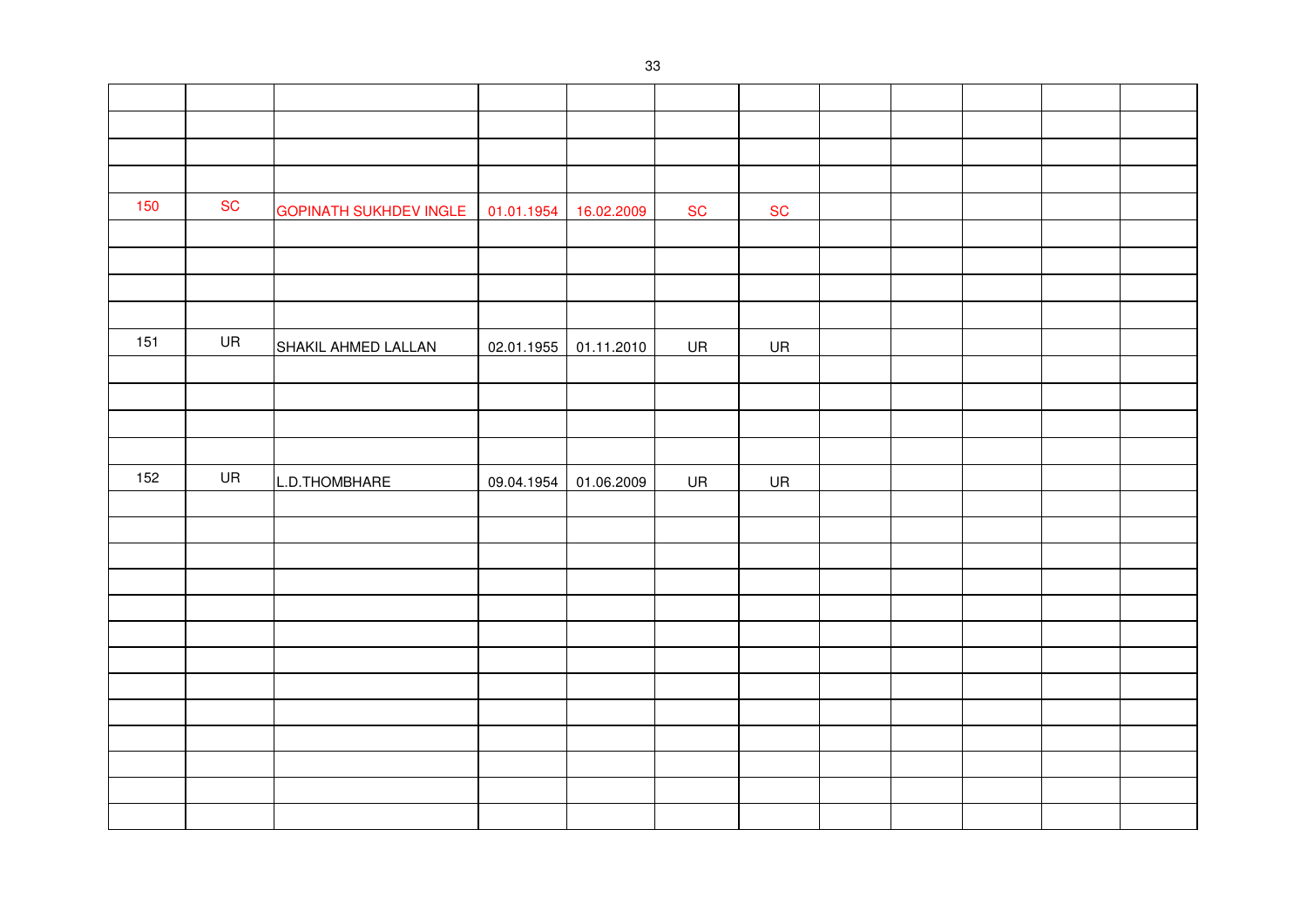|                                 |                                           |                               |            | <b>TECH. II (FG)</b> |                                   |                                                                 |                  |                 |                |                                           |                                               |
|---------------------------------|-------------------------------------------|-------------------------------|------------|----------------------|-----------------------------------|-----------------------------------------------------------------|------------------|-----------------|----------------|-------------------------------------------|-----------------------------------------------|
| <b>CADRE STRENGTH</b>           |                                           | 94                            |            |                      |                                   |                                                                 |                  |                 |                |                                           |                                               |
| <b>DESIGNATION</b>              |                                           | TECH. II (FG)                 |            |                      |                                   |                                                                 |                  |                 |                |                                           |                                               |
| <b>PAY SCALE</b>                |                                           | 5200-20200+2400               | <b>SC</b>  | 14                   | <b>ST</b>                         | $\overline{7}$                                                  |                  |                 |                |                                           |                                               |
|                                 |                                           |                               |            |                      |                                   |                                                                 |                  |                 |                |                                           |                                               |
| <b>ROASTER</b><br><b>POINTS</b> | <b>RESERVED</b><br><b>FOR</b><br>SC/ST/UR | <b>PROMOTION IN THE GRADE</b> |            |                      | <b>WHETHER</b><br><b>SC/ST/UR</b> | <b>POINT</b><br><b>UTILISED</b><br><b>BY</b><br><b>SC/ST/UR</b> | EXCESS (+) SC/ST | SHORTFALL (-) / | <b>DATE OF</b> |                                           | Signature<br>of<br>Appointing<br>Authority or |
|                                 |                                           | <b>NAME</b>                   | D.O.B.     | D.O.A.               |                                   |                                                                 | <b>SC</b>        | <b>ST</b>       | OF POST        | <b>VACATION REMARKS,</b><br><b>IF ANY</b> | Authorised<br>Person                          |
| $\mathbf{1}$                    | UR                                        | NAMDEO TUKARAM                | 01.06.1957 | 08.06.2010           | <b>UR</b>                         | UR                                                              |                  |                 |                | 30.10.2013 PRAMOTED                       |                                               |
| $\mathbf{1}$                    | UR                                        | <b>GAJANAN SAKHARAM</b>       | 26.05.1961 | 17.10.2013           | UR                                | UR                                                              |                  |                 |                |                                           |                                               |
|                                 |                                           |                               |            |                      |                                   |                                                                 |                  |                 |                |                                           |                                               |
|                                 |                                           |                               |            |                      |                                   |                                                                 |                  |                 |                |                                           |                                               |
|                                 |                                           |                               |            |                      |                                   |                                                                 |                  |                 |                |                                           |                                               |
| $\sqrt{2}$                      | <b>UR</b>                                 | <b>TIKARAM TULSIRAM</b>       | 27.11.1964 | 11.06.2012           | UR                                | <b>UR</b>                                                       |                  |                 |                |                                           |                                               |
|                                 |                                           |                               |            |                      |                                   |                                                                 |                  |                 |                |                                           |                                               |
|                                 |                                           |                               |            |                      |                                   |                                                                 |                  |                 |                |                                           |                                               |
|                                 |                                           |                               |            |                      |                                   |                                                                 |                  |                 |                |                                           |                                               |
|                                 |                                           |                               |            |                      |                                   |                                                                 |                  |                 |                |                                           |                                               |
| 3                               | UR                                        | MOHANSINGH UTTAMSINGH         | 20.03.1967 | 17.10.2013           | UR                                | <b>UR</b>                                                       |                  |                 |                |                                           |                                               |
|                                 |                                           |                               |            |                      |                                   |                                                                 |                  |                 |                |                                           |                                               |
|                                 |                                           |                               |            |                      |                                   |                                                                 |                  |                 |                |                                           |                                               |
|                                 |                                           |                               |            |                      |                                   |                                                                 |                  |                 |                |                                           |                                               |
| 4                               | <b>SC</b>                                 | RAVINDRA RAJARAM TAYDE        | 06.10.1969 | 28.03.2013           | <b>SC</b>                         | <b>SC</b>                                                       |                  |                 |                |                                           |                                               |
|                                 |                                           |                               |            |                      |                                   |                                                                 |                  |                 |                |                                           |                                               |
|                                 |                                           |                               |            |                      |                                   |                                                                 |                  |                 |                |                                           |                                               |
|                                 |                                           |                               |            |                      |                                   |                                                                 |                  |                 |                |                                           |                                               |
| 5                               | <b>UR</b>                                 | SHANKAR VITTHAL               | 19.07.1956 | 30.06.2011           | UR                                | UR                                                              |                  |                 |                |                                           |                                               |
|                                 |                                           |                               |            |                      |                                   |                                                                 |                  |                 |                |                                           |                                               |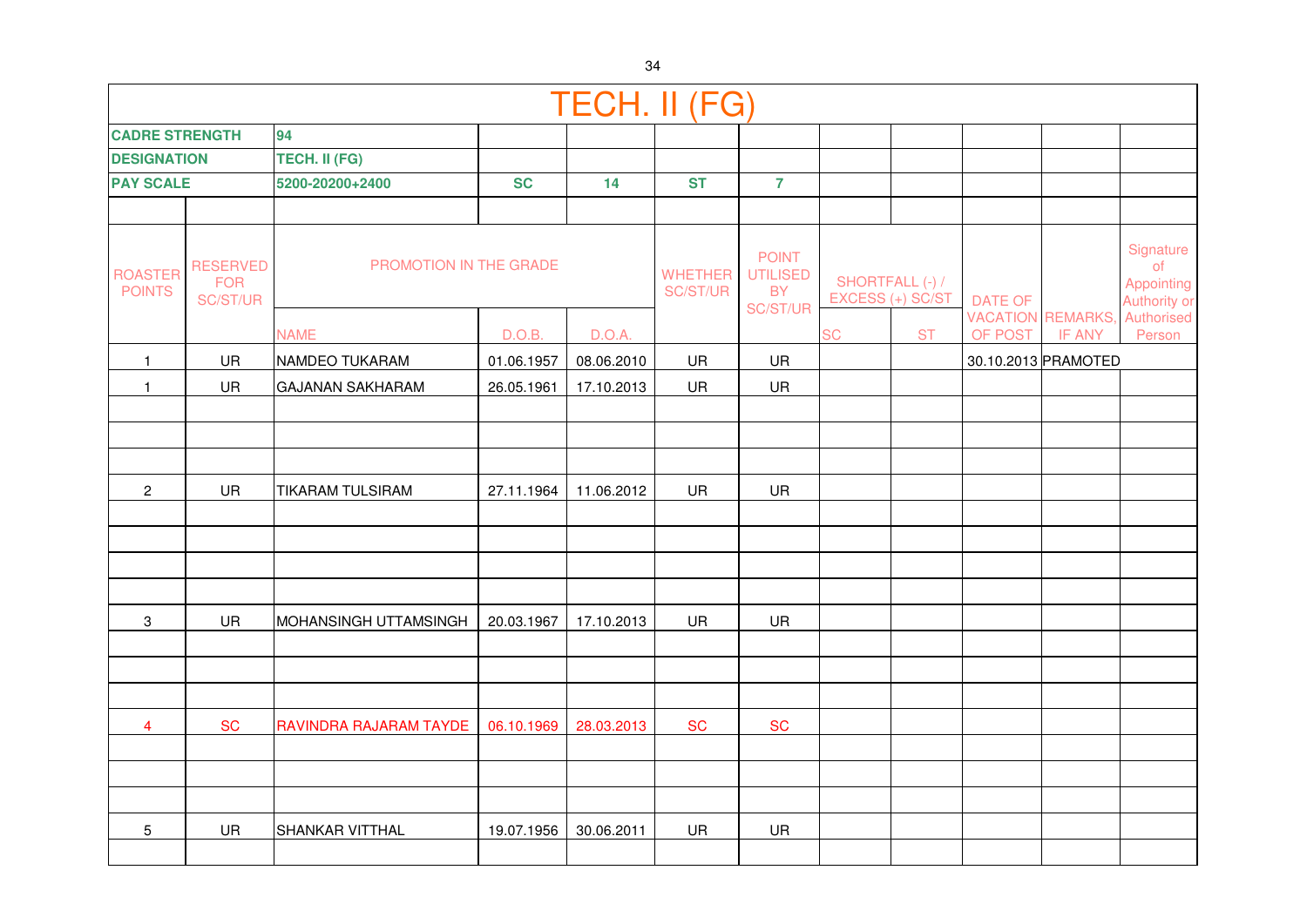| $\,6\,$          | UR        | <b>VISHNU SHANKAR</b>   | 16.06.1960 | 08.06.2010 | UR        | UR        |  |                      |  |
|------------------|-----------|-------------------------|------------|------------|-----------|-----------|--|----------------------|--|
|                  |           |                         |            |            |           |           |  |                      |  |
|                  |           |                         |            |            |           |           |  |                      |  |
|                  |           |                         |            |            |           |           |  |                      |  |
| $\overline{7}$   | UR        | SURESH M. BARHATE       | 14.08.1959 | 08.06.2010 | UR        | UR        |  |                      |  |
|                  |           |                         |            |            |           |           |  |                      |  |
|                  |           |                         |            |            |           |           |  |                      |  |
|                  |           |                         |            |            |           |           |  |                      |  |
| 8                | <b>ST</b> | <b>SHARAD RAJLINGAM</b> | 15.11.1959 | 08.06.2010 | <b>ST</b> | <b>ST</b> |  | 30.10.20123 Promoted |  |
| $\bf8$           | <b>ST</b> |                         |            |            |           |           |  |                      |  |
|                  |           |                         |            |            |           |           |  |                      |  |
|                  |           |                         |            |            |           |           |  |                      |  |
| $\boldsymbol{9}$ | UR        | D.M. TALELE             | 01.06.1962 | 01.07.2010 | UR        | UR        |  |                      |  |
|                  |           |                         |            |            |           |           |  |                      |  |
|                  |           |                         |            |            |           |           |  |                      |  |
|                  |           |                         |            |            |           |           |  |                      |  |
| 10               | UR        | NARAYAN N. PRAJAPATI    | 08.09.1963 | 16.08.2010 | UR        | UR        |  |                      |  |
|                  |           |                         |            |            |           |           |  |                      |  |
|                  |           |                         |            |            |           |           |  |                      |  |
|                  |           |                         |            |            |           |           |  |                      |  |
| 11               | UR        | R.G.PARTANE             | 01.08.1963 | 30.06.2011 | UR        | UR        |  |                      |  |
|                  |           |                         |            |            |           |           |  |                      |  |
|                  |           |                         |            |            |           |           |  |                      |  |
|                  |           |                         |            |            |           |           |  |                      |  |
| 12               | <b>SC</b> | PRAKASH PARSHURAM       | 10.01.1967 | 08.06.2010 | <b>SC</b> | <b>SC</b> |  | 30.10.2013 Promoted  |  |
| 12               | <b>SC</b> | RAMRAO G. GANVIR        | 01.07.1963 | 17.10.2013 | <b>SC</b> | <b>SC</b> |  |                      |  |
|                  |           |                         |            |            |           |           |  |                      |  |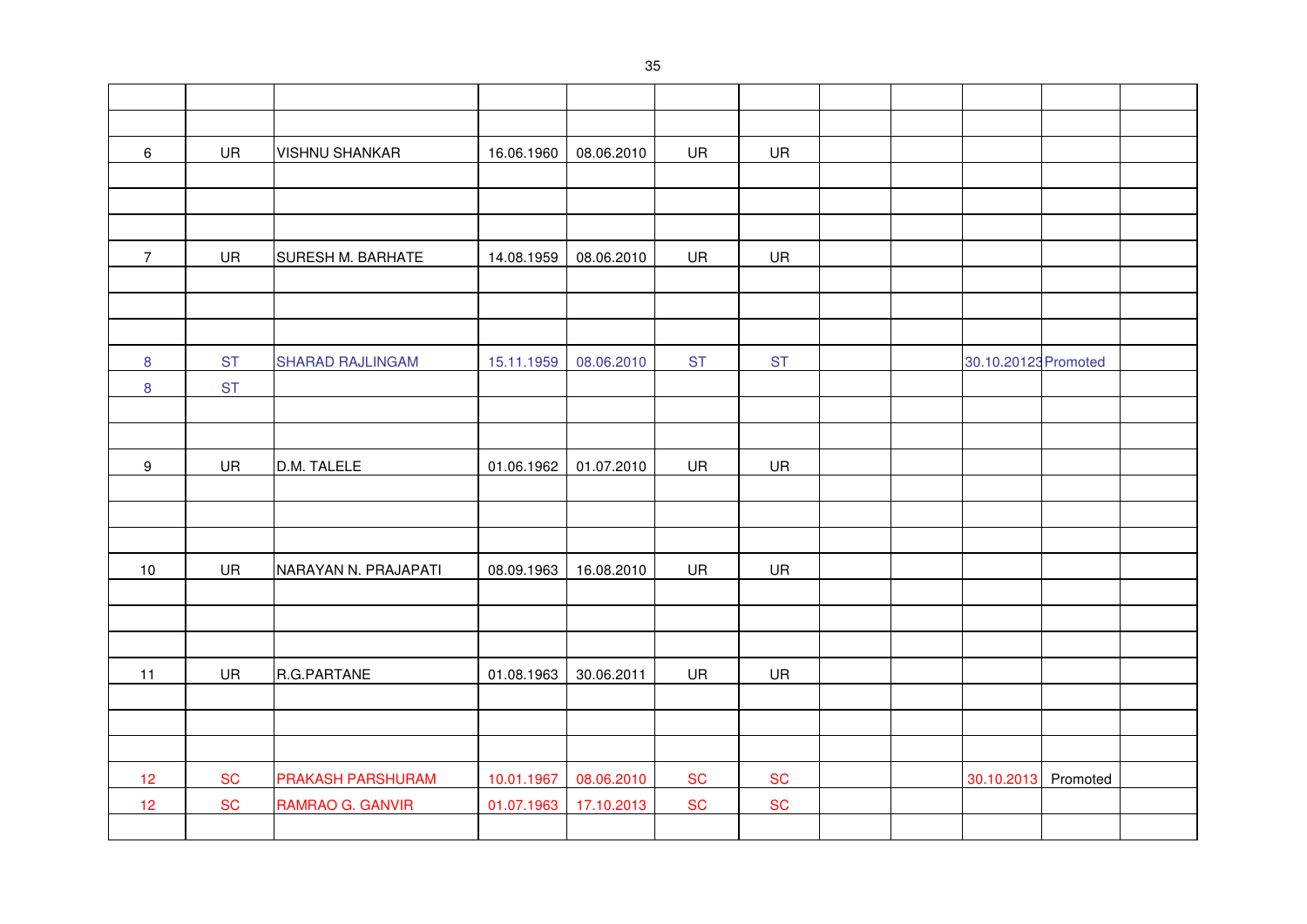| 13 | UR        | P.S.CHAUDHARI        | 21.05.1964 | 01.09.2010 | UR        | UR        |  |                     |  |
|----|-----------|----------------------|------------|------------|-----------|-----------|--|---------------------|--|
|    |           |                      |            |            |           |           |  |                     |  |
|    |           |                      |            |            |           |           |  |                     |  |
|    |           |                      |            |            |           |           |  |                     |  |
| 14 | UR        | <b>B.P.CHAUDHARI</b> | 01.05.1957 | 01.11.2010 | UR        | UR        |  |                     |  |
|    |           |                      |            |            |           |           |  |                     |  |
|    |           |                      |            |            |           |           |  |                     |  |
|    |           |                      |            |            |           |           |  |                     |  |
| 15 | UR        | V.N.NEHETE           | 06.09.1958 | 01.12.2010 | UR        | UR        |  |                     |  |
|    |           |                      |            |            |           |           |  |                     |  |
|    |           |                      |            |            |           |           |  |                     |  |
|    |           |                      |            |            |           |           |  |                     |  |
| 16 | UR        | ANANDA S. CHAUDHARI  | 28.10.1960 | 01.12.2010 | UR        | UR        |  |                     |  |
|    |           |                      |            |            |           |           |  |                     |  |
|    |           |                      |            |            |           |           |  |                     |  |
|    |           |                      |            |            |           |           |  |                     |  |
| 17 | <b>SC</b> | RAVINDRA Y. BANKAR   | 20.08.1968 | 08.06.2010 | <b>SC</b> | <b>SC</b> |  | 30.10.2013 Promoted |  |
| 17 | <b>SC</b> |                      |            |            |           |           |  |                     |  |
|    |           |                      |            |            |           |           |  |                     |  |
|    |           |                      |            |            |           |           |  |                     |  |
| 18 | UR        | C.R. CHAUDHARI       | 23.05.1965 | 01.12.2010 | UR        | UR        |  |                     |  |
|    |           |                      |            |            |           |           |  |                     |  |
|    |           |                      |            |            |           |           |  |                     |  |
|    |           |                      |            |            |           |           |  |                     |  |
| 19 | UR        | K.B.BOROLE           | 21.04.1962 | 01.12.2010 | UR        | UR        |  |                     |  |
|    |           |                      |            |            |           |           |  |                     |  |
|    |           |                      |            |            |           |           |  |                     |  |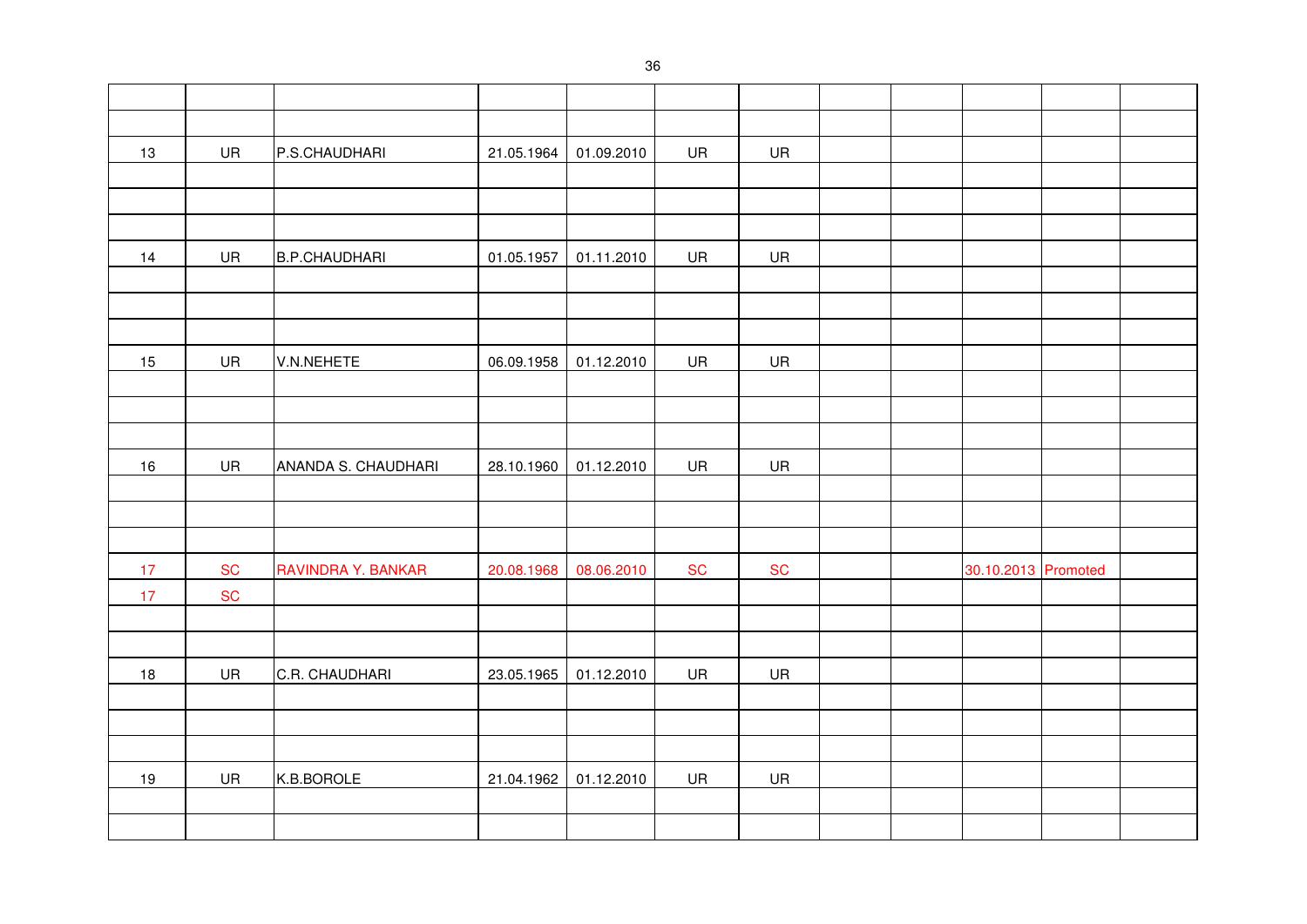| 20 | <b>ST</b> | PRAVIN RAMCHANDRA     | 04.01.1968 | 01.07.2010 | <b>ST</b> | <b>ST</b> |  |            |          |  |
|----|-----------|-----------------------|------------|------------|-----------|-----------|--|------------|----------|--|
|    |           |                       |            |            |           |           |  |            |          |  |
|    |           |                       |            |            |           |           |  |            |          |  |
|    |           |                       |            |            |           |           |  |            |          |  |
| 21 | UR        | SK. MUKHTAR SK. IKBAL | 01.06.1976 | 01.02.2012 | UR        | UR        |  |            |          |  |
|    |           |                       |            |            |           |           |  |            |          |  |
|    |           |                       |            |            |           |           |  |            |          |  |
|    |           |                       |            |            |           |           |  |            |          |  |
| 22 | UR        | ELISAN DOSAN          | 26.02.1960 | 01.01.2011 | UR        | UR        |  |            |          |  |
|    |           |                       |            |            |           |           |  |            |          |  |
|    |           |                       |            |            |           |           |  |            |          |  |
|    |           |                       |            |            |           |           |  |            |          |  |
| 23 | UR        | P.K.FEGDE             | 11.05.1962 | 01.02.2011 | UR        | UR        |  |            |          |  |
|    |           |                       |            |            |           |           |  |            |          |  |
|    |           |                       |            |            |           |           |  |            |          |  |
|    |           |                       |            |            |           |           |  |            |          |  |
| 24 | <b>SC</b> | <b>DILIP ANANDA</b>   | 19.10.1964 | 01.02.2011 | <b>SC</b> | <b>SC</b> |  | 30.10.2013 | Promoted |  |
| 24 | <b>SC</b> |                       |            |            |           |           |  |            |          |  |
|    |           |                       |            |            |           |           |  |            |          |  |
|    |           |                       |            |            |           |           |  |            |          |  |
|    |           |                       |            |            |           |           |  |            |          |  |
| 25 | UR        | N.B.GADKARI           | 03.11.1962 | 01.02.2011 | UR        | UR        |  |            |          |  |
|    |           |                       |            |            |           |           |  |            |          |  |
|    |           |                       |            |            |           |           |  |            |          |  |
|    |           |                       |            |            |           |           |  |            |          |  |
| 26 | UR        | PADMAKAR BHAGWAN      | 12.06.1954 | 01.04.2011 | UR        | UR        |  |            |          |  |
|    |           |                       |            |            |           |           |  |            |          |  |
|    |           |                       |            |            |           |           |  |            |          |  |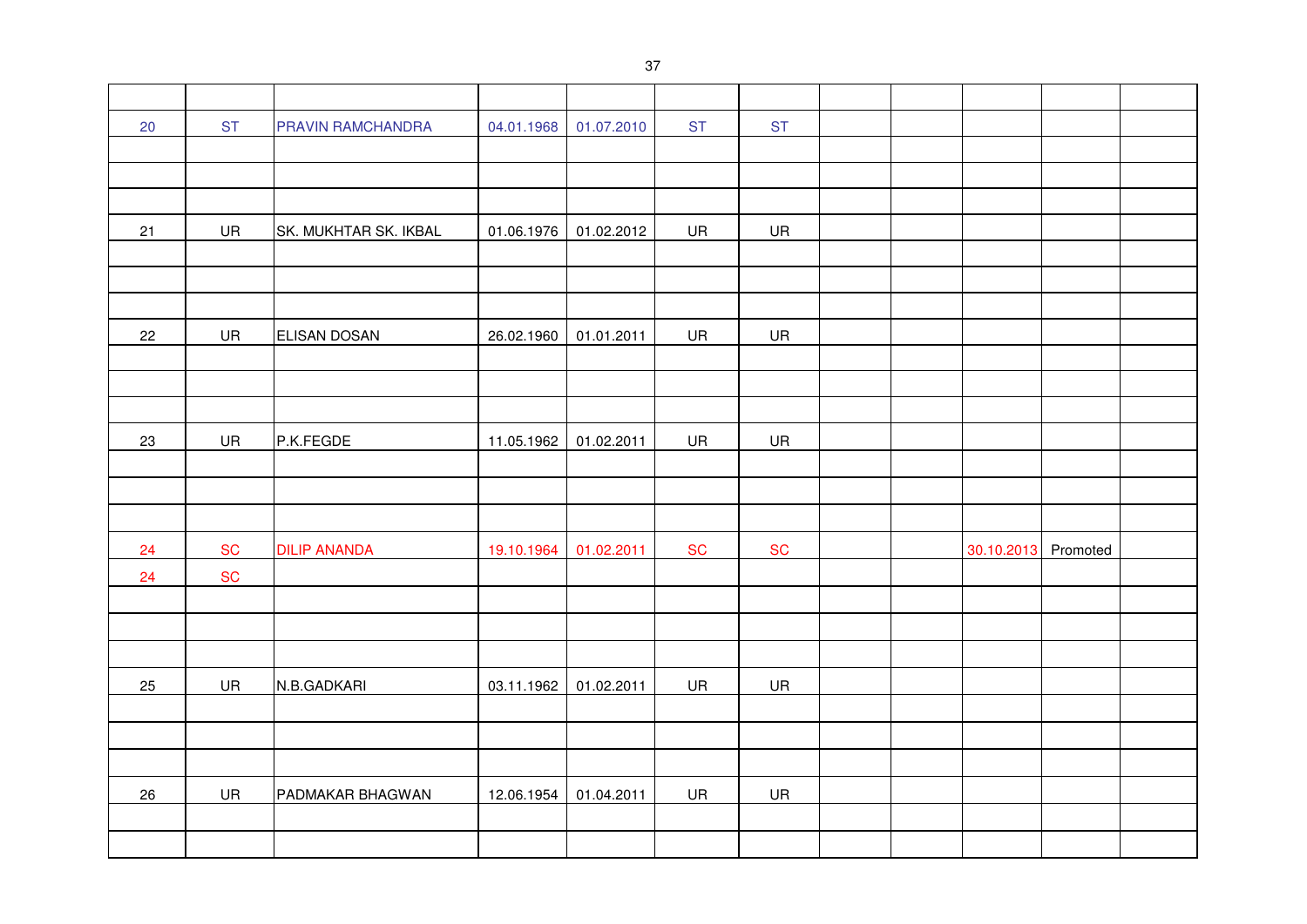| 27 | UR                           | SUMEDH V. VARKE                    | 12.12.1983 | 01.04.2011 | UR        | UR         |  |  |  |
|----|------------------------------|------------------------------------|------------|------------|-----------|------------|--|--|--|
|    |                              |                                    |            |            |           |            |  |  |  |
|    |                              |                                    |            |            |           |            |  |  |  |
|    |                              |                                    |            |            |           |            |  |  |  |
| 28 | UR                           | MANGESH R. SONAR                   | 11.12.1979 | 01.04.2011 | UR        | UR         |  |  |  |
|    |                              |                                    |            |            |           |            |  |  |  |
|    |                              |                                    |            |            |           |            |  |  |  |
|    |                              |                                    |            |            |           |            |  |  |  |
| 29 | UR                           | MATHURAPRASAD MANKURA 07.08.1957   |            | 30.06.2011 | UR        | UR         |  |  |  |
|    |                              |                                    |            |            |           |            |  |  |  |
|    |                              |                                    |            |            |           |            |  |  |  |
|    |                              |                                    |            |            |           |            |  |  |  |
| 30 | $\operatorname{\mathsf{SC}}$ | <b>KISHOR PARSHURAM</b>            | 27.09.1963 | 01.02.2011 | <b>SC</b> | ${\sf SC}$ |  |  |  |
|    |                              |                                    |            |            |           |            |  |  |  |
|    |                              |                                    |            |            |           |            |  |  |  |
|    |                              |                                    |            |            |           |            |  |  |  |
| 31 | UR                           | <b>DIGAMBAR EKNATH</b>             | 28.12.1958 | 30.06.2011 | UR        | UR         |  |  |  |
|    |                              |                                    |            |            |           |            |  |  |  |
|    |                              |                                    |            |            |           |            |  |  |  |
|    |                              |                                    |            |            |           |            |  |  |  |
| 32 | UR                           | PRATAPSINGH BRAMHASINGH 04.07.1965 |            | 11.06.2012 | UR        | UR         |  |  |  |
|    |                              |                                    |            |            |           |            |  |  |  |
|    |                              |                                    |            |            |           |            |  |  |  |
|    |                              |                                    |            |            |           |            |  |  |  |
| 33 | UR                           | <b>MOHAN KALU</b>                  | 18.05.1959 | 23.08.2011 | UR        | UR         |  |  |  |
|    |                              |                                    |            |            |           |            |  |  |  |
|    |                              |                                    |            |            |           |            |  |  |  |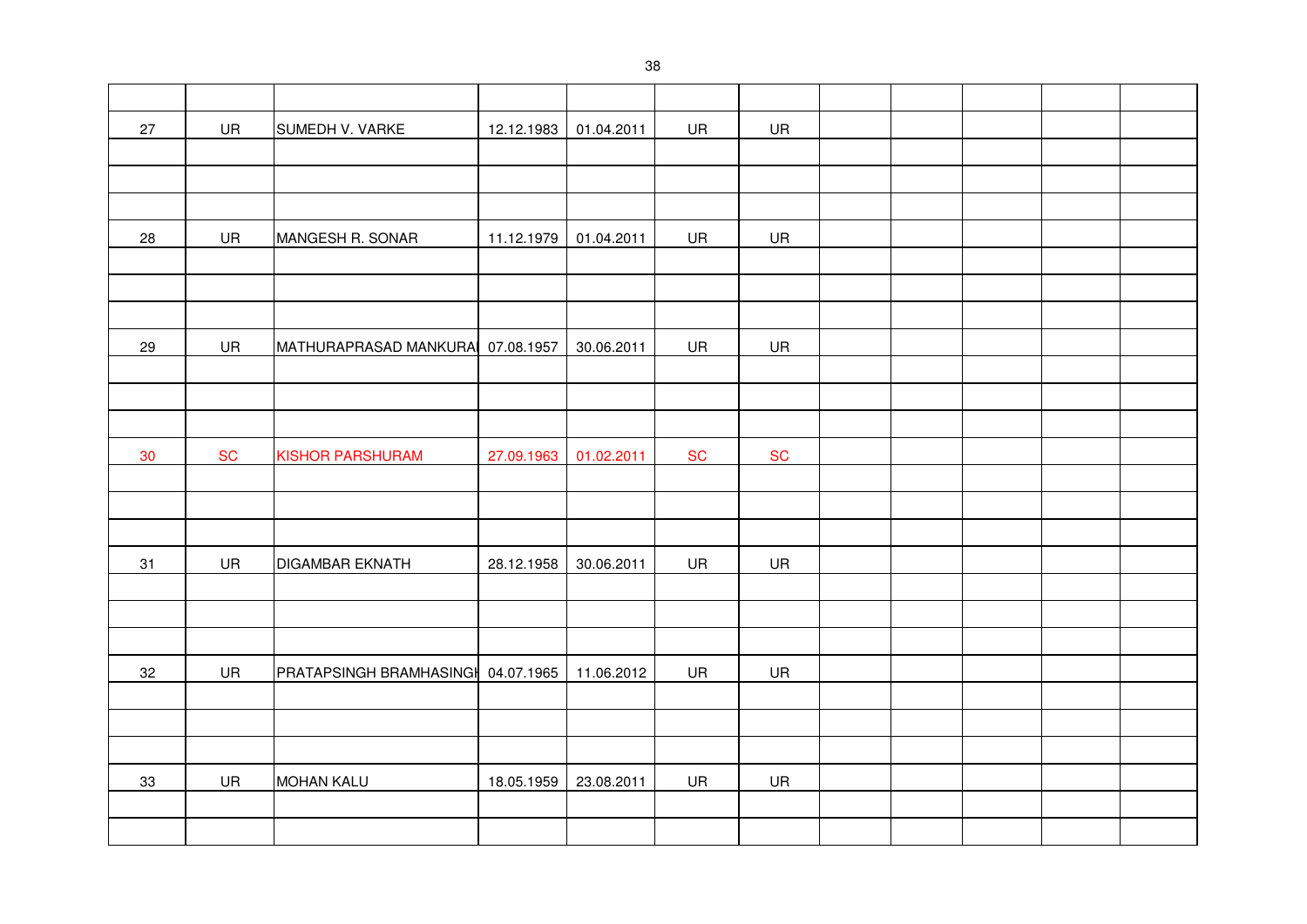| 34 | <b>ST</b> | <b>BHIMRAO PUNA KOLI</b> | 12.11.1953 | 28.03.2013 | <b>ST</b> | <b>ST</b> |  | 30.11.2013 RETIRED |  |
|----|-----------|--------------------------|------------|------------|-----------|-----------|--|--------------------|--|
| 34 | <b>ST</b> |                          |            |            |           |           |  |                    |  |
|    |           |                          |            |            |           |           |  |                    |  |
|    |           |                          |            |            |           |           |  |                    |  |
|    |           |                          |            |            |           |           |  |                    |  |
| 35 | UR        | PRAKASH BHASKAR          | 21.12.1960 | 23.08.2011 | UR        | UR        |  |                    |  |
|    |           |                          |            |            |           |           |  |                    |  |
|    |           |                          |            |            |           |           |  |                    |  |
|    |           |                          |            |            |           |           |  |                    |  |
| 36 | UR        | PRALHAD MUKUNDA          | 01.06.1959 | 05.07.2011 | UR        | UR        |  |                    |  |
|    |           |                          |            |            |           |           |  |                    |  |
|    |           |                          |            |            |           |           |  |                    |  |
|    |           |                          |            |            |           |           |  |                    |  |
| 37 | UR        | GHANSHYAM BALKRUSHNA     | 19.11.1959 | 05.07.2011 | UR        | UR        |  |                    |  |
|    |           |                          |            |            |           |           |  |                    |  |
|    |           |                          |            |            |           |           |  |                    |  |
|    |           |                          |            |            |           |           |  |                    |  |
| 38 | <b>SC</b> | <b>CHANDAN HARCHAND</b>  | 07.10.1984 | 01.04.2011 | <b>SC</b> | <b>SC</b> |  |                    |  |
|    |           |                          |            |            |           |           |  |                    |  |
|    |           |                          |            |            |           |           |  |                    |  |
|    |           |                          |            |            |           |           |  |                    |  |
| 39 | UR        | <b>MADHUKAR MAHADEO</b>  | 01.03.1960 | 02.09.2011 | UR        | UR        |  |                    |  |
|    |           |                          |            |            |           |           |  |                    |  |
|    |           |                          |            |            |           |           |  |                    |  |
|    |           |                          |            |            |           |           |  |                    |  |
| 40 | UR        | <b>JAGANNATH HARI</b>    | 02.09.1954 | 02.09.2011 | UR        | UR        |  |                    |  |
|    |           |                          |            |            |           |           |  |                    |  |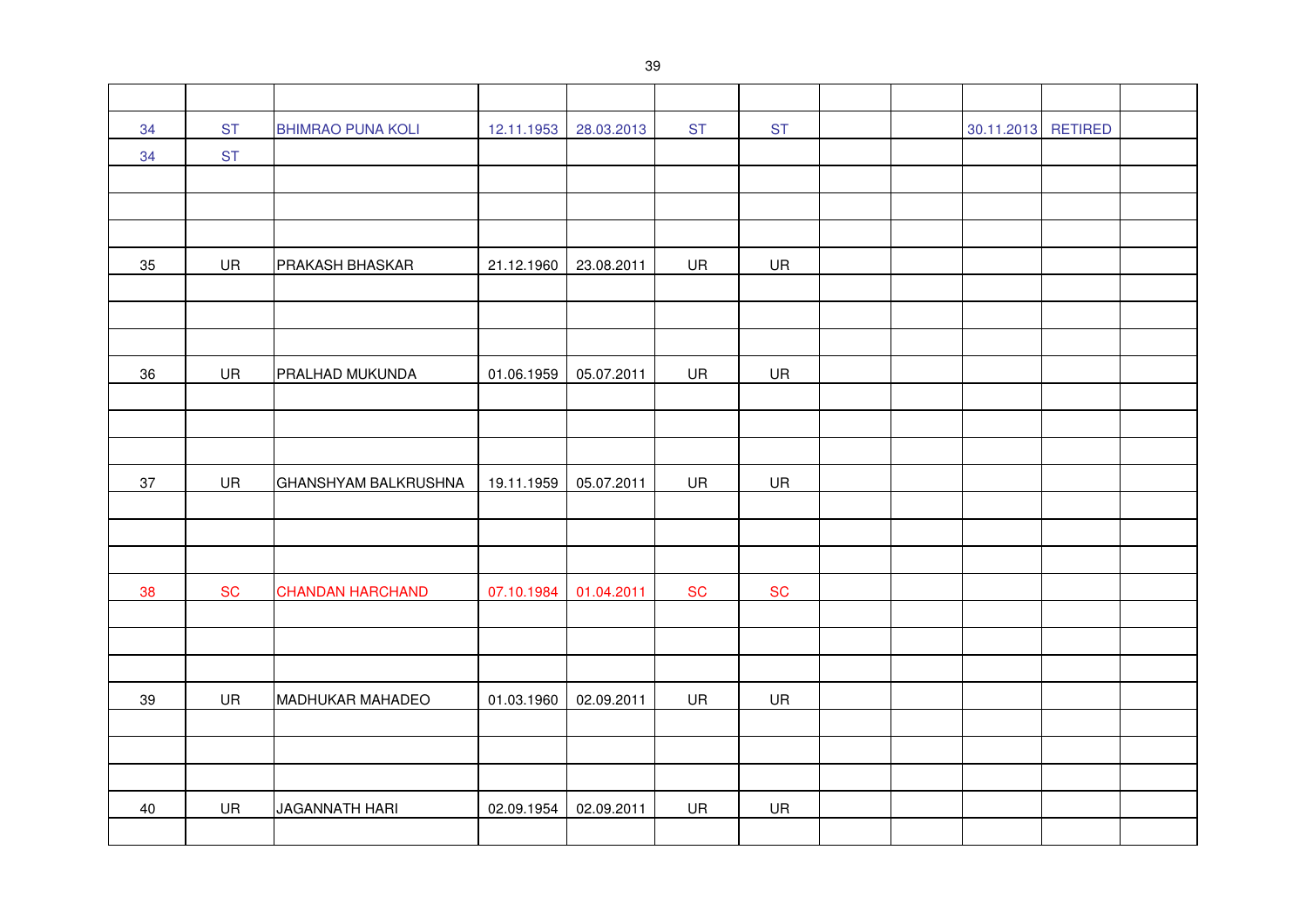| 41 | UR        | <b>DEVIDAS REVA</b>               | 01.06.1962 | 03.10.2011 | UR        | UR         |  |                     |  |
|----|-----------|-----------------------------------|------------|------------|-----------|------------|--|---------------------|--|
|    |           |                                   |            |            |           |            |  |                     |  |
|    |           |                                   |            |            |           |            |  |                     |  |
|    |           |                                   |            |            |           |            |  |                     |  |
| 42 | UR        | <b>DATTU NATHU</b>                | 01.06.1960 | 03.10.2011 | UR        | UR         |  |                     |  |
|    |           |                                   |            |            |           |            |  |                     |  |
|    |           |                                   |            |            |           |            |  |                     |  |
|    |           |                                   |            |            |           |            |  |                     |  |
| 43 | UR        | CHANDRASHEKHAR NARAYAN 28.06.1961 |            | 03.10.2011 | UR        | UR         |  |                     |  |
|    |           |                                   |            |            |           |            |  |                     |  |
|    |           |                                   |            |            |           |            |  |                     |  |
|    |           |                                   |            |            |           |            |  |                     |  |
| 44 | <b>SC</b> | <b>BALKRUSHNA S. KORI</b>         | 23.08.1981 | 30.06.2011 | <b>SC</b> | ${\sf SC}$ |  |                     |  |
|    |           |                                   |            |            |           |            |  |                     |  |
|    |           |                                   |            |            |           |            |  |                     |  |
|    |           |                                   |            |            |           |            |  |                     |  |
| 45 | UR        | KISHOR K. KURKURE                 | 12.08.1960 | 08.06.2010 | UR        | UR         |  |                     |  |
|    |           |                                   |            |            |           |            |  |                     |  |
|    |           |                                   |            |            |           |            |  |                     |  |
|    |           |                                   |            |            |           |            |  |                     |  |
| 46 | UR        | SUBHASH DAMODAR                   | 04.02.1958 | 01.02.2012 | UR        | UR         |  |                     |  |
|    |           |                                   |            |            |           |            |  |                     |  |
|    |           |                                   |            |            |           |            |  |                     |  |
|    |           |                                   |            |            |           |            |  |                     |  |
| 47 | <b>ST</b> | <b>KESHAV PRALHAD</b>             | 02.10.1961 | 22.04.2005 | <b>ST</b> | <b>ST</b>  |  | 30.10.2013 Promoted |  |
| 47 | <b>ST</b> |                                   |            |            |           |            |  |                     |  |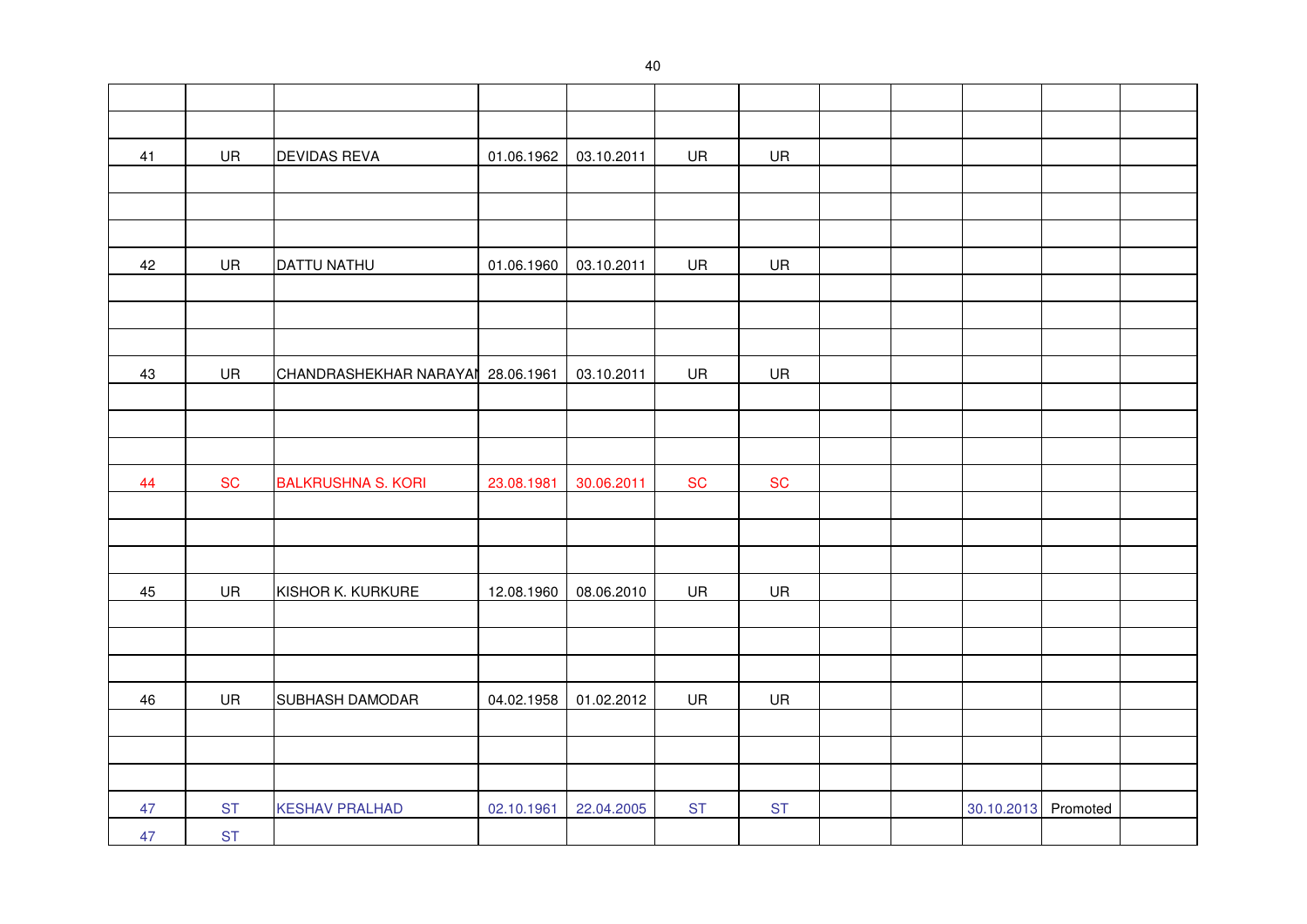| 48 | UR        | HARICHANDRA HARI SARODE 04.12.1982 |            | 01.02.2012 | UR        | UR        |  |  |  |
|----|-----------|------------------------------------|------------|------------|-----------|-----------|--|--|--|
|    |           |                                    |            |            |           |           |  |  |  |
|    |           |                                    |            |            |           |           |  |  |  |
|    |           |                                    |            |            |           |           |  |  |  |
| 49 | UR        | <b>BHASKAR RAMDAS</b>              | 29.12.1959 | 05.11.2011 | UR        | UR        |  |  |  |
|    |           |                                    |            |            |           |           |  |  |  |
|    |           |                                    |            |            |           |           |  |  |  |
|    |           |                                    |            |            |           |           |  |  |  |
| 50 | <b>SC</b> | SANTOSH V. WAGHMARE                | 25.06.1982 | 01.02.2012 | <b>SC</b> | <b>SC</b> |  |  |  |
|    |           |                                    |            |            |           |           |  |  |  |
|    |           |                                    |            |            |           |           |  |  |  |
|    |           |                                    |            |            |           |           |  |  |  |
| 51 | UR        | <b>SUBHASH RAMKRUSHNA</b>          | 01.06.1959 | 01.02.2012 | UR        | UR        |  |  |  |
|    |           |                                    |            |            |           |           |  |  |  |
|    |           |                                    |            |            |           |           |  |  |  |
|    |           |                                    |            |            |           |           |  |  |  |
| 52 | UR        | PRAKASH DEVCHAND                   | 16.08.1961 | 01.03.2012 | UR        | UR        |  |  |  |
|    |           |                                    |            |            |           |           |  |  |  |
|    |           |                                    |            |            |           |           |  |  |  |
|    |           |                                    |            |            |           |           |  |  |  |
| 53 | UR        | NAMDEO HEMRAJ                      | 08.04.1961 | 01.05.2012 | UR        | UR        |  |  |  |
|    |           |                                    |            |            |           |           |  |  |  |
|    |           |                                    |            |            |           |           |  |  |  |
|    |           |                                    |            |            |           |           |  |  |  |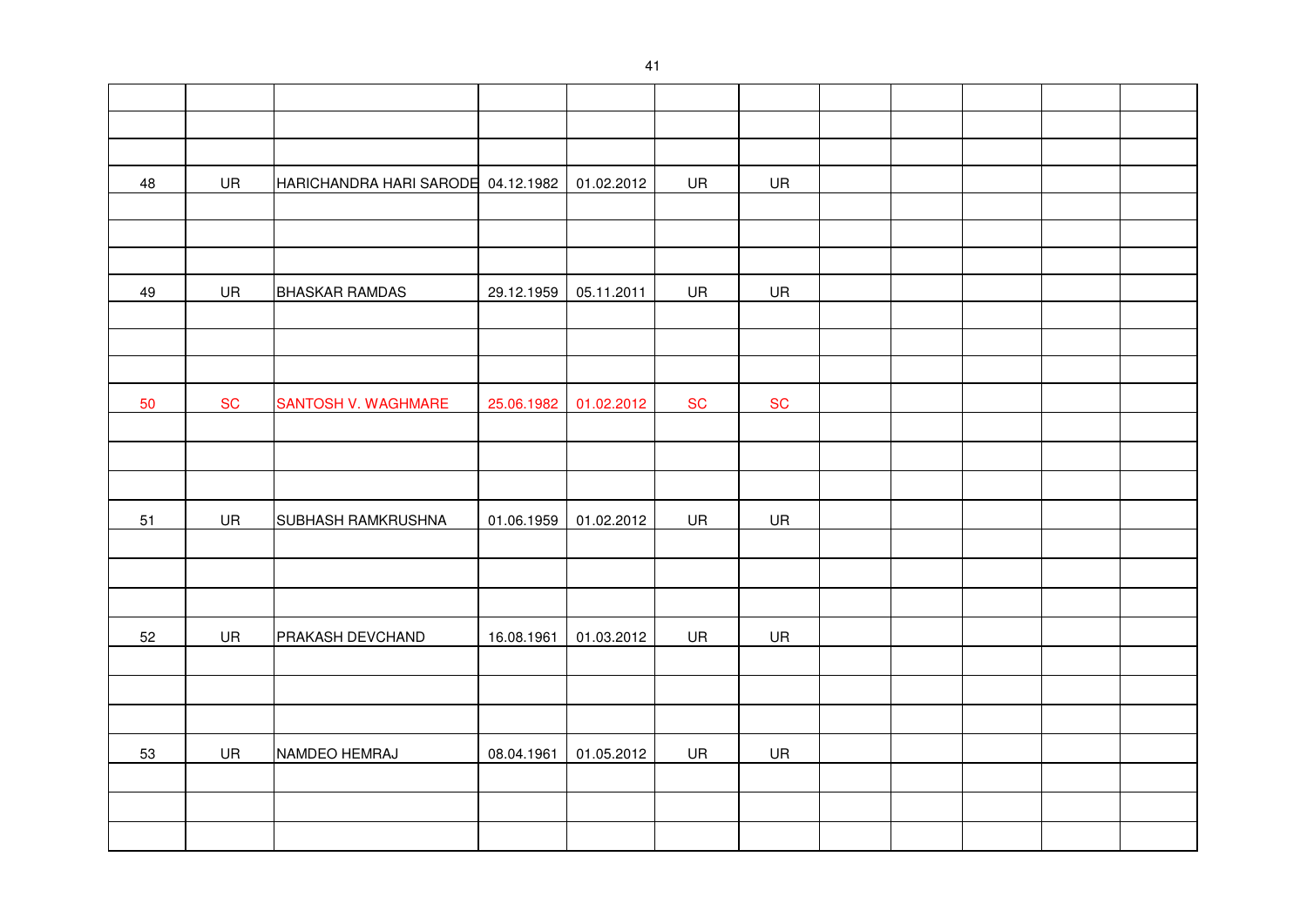| 54 | UR        | <b>ARVIND THORAT</b>              | 11.11.1987 | 01.05.2012 | UR        | UR        |  |  |  |
|----|-----------|-----------------------------------|------------|------------|-----------|-----------|--|--|--|
|    |           |                                   |            |            |           |           |  |  |  |
|    |           |                                   |            |            |           |           |  |  |  |
|    |           |                                   |            |            |           |           |  |  |  |
| 55 | UR        | DNYANDEO BHAGWAN                  | 04.03.1965 | 17.10.2013 | UR        | UR        |  |  |  |
|    |           |                                   |            |            |           |           |  |  |  |
|    |           |                                   |            |            |           |           |  |  |  |
|    |           |                                   |            |            |           |           |  |  |  |
| 56 | UR        | SURYABHAN RAJARAM                 | 29.10.1963 | 10.12.2012 | UR        | UR        |  |  |  |
|    |           |                                   |            |            |           |           |  |  |  |
|    |           |                                   |            |            |           |           |  |  |  |
|    |           |                                   |            |            |           |           |  |  |  |
| 57 | <b>SC</b> | <b>PRAKASH GOVIND</b>             | 25.01.1964 | 01.02.2011 | <b>SC</b> | <b>SC</b> |  |  |  |
|    |           |                                   |            |            |           |           |  |  |  |
|    |           |                                   |            |            |           |           |  |  |  |
|    |           |                                   |            |            |           |           |  |  |  |
| 58 | UR        | <b>LAXMAN DHONDU</b>              | 01.05.1960 | 10.12.2012 | UR        | UR        |  |  |  |
|    |           |                                   |            |            |           |           |  |  |  |
|    |           |                                   |            |            |           |           |  |  |  |
|    |           |                                   |            |            |           |           |  |  |  |
| 59 | UR        | SHANKAR BHASKAR THORAT 12.05.1958 |            | 10.12.2012 | UR        | UR        |  |  |  |
|    |           |                                   |            |            |           |           |  |  |  |
|    |           |                                   |            |            |           |           |  |  |  |
|    |           |                                   |            |            |           |           |  |  |  |
| 60 | <b>ST</b> | <b>GANESH RANGNATH</b>            | 09.03.1960 | 28.03.2013 | <b>ST</b> | <b>ST</b> |  |  |  |
|    |           |                                   |            |            |           |           |  |  |  |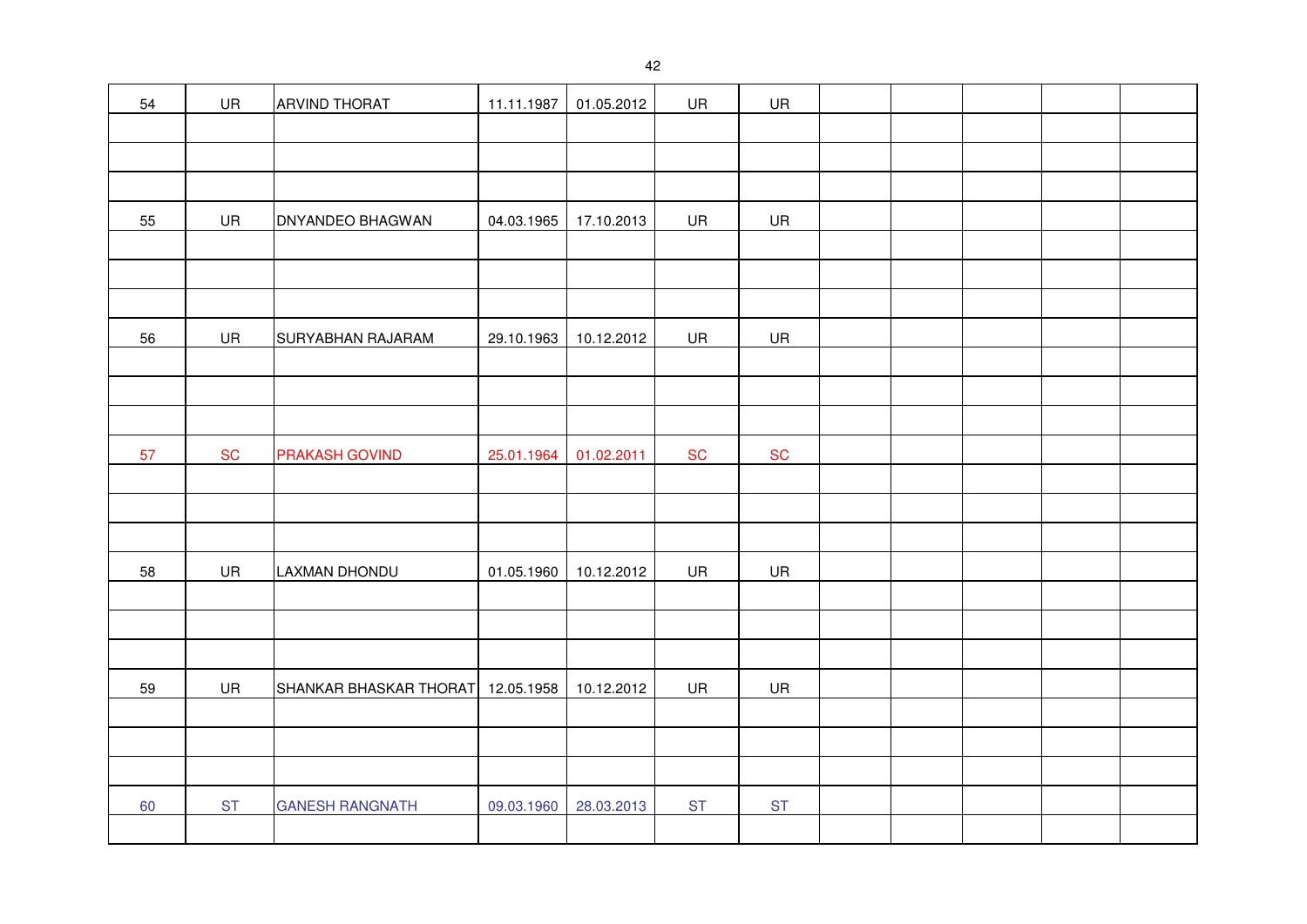| 61 | UR        | PADMAKAR ICHARAM     | 16.09.1958 | 10.12.2012 | UR         | UR         |  |  |  |
|----|-----------|----------------------|------------|------------|------------|------------|--|--|--|
|    |           |                      |            |            |            |            |  |  |  |
|    |           |                      |            |            |            |            |  |  |  |
|    |           |                      |            |            |            |            |  |  |  |
| 62 | UR        | SHAILENDRA RATANLAL  | 24.10.1959 | 17.10.2013 | UR         | UR         |  |  |  |
|    |           |                      |            |            |            |            |  |  |  |
|    |           |                      |            |            |            |            |  |  |  |
|    |           |                      |            |            |            |            |  |  |  |
| 63 | UR        | MADHUKAR NIVRUTTI    | 01.11.1957 | 10.12.2012 | UR         | UR         |  |  |  |
|    |           |                      |            |            |            |            |  |  |  |
|    |           |                      |            |            |            |            |  |  |  |
|    |           |                      |            |            |            |            |  |  |  |
| 64 | <b>SC</b> | DAYANAND WAMAN       | 23.03.1955 | 01.02.2012 | ${\sf SC}$ | ${\sf SC}$ |  |  |  |
|    |           |                      |            |            |            |            |  |  |  |
|    |           |                      |            |            |            |            |  |  |  |
|    |           |                      |            |            |            |            |  |  |  |
| 65 | UR        | DATATRAYA BALIRAM    | 19.04.1960 | 17.10.2013 | UR         | UR         |  |  |  |
|    |           |                      |            |            |            |            |  |  |  |
|    |           |                      |            |            |            |            |  |  |  |
|    |           |                      |            |            |            |            |  |  |  |
| 66 | UR        | <b>ASHOK VITTHAL</b> | 02.06.1958 | 10.12.2012 | UR         | <b>UR</b>  |  |  |  |
|    |           |                      |            |            |            |            |  |  |  |
|    |           |                      |            |            |            |            |  |  |  |
|    |           |                      |            |            |            |            |  |  |  |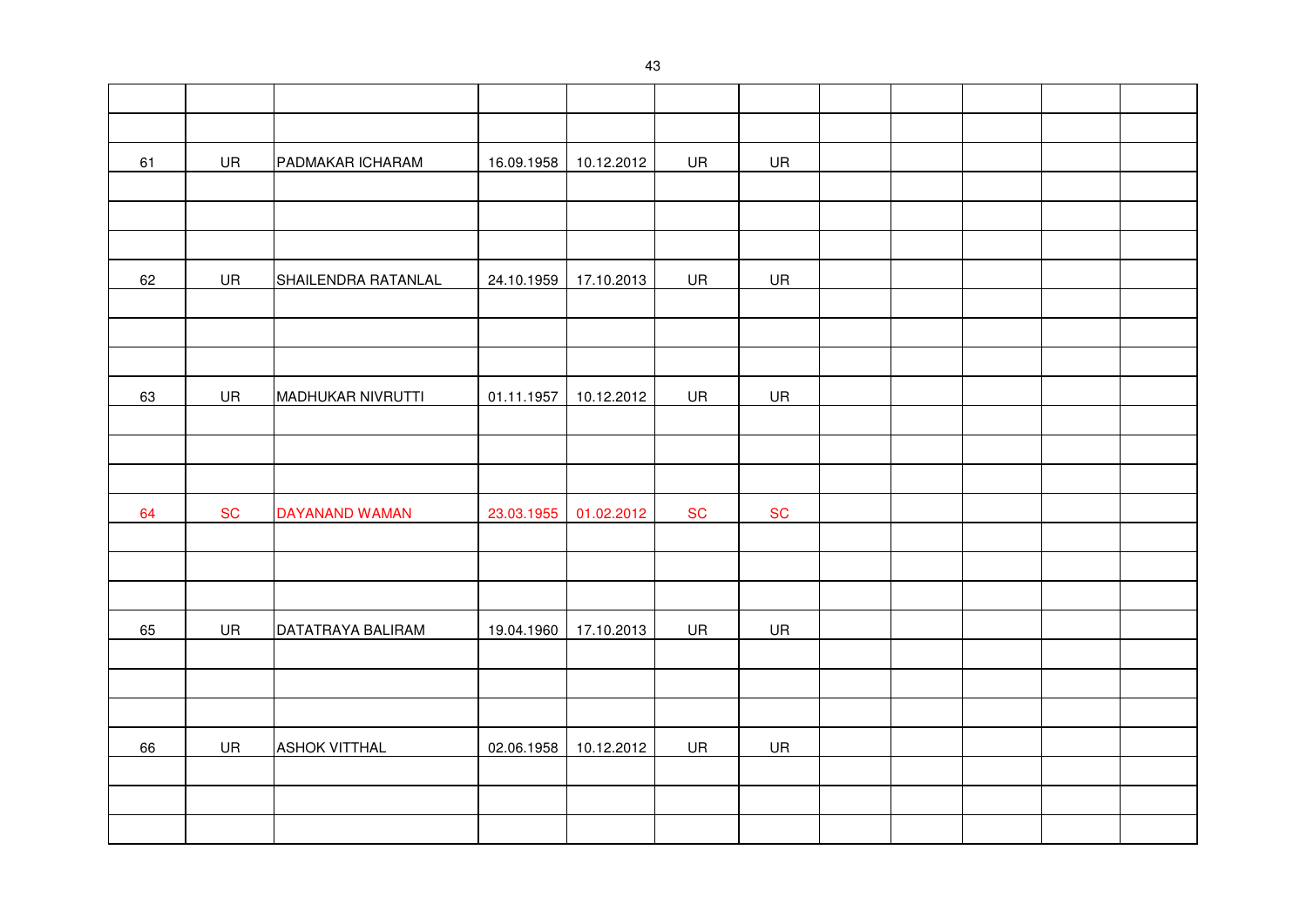| 67   | UR        | <b>DINKAR HARI</b>                | 26.05.1958 | 10.12.2012 | UR        | UR        |  |  |  |
|------|-----------|-----------------------------------|------------|------------|-----------|-----------|--|--|--|
|      |           |                                   |            |            |           |           |  |  |  |
|      |           |                                   |            |            |           |           |  |  |  |
|      |           |                                   |            |            |           |           |  |  |  |
| 68   | UR        | KADU LAXMAN                       | 11.11.1961 | 10.12.2012 | UR        | UR        |  |  |  |
|      |           |                                   |            |            |           |           |  |  |  |
|      |           |                                   |            |            |           |           |  |  |  |
|      |           |                                   |            |            |           |           |  |  |  |
| 69   | UR        | OMPRAKASH RAGHUNATH               | 22.09.1957 | 10.12.2012 | UR        | UR        |  |  |  |
|      |           |                                   |            |            |           |           |  |  |  |
|      |           |                                   |            |            |           |           |  |  |  |
|      |           |                                   |            |            |           |           |  |  |  |
| $70$ | <b>SC</b> | <b>RAVINDRA SHRIPAT</b>           | 06.09.1959 | 17.10.2013 | <b>SC</b> | <b>SC</b> |  |  |  |
|      |           |                                   |            |            |           |           |  |  |  |
|      |           |                                   |            |            |           |           |  |  |  |
|      |           |                                   |            |            |           |           |  |  |  |
| $71$ | UR        | SUDHAKAR DALU                     | 30.07.1957 | 28.03.2013 | UR        | UR        |  |  |  |
|      |           |                                   |            |            |           |           |  |  |  |
|      |           |                                   |            |            |           |           |  |  |  |
|      |           |                                   |            |            |           |           |  |  |  |
| 72   | UR        | MOHMAD ANIS MOHMAD HAS 30.10.1960 |            | 01.02.2012 | UR        | UR        |  |  |  |
|      |           |                                   |            |            |           |           |  |  |  |
|      |           |                                   |            |            |           |           |  |  |  |
|      |           |                                   |            |            |           |           |  |  |  |
| 73   | UR        | PRAKASH PUNDLIK                   | 09.06.1955 | 30.06.2011 | UR        | UR        |  |  |  |
|      |           |                                   |            |            |           |           |  |  |  |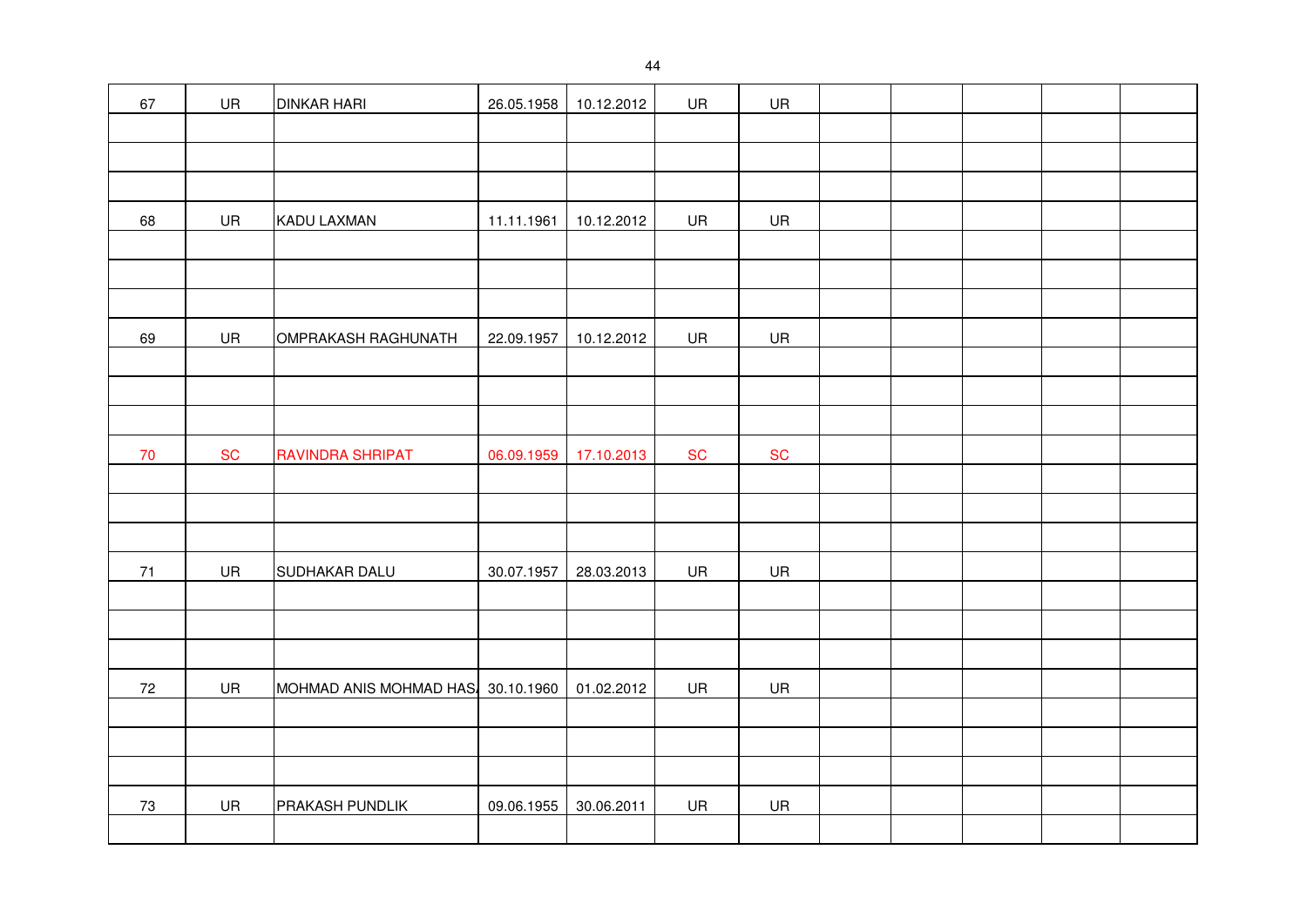| 74 | <b>ST</b> |                         |            |            |           |           |  |  |  |
|----|-----------|-------------------------|------------|------------|-----------|-----------|--|--|--|
|    |           |                         |            |            |           |           |  |  |  |
|    |           |                         |            |            |           |           |  |  |  |
|    |           |                         |            |            |           |           |  |  |  |
| 75 | UR        | <b>GANESH KHUSHAL</b>   | 08.10.1954 | 28.03.2013 | UR        | UR        |  |  |  |
|    |           |                         |            |            |           |           |  |  |  |
|    |           |                         |            |            |           |           |  |  |  |
|    |           |                         |            |            |           |           |  |  |  |
| 76 | UR        | <b>BHAGATSINGH HARI</b> | 01.10.1970 | 28.03.2013 | UR        | UR        |  |  |  |
|    |           |                         |            |            |           |           |  |  |  |
|    |           |                         |            |            |           |           |  |  |  |
|    |           |                         |            |            |           |           |  |  |  |
| 77 | UR        | RAMCHANDRA VASANT       | 23.03.1968 | 28.03.2013 | UR        | UR        |  |  |  |
|    |           |                         |            |            |           |           |  |  |  |
|    |           |                         |            |            |           |           |  |  |  |
|    |           |                         |            |            |           |           |  |  |  |
| 78 | <b>SC</b> | <b>MANGESH BANDUJI</b>  | 23.01.1961 | 17.10.2013 | <b>SC</b> | <b>SC</b> |  |  |  |
|    |           |                         |            |            |           |           |  |  |  |
|    |           |                         |            |            |           |           |  |  |  |
|    |           |                         |            |            |           |           |  |  |  |
| 79 | UR        | MD. AMIN MD. ISAK       | 10.06.1958 | 28.03.2013 | UR        | UR        |  |  |  |
|    |           |                         |            |            |           |           |  |  |  |
|    |           |                         |            |            |           |           |  |  |  |
|    |           |                         |            |            |           |           |  |  |  |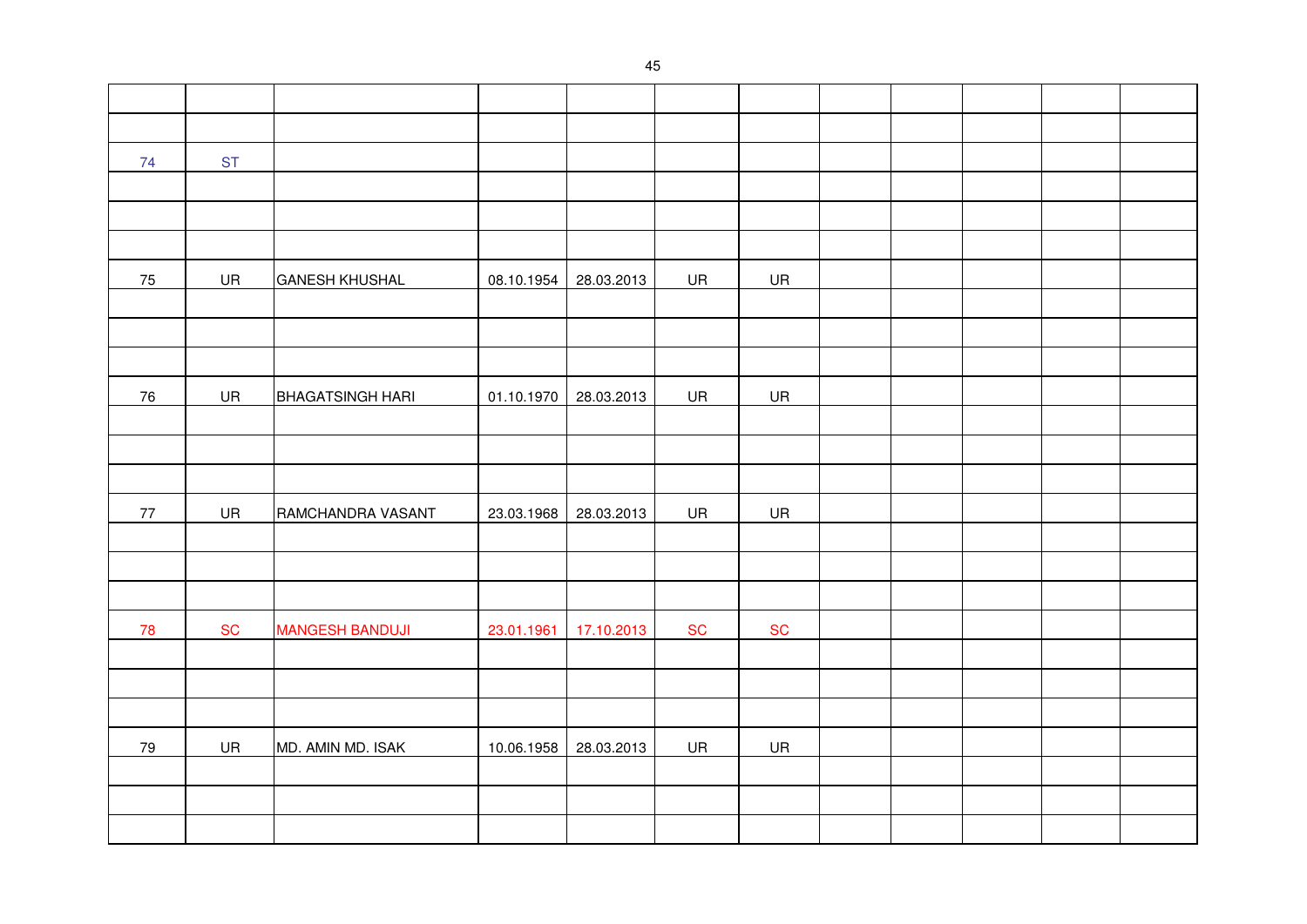| 80 | UR        | SUDHAKAR DIGAMBAR                  | 01.04.1959 | 28.03.2013 | UR         | UR         |  |  |  |
|----|-----------|------------------------------------|------------|------------|------------|------------|--|--|--|
|    |           |                                    |            |            |            |            |  |  |  |
|    |           |                                    |            |            |            |            |  |  |  |
|    |           |                                    |            |            |            |            |  |  |  |
| 81 | UR        | ROOPSINGH HARISINGH                | 14.10.1958 | 28.03.2013 | UR         | UR         |  |  |  |
|    |           |                                    |            |            |            |            |  |  |  |
|    |           |                                    |            |            |            |            |  |  |  |
|    |           |                                    |            |            |            |            |  |  |  |
| 82 | UR        | HARISH JANARDAN PACHPOL 05.01.1988 |            | 28.03.2013 | UR         | UR         |  |  |  |
|    |           |                                    |            |            |            |            |  |  |  |
|    |           |                                    |            |            |            |            |  |  |  |
|    |           |                                    |            |            |            |            |  |  |  |
| 83 | UR        | MD. SAID MD. NAYIM                 | 01.06.1960 | 28.03.2013 | UR         | UR         |  |  |  |
|    |           |                                    |            |            |            |            |  |  |  |
|    |           |                                    |            |            |            |            |  |  |  |
|    |           |                                    |            |            |            |            |  |  |  |
| 84 | <b>SC</b> | <b>BALI RAGHO CHIRMURKAR</b>       | 01.04.1962 | 28.03.2013 | ${\sf SC}$ | ${\sf SC}$ |  |  |  |
|    |           |                                    |            |            |            |            |  |  |  |
|    |           |                                    |            |            |            |            |  |  |  |
|    |           |                                    |            |            |            |            |  |  |  |
| 85 | UR        | CHAGAN PANDURANG                   | 01.06.1956 | 17.10.2013 | UR         | UR         |  |  |  |
|    |           |                                    |            |            |            |            |  |  |  |
|    |           |                                    |            |            |            |            |  |  |  |
|    |           |                                    |            |            |            |            |  |  |  |
|    |           |                                    |            |            |            |            |  |  |  |
|    |           |                                    |            |            |            |            |  |  |  |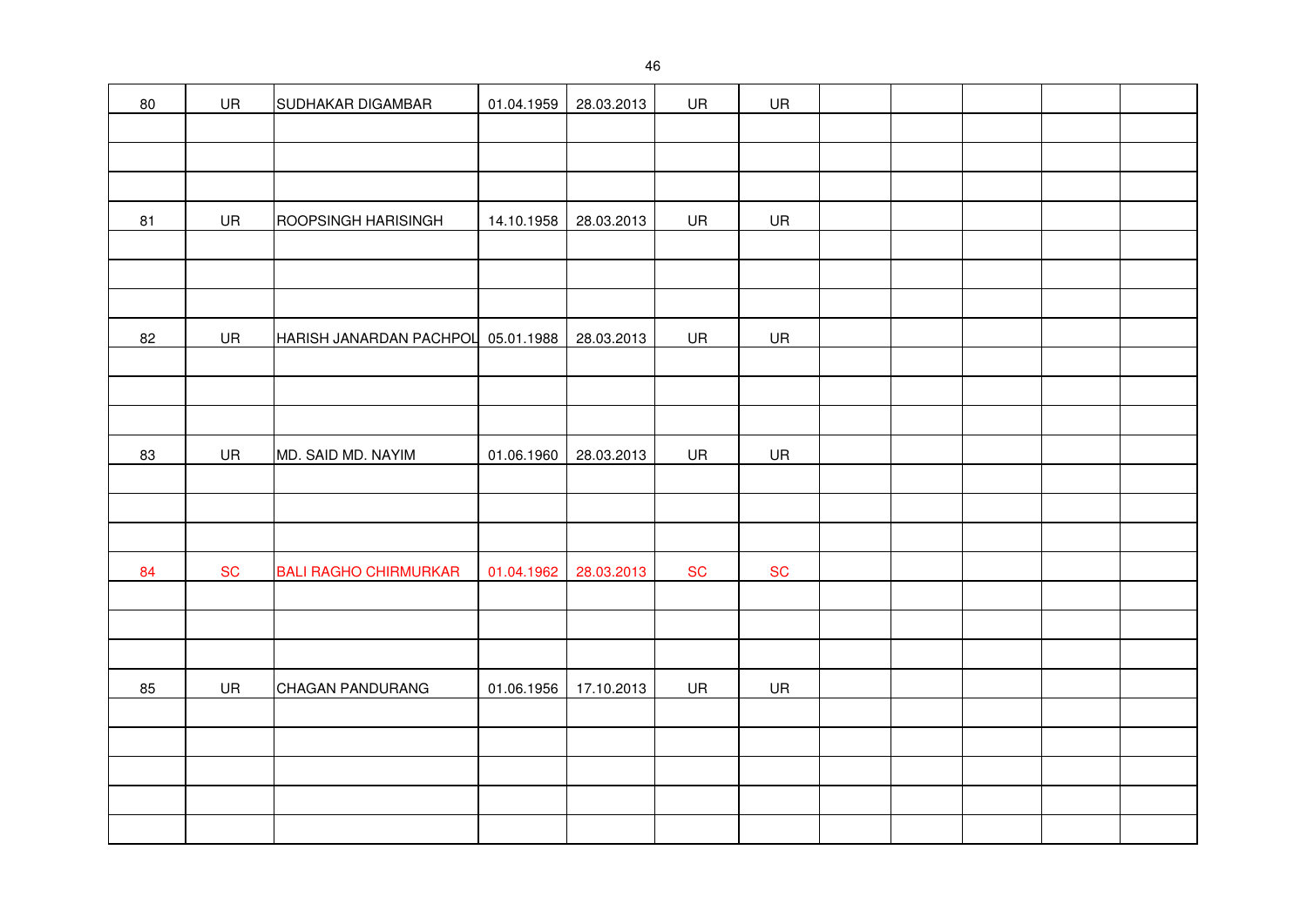| 86 | UR        | <b>SUKHLAL YADAV</b>                             | 30.01.1959 | 17.10.2013 | UR        | UR        |  |                     |  |
|----|-----------|--------------------------------------------------|------------|------------|-----------|-----------|--|---------------------|--|
|    |           |                                                  |            |            |           |           |  |                     |  |
|    |           |                                                  |            |            |           |           |  |                     |  |
|    |           |                                                  |            |            |           |           |  |                     |  |
| 87 | <b>ST</b> |                                                  |            |            |           |           |  |                     |  |
|    |           |                                                  |            |            |           |           |  |                     |  |
|    |           |                                                  |            |            |           |           |  |                     |  |
|    |           |                                                  |            |            |           |           |  |                     |  |
| 88 | UR        | CHUDAMAN ROOPCHAND                               | 23.10.1955 | 01.12.2009 | UR        | UR        |  | 30.10.2013 Promoted |  |
|    |           |                                                  |            |            |           |           |  |                     |  |
|    |           |                                                  |            |            |           |           |  |                     |  |
|    |           |                                                  |            |            |           |           |  |                     |  |
|    |           |                                                  |            |            |           |           |  |                     |  |
| 89 | UR        | SANTOSH SUDHAKAR                                 | 08.10.1970 | 17.10.2013 | UR        | UR        |  |                     |  |
|    |           |                                                  |            |            |           |           |  |                     |  |
|    |           |                                                  |            |            |           |           |  |                     |  |
|    |           |                                                  |            |            |           |           |  |                     |  |
| 90 | <b>SC</b> | PANKAJ EKNATH TAYDE                              | 09.10.1980 | 28.03.2013 | <b>SC</b> | <b>SC</b> |  |                     |  |
|    |           |                                                  |            |            |           |           |  |                     |  |
|    |           |                                                  |            |            |           |           |  |                     |  |
|    |           |                                                  |            |            |           |           |  |                     |  |
| 91 | UR        | RAVINDRA RAJARAM                                 | 01.06.1959 | 01.04.2010 | UR        | UR        |  | 30.10.2013 Promoted |  |
| 91 | UR        |                                                  |            |            |           |           |  |                     |  |
|    |           |                                                  |            |            |           |           |  |                     |  |
|    |           |                                                  |            |            |           |           |  |                     |  |
| 92 | UR        | RAVINDRA NATH JANARDAN   12.06.1958   23.08.2011 |            |            | <b>UR</b> | UR        |  |                     |  |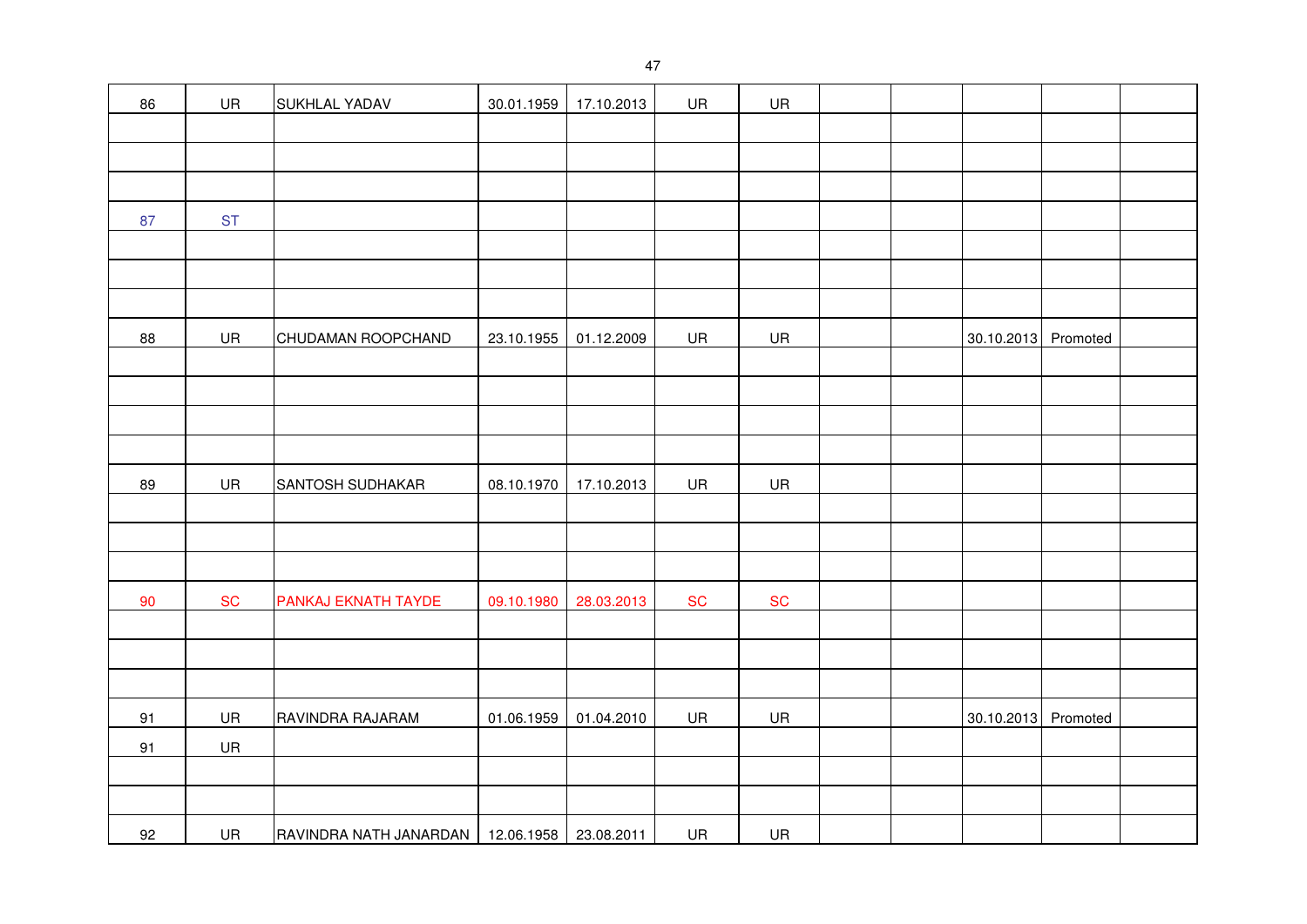| 93                    | UR        | NILESH KIRAN MAHAJAN | 24.11.1984 | 17.10.2013     | UR        | UR        |  |  |  |
|-----------------------|-----------|----------------------|------------|----------------|-----------|-----------|--|--|--|
|                       |           |                      |            |                |           |           |  |  |  |
|                       |           |                      |            |                |           |           |  |  |  |
|                       |           |                      |            |                |           |           |  |  |  |
| 94                    | <b>UR</b> | R.S.CHAUDHARI        | 30.01.1961 | 03.10.2011     | <b>UR</b> | <b>UR</b> |  |  |  |
|                       |           |                      |            |                |           |           |  |  |  |
|                       |           |                      |            |                |           |           |  |  |  |
|                       |           |                      |            |                |           |           |  |  |  |
|                       |           |                      |            |                |           |           |  |  |  |
|                       |           |                      |            |                |           |           |  |  |  |
|                       |           |                      |            |                |           |           |  |  |  |
|                       |           |                      |            |                |           |           |  |  |  |
|                       |           |                      |            |                |           |           |  |  |  |
|                       |           |                      |            |                |           |           |  |  |  |
|                       |           |                      |            |                |           |           |  |  |  |
|                       |           |                      |            |                |           |           |  |  |  |
|                       |           |                      |            |                |           |           |  |  |  |
|                       |           |                      |            |                |           |           |  |  |  |
|                       |           |                      |            |                |           |           |  |  |  |
|                       |           |                      |            |                |           |           |  |  |  |
|                       |           |                      |            |                |           |           |  |  |  |
|                       |           |                      |            | TECH. III (FG) |           |           |  |  |  |
|                       |           |                      |            |                |           |           |  |  |  |
| <b>CADRE STRENGTH</b> |           | 48                   |            |                |           |           |  |  |  |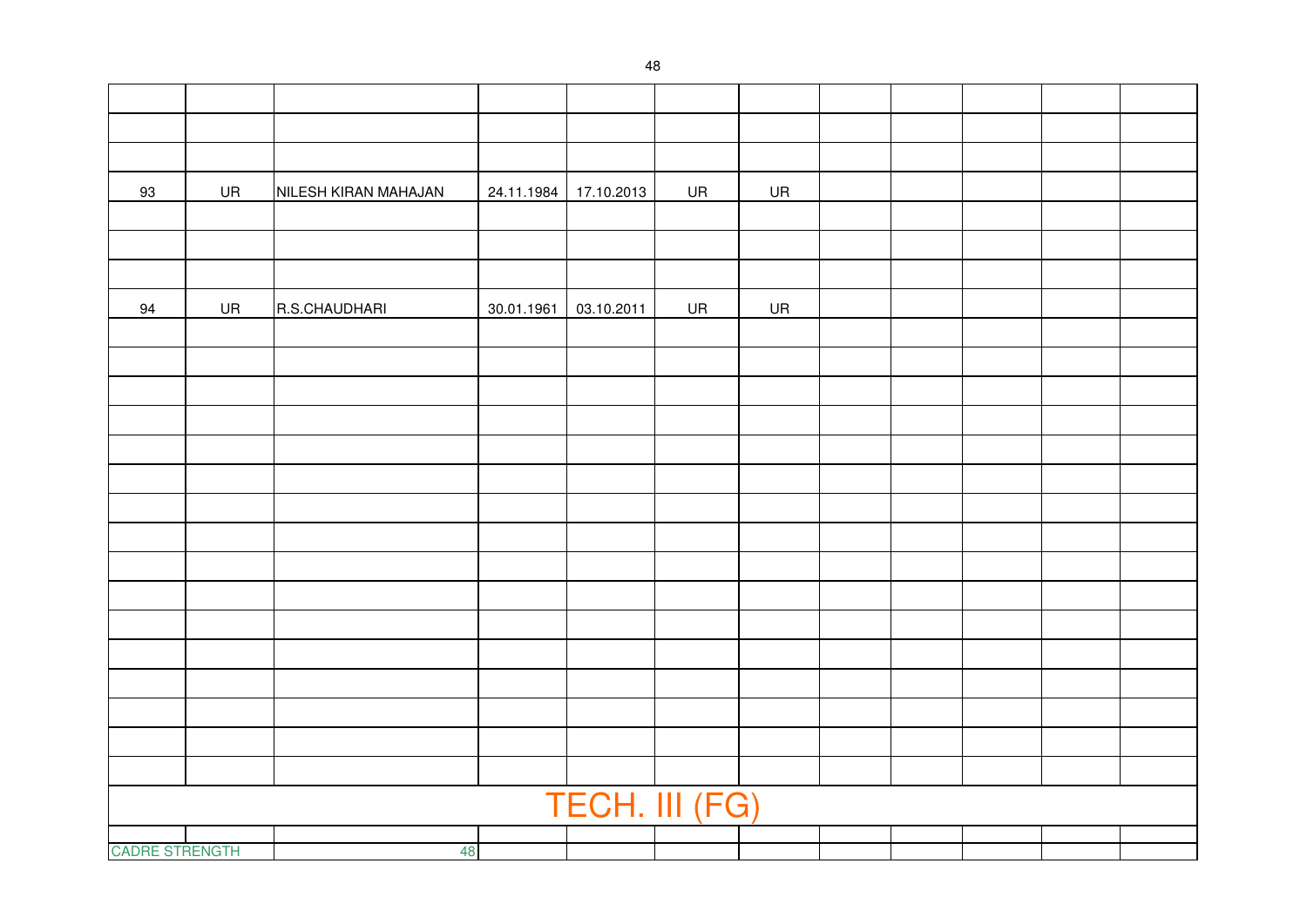| <b>DESIGNATION</b>              |                                           | TECH. III (FG)            |            |                       |                            |                                              |           |                                     |                |                                    |                                                      |
|---------------------------------|-------------------------------------------|---------------------------|------------|-----------------------|----------------------------|----------------------------------------------|-----------|-------------------------------------|----------------|------------------------------------|------------------------------------------------------|
| <b>PAY SCALE</b>                |                                           | 5200-20200+1900           | <b>SC</b>  | $\overline{7}$        | <b>ST</b>                  | $\overline{4}$                               |           |                                     |                |                                    |                                                      |
|                                 |                                           |                           |            |                       |                            |                                              |           |                                     |                |                                    |                                                      |
|                                 |                                           |                           |            |                       |                            |                                              |           |                                     |                |                                    |                                                      |
| <b>ROASTER</b><br><b>POINTS</b> | <b>RESERVED</b><br><b>FOR</b><br>SC/ST/UR | PROMOTION IN THE GRADE    |            |                       | <b>WHETHER</b><br>SC/ST/UR | <b>POINT</b><br><b>UTILISED</b><br><b>BY</b> |           | SHORTFALL (-) /<br>EXCESS (+) SC/ST | <b>DATE OF</b> |                                    | Signature<br>$\circ$ f<br>Appointing<br>Authority or |
|                                 |                                           | <b>NAME</b>               | D.O.B.     | D.O.A.                |                            | SC/ST/UR                                     | <b>SC</b> | <b>ST</b>                           | OF POST        | <b>VACATION REMARKS,</b><br>IF ANY | Authorised<br>Person                                 |
| $\mathbf{1}$                    | UR                                        | ASHIFKHAN ILAYAJKHAN      | 08.06.1963 | 01.08.2012            | UR                         | UR                                           |           |                                     |                |                                    |                                                      |
|                                 |                                           |                           |            |                       |                            |                                              |           |                                     |                |                                    |                                                      |
|                                 |                                           |                           |            |                       |                            |                                              |           |                                     |                |                                    |                                                      |
|                                 |                                           |                           |            |                       |                            |                                              |           |                                     |                |                                    |                                                      |
| $\overline{2}$                  | UR                                        | <b>VILAS PANDHARINATH</b> | 25.05.1961 | 01.08.2012            | UR                         | UR                                           |           |                                     |                |                                    |                                                      |
|                                 |                                           |                           |            |                       |                            |                                              |           |                                     |                |                                    |                                                      |
|                                 |                                           |                           |            |                       |                            |                                              |           |                                     |                |                                    |                                                      |
|                                 |                                           |                           |            |                       |                            |                                              |           |                                     |                |                                    |                                                      |
|                                 |                                           |                           |            |                       |                            |                                              |           |                                     |                |                                    |                                                      |
| $\ensuremath{\mathsf{3}}$       | UR                                        | <b>SUNIL WALMIK</b>       | 01.08.1961 | 01.08.2012            | UR                         | <b>UR</b>                                    |           |                                     |                |                                    |                                                      |
|                                 |                                           |                           |            |                       |                            |                                              |           |                                     |                |                                    |                                                      |
|                                 |                                           |                           |            |                       |                            |                                              |           |                                     |                |                                    |                                                      |
|                                 |                                           |                           |            |                       |                            |                                              |           |                                     |                |                                    |                                                      |
| $\overline{4}$                  | <b>SC</b>                                 | PREMDAS SOMA KHARAT       | 31.08.1961 | 01.07.2006            | <b>SC</b>                  | <b>SC</b>                                    |           |                                     |                |                                    |                                                      |
|                                 |                                           |                           |            |                       |                            |                                              |           |                                     |                |                                    |                                                      |
|                                 |                                           |                           |            |                       |                            |                                              |           |                                     |                |                                    |                                                      |
|                                 |                                           |                           |            |                       |                            |                                              |           |                                     |                |                                    |                                                      |
| 5                               | <b>UR</b>                                 | <b>BHAGWAN SATWA</b>      | 25.04.1962 | 02.09.2011            | UR                         | <b>UR</b>                                    |           |                                     |                |                                    |                                                      |
|                                 |                                           |                           |            |                       |                            |                                              |           |                                     |                |                                    |                                                      |
|                                 |                                           |                           |            |                       |                            |                                              |           |                                     |                |                                    |                                                      |
| 6                               | <b>UR</b>                                 | <b>SANJAY WAMAN</b>       |            | 12.08.1966 01.03.2011 | UR                         | <b>UR</b>                                    |           |                                     |                |                                    |                                                      |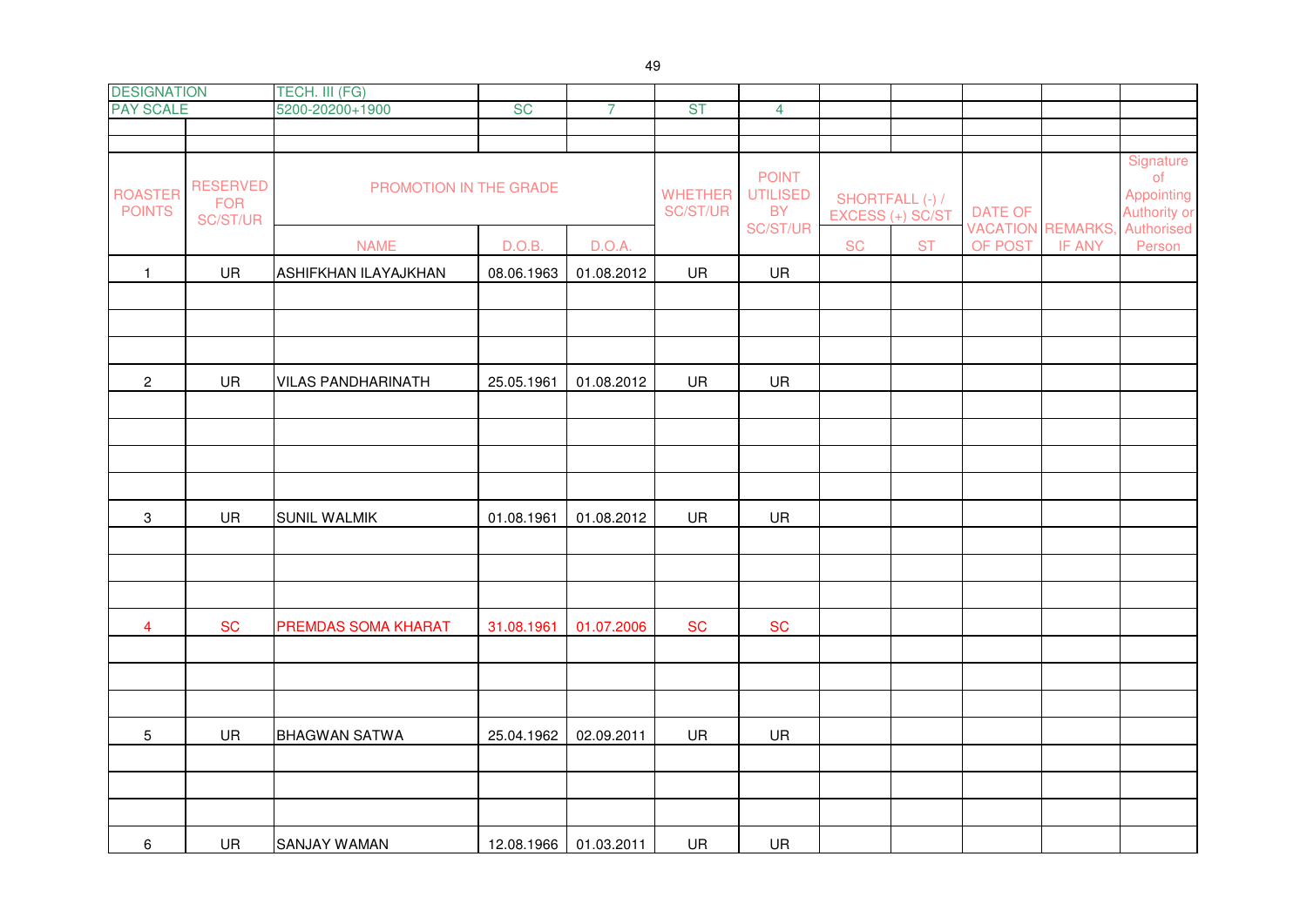| $\overline{7}$ | UR        | VASANT NAMDEO BARHATE             | 05.04.1961 | 29.01.2013            | UR        | UR         |  |  |  |
|----------------|-----------|-----------------------------------|------------|-----------------------|-----------|------------|--|--|--|
|                |           |                                   |            |                       |           |            |  |  |  |
|                |           |                                   |            |                       |           |            |  |  |  |
|                |           |                                   |            |                       |           |            |  |  |  |
| $\bf 8$        | <b>ST</b> | GAJANAN SUBHASH THAKUR 17.06.1983 |            | 20.02.2013            | <b>ST</b> | <b>ST</b>  |  |  |  |
|                |           |                                   |            |                       |           |            |  |  |  |
|                |           |                                   |            |                       |           |            |  |  |  |
|                |           |                                   |            |                       |           |            |  |  |  |
| $9\,$          | UR        | PRAKASH DINKAR                    | 31.05.1979 | 20.02.2013            | UR        | UR         |  |  |  |
|                |           |                                   |            |                       |           |            |  |  |  |
|                |           |                                   |            |                       |           |            |  |  |  |
|                |           |                                   |            |                       |           |            |  |  |  |
| 10             | UR        | KUNAL VISHWANATH BONDE            | 16.06.1982 | 20.02.2013            | UR        | UR         |  |  |  |
|                |           |                                   |            |                       |           |            |  |  |  |
|                |           |                                   |            |                       |           |            |  |  |  |
|                |           |                                   |            |                       |           |            |  |  |  |
| 11             | UR        | SANDEEP AMRUT YEOLE               | 16.03.1977 | 20.02.2013            | UR        | UR         |  |  |  |
|                |           |                                   |            |                       |           |            |  |  |  |
|                |           |                                   |            |                       |           |            |  |  |  |
|                |           |                                   |            |                       |           |            |  |  |  |
| 12             | <b>SC</b> | <b>KAMAL TOTARAM BAGDE</b>        | 18.05.1984 | 01.03.2011            | <b>SC</b> | ${\sf SC}$ |  |  |  |
|                |           |                                   |            |                       |           |            |  |  |  |
|                |           |                                   |            |                       |           |            |  |  |  |
|                |           |                                   |            |                       |           |            |  |  |  |
| 13             | UR        | <b>DEEPAK SHANKAR</b>             |            | 16.02.1977 16.08.2010 | UR        | UR         |  |  |  |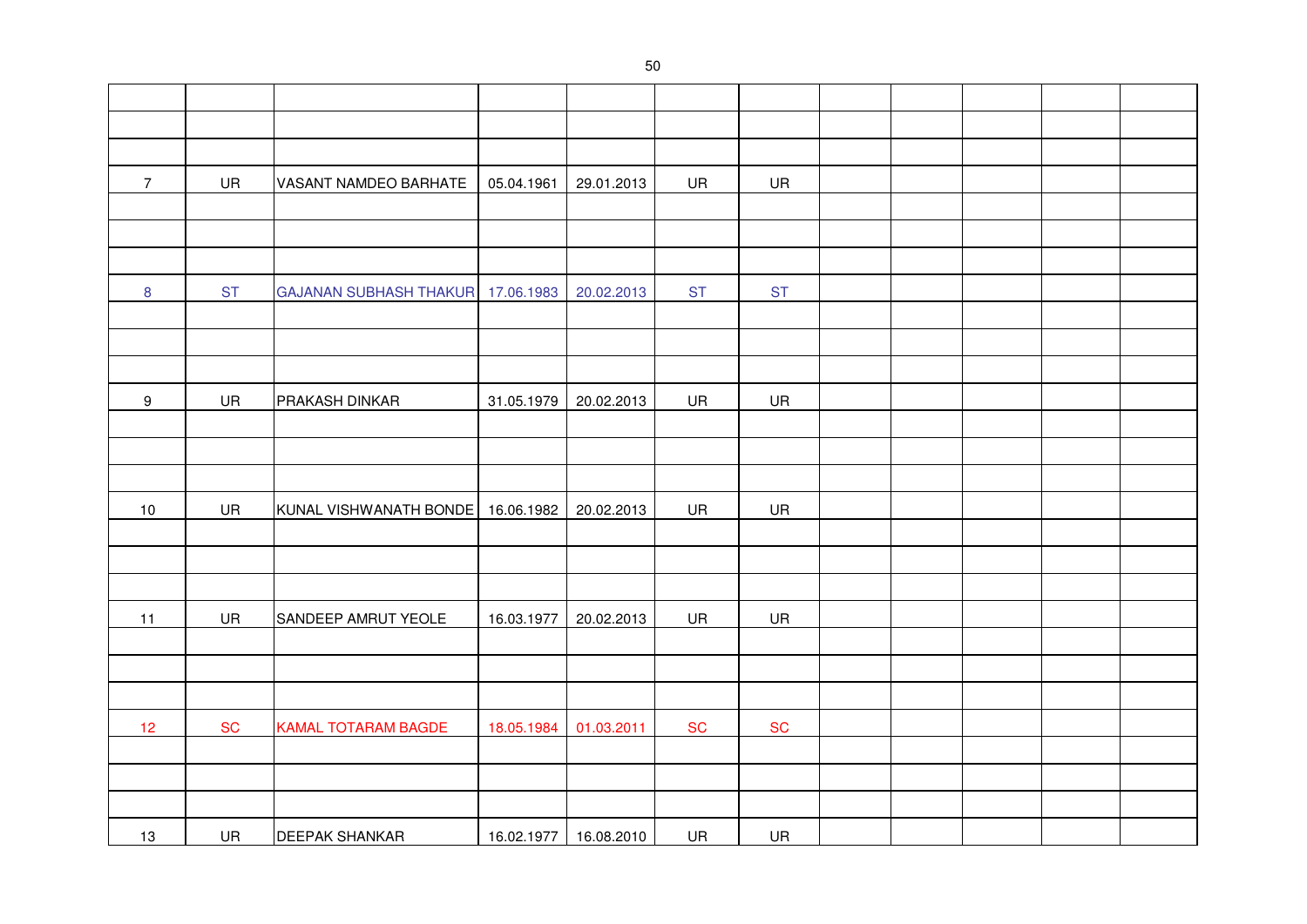| 14   | UR         | MANOJ R. WAIKOLE      | 31.07.1979 | 20.02.2013            | UR         | UR         |  |  |  |
|------|------------|-----------------------|------------|-----------------------|------------|------------|--|--|--|
|      |            |                       |            |                       |            |            |  |  |  |
|      |            |                       |            |                       |            |            |  |  |  |
|      |            |                       |            |                       |            |            |  |  |  |
| 15   | UR         | NARAYAN HARI          | 01.06.1959 | 01.11.2010            | UR         | UR         |  |  |  |
|      |            |                       |            |                       |            |            |  |  |  |
|      |            |                       |            |                       |            |            |  |  |  |
|      |            |                       |            |                       |            |            |  |  |  |
| 16   | UR         | V. P. DAMLE           | 09.05.1957 | 01.03.1997            | UR         | UR         |  |  |  |
|      |            |                       |            |                       |            |            |  |  |  |
|      |            |                       |            |                       |            |            |  |  |  |
|      |            |                       |            |                       |            |            |  |  |  |
| 17   | ${\sf SC}$ | PREMANAND WAMAN       | 01.09.1962 | 01.02.2012            | ${\sf SC}$ | ${\sf SC}$ |  |  |  |
|      |            |                       |            |                       |            |            |  |  |  |
|      |            |                       |            |                       |            |            |  |  |  |
|      |            |                       |            |                       |            |            |  |  |  |
| $18$ | UR         | RAJESH PANDURANG      | 12.07.1965 | 01.12.2010            | UR         | UR         |  |  |  |
|      |            |                       |            |                       |            |            |  |  |  |
|      |            |                       |            |                       |            |            |  |  |  |
|      |            |                       |            |                       |            |            |  |  |  |
| $19$ | UR         | GURUVELI NAGESHWARRAO | 26.09.1960 | 29.01.2013            | UR         | <b>UR</b>  |  |  |  |
|      |            |                       |            |                       |            |            |  |  |  |
|      |            |                       |            |                       |            |            |  |  |  |
|      |            |                       |            |                       |            |            |  |  |  |
| 20   | <b>ST</b>  | RAVINDRA BANSI MORE   |            | 06.06.1978 20.02.2013 | <b>ST</b>  | <b>ST</b>  |  |  |  |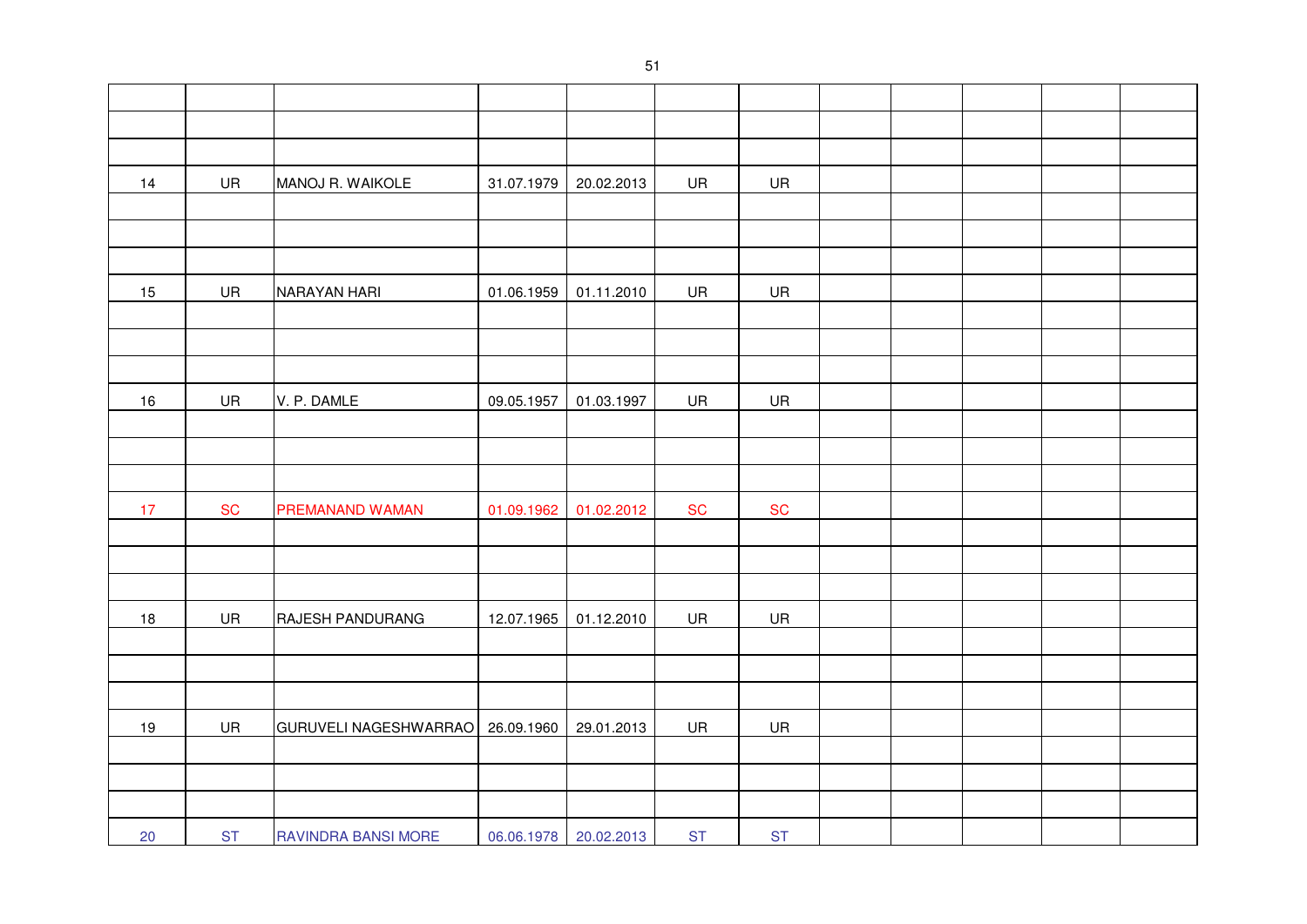| 21 | UR        | SK. USUF SK. ABDUL                 | 18.02.1966 | 01.12.2010            | UR        | UR        |  |                     |  |
|----|-----------|------------------------------------|------------|-----------------------|-----------|-----------|--|---------------------|--|
|    |           |                                    |            |                       |           |           |  |                     |  |
|    |           |                                    |            |                       |           |           |  |                     |  |
|    |           |                                    |            |                       |           |           |  |                     |  |
| 22 | UR        | CHANDRAKANT RAGHUNATH 14.10.1963   |            | 01.12.2010            | UR        | UR        |  |                     |  |
|    |           |                                    |            |                       |           |           |  |                     |  |
|    |           |                                    |            |                       |           |           |  |                     |  |
|    |           |                                    |            |                       |           |           |  |                     |  |
| 23 | UR        | BHUSHAN NARHARI BHANGAL 08.03.1988 |            | 29.01.2013            | UR        | UR        |  |                     |  |
|    |           |                                    |            |                       |           |           |  |                     |  |
|    |           |                                    |            |                       |           |           |  |                     |  |
|    |           |                                    |            |                       |           |           |  |                     |  |
| 24 | <b>SC</b> | <b>ANIL LAXMAN MISAL</b>           | 10.04.1962 | 01.03.2011            | <b>SC</b> | <b>SC</b> |  |                     |  |
|    |           |                                    |            |                       |           |           |  |                     |  |
|    |           |                                    |            |                       |           |           |  |                     |  |
|    |           |                                    |            |                       |           |           |  |                     |  |
| 25 | UR        | MOHAN SINGH UTTAM SINGH 20.03.1967 |            | 01.11.2010            | UR        | UR        |  | 17.10.2013 Promoted |  |
| 25 | UR        |                                    |            |                       |           |           |  |                     |  |
|    |           |                                    |            |                       |           |           |  |                     |  |
|    |           |                                    |            |                       |           |           |  |                     |  |
| 26 | UR        | <b>ASHOK PRALHAD</b>               | 02.06.1965 | 01.03.2011            | UR        | UR        |  |                     |  |
|    |           |                                    |            |                       |           |           |  |                     |  |
|    |           |                                    |            |                       |           |           |  |                     |  |
|    |           |                                    |            |                       |           |           |  |                     |  |
| 27 | <b>UR</b> | YOGENDRA SINGH                     |            | 12.08.1966 30.06.2011 | UR        | UR        |  |                     |  |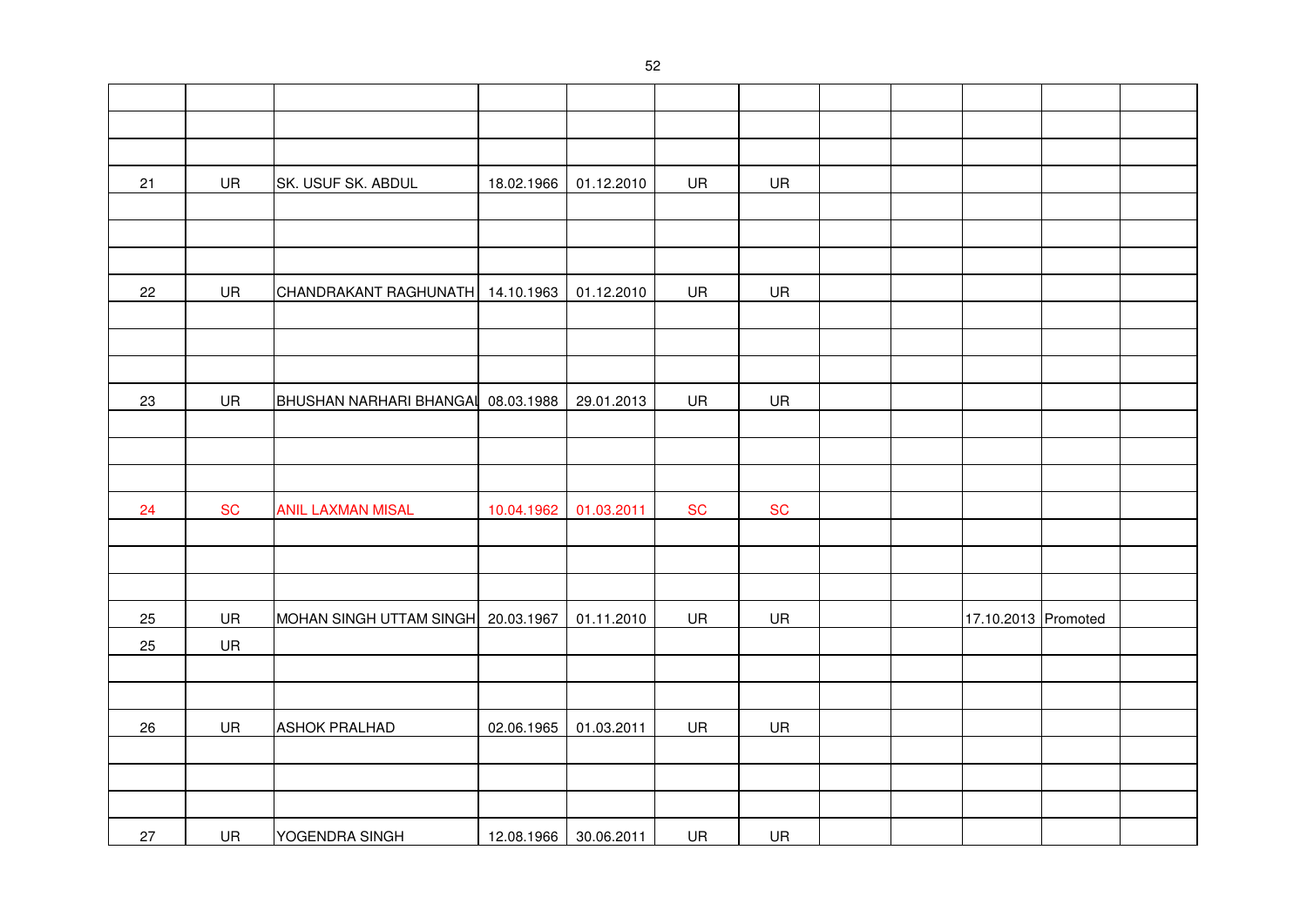| 28 | UR        | DHANRAJ CHIMAN               | 16.10.1963 | 30.06.2011 | UR        | <b>UR</b> |  |  |  |
|----|-----------|------------------------------|------------|------------|-----------|-----------|--|--|--|
|    |           |                              |            |            |           |           |  |  |  |
|    |           |                              |            |            |           |           |  |  |  |
|    |           |                              |            |            |           |           |  |  |  |
| 29 | UR        | CANDRAPRAKASH RAMDAS         | 16.02.1962 | 30.06.2011 | UR        | UR        |  |  |  |
|    |           |                              |            |            |           |           |  |  |  |
|    |           |                              |            |            |           |           |  |  |  |
|    |           |                              |            |            |           |           |  |  |  |
| 30 | <b>SC</b> | <b>ARUN BABULAL PARDESHI</b> | 20.02.1962 | 01.04.2011 | <b>SC</b> | <b>SC</b> |  |  |  |
|    |           |                              |            |            |           |           |  |  |  |
|    |           |                              |            |            |           |           |  |  |  |
|    |           |                              |            |            |           |           |  |  |  |
| 31 | UR        | SAMUAL JOSEPH                | 22.11.1967 | 05.07.2011 | UR        | UR        |  |  |  |
|    |           |                              |            |            |           |           |  |  |  |
|    |           |                              |            |            |           |           |  |  |  |
|    |           |                              |            |            |           |           |  |  |  |
| 32 | UR        | NIWRUTTI HIRAMAN             | 15.04.1964 | 05.07.2011 | UR        | UR        |  |  |  |
|    |           |                              |            |            |           |           |  |  |  |
|    |           |                              |            |            |           |           |  |  |  |
|    |           |                              |            |            |           |           |  |  |  |
| 33 | UR        | <b>VIJAY SUDHAKAR</b>        | 30.04.1968 | 23.08.2011 | UR        | UR        |  |  |  |
|    |           |                              |            |            |           |           |  |  |  |
|    |           |                              |            |            |           |           |  |  |  |
|    |           |                              |            |            |           |           |  |  |  |
| 34 | <b>ST</b> |                              |            |            |           |           |  |  |  |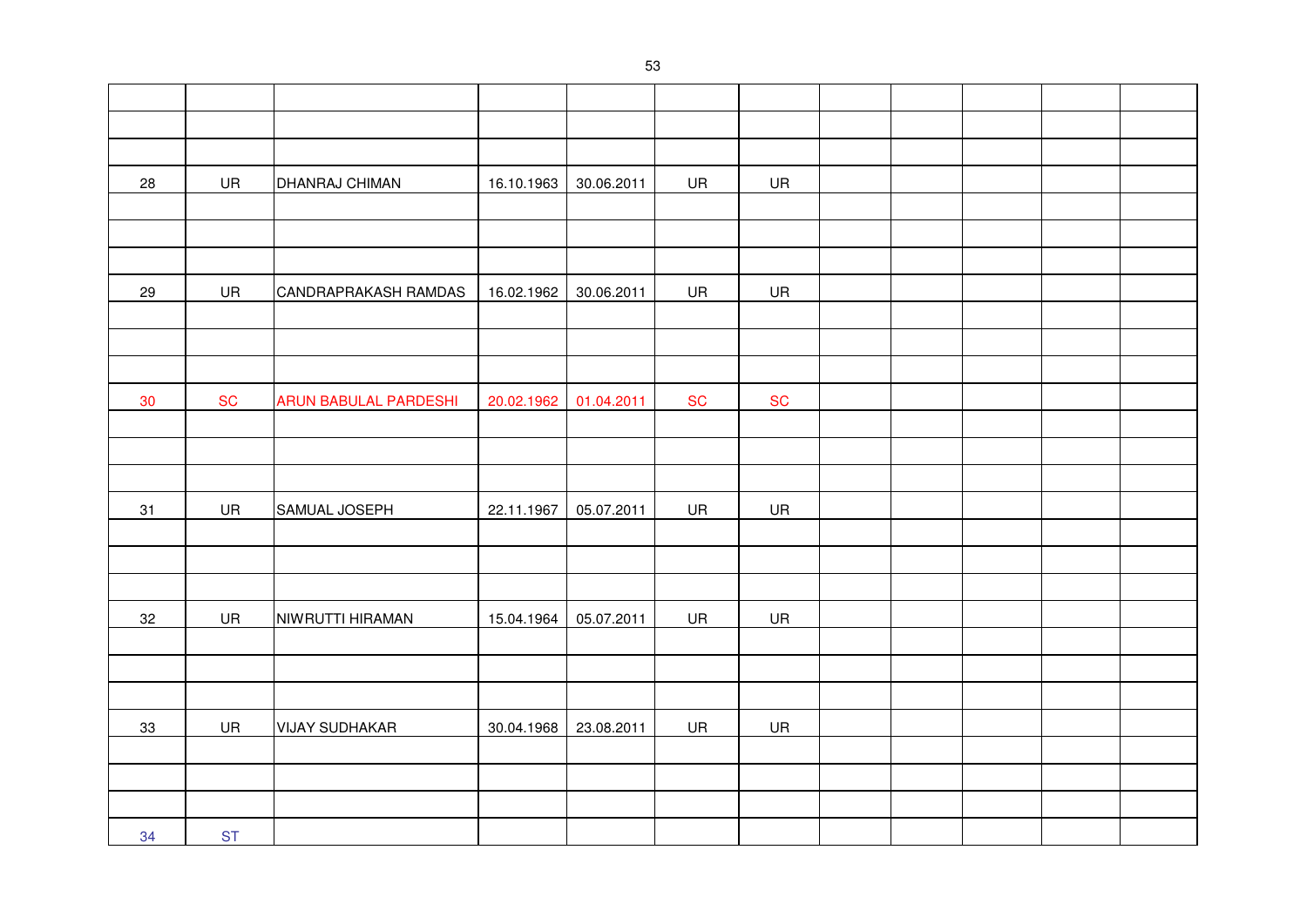| $35\,$ | UR        | VINOD Y. NAVGHARE    | 22.06.1965 | 23.08.2011 | UR        | UR        |  |  |  |
|--------|-----------|----------------------|------------|------------|-----------|-----------|--|--|--|
|        |           |                      |            |            |           |           |  |  |  |
|        |           |                      |            |            |           |           |  |  |  |
|        |           |                      |            |            |           |           |  |  |  |
| 36     | UR        | SK. KARIM SK. PASU   | 25.12.1965 | 23.08.2011 | UR        | UR        |  |  |  |
|        |           |                      |            |            |           |           |  |  |  |
|        |           |                      |            |            |           |           |  |  |  |
|        |           |                      |            |            |           |           |  |  |  |
| 37     | UR        | SANJAY VITTHAL       | 01.06.1967 | 02.09.2011 | UR        | UR        |  |  |  |
|        |           |                      |            |            |           |           |  |  |  |
|        |           |                      |            |            |           |           |  |  |  |
|        |           |                      |            |            |           |           |  |  |  |
| 38     | <b>SC</b> | <b>KULDEEP KADU</b>  | 31.08.1959 | 01.03.2011 | <b>SC</b> | <b>SC</b> |  |  |  |
|        |           |                      |            |            |           |           |  |  |  |
|        |           |                      |            |            |           |           |  |  |  |
|        |           |                      |            |            |           |           |  |  |  |
| 39     | UR        | <b>BALU VENUNATH</b> | 02.06.1964 | 03.10.2011 | UR        | UR        |  |  |  |
|        |           |                      |            |            |           |           |  |  |  |
|        |           |                      |            |            |           |           |  |  |  |
|        |           |                      |            |            |           |           |  |  |  |
| 40     | UR        | REMOND PAUL JOSEPH   | 24.09.1979 | 03.10.2011 | UR        | UR        |  |  |  |
|        |           |                      |            |            |           |           |  |  |  |
| 41     | UR        | C.D.KHADKE           | 01.06.1972 | 03.10.2011 | UR        | UR        |  |  |  |
|        |           |                      |            |            |           |           |  |  |  |
|        |           |                      |            |            |           |           |  |  |  |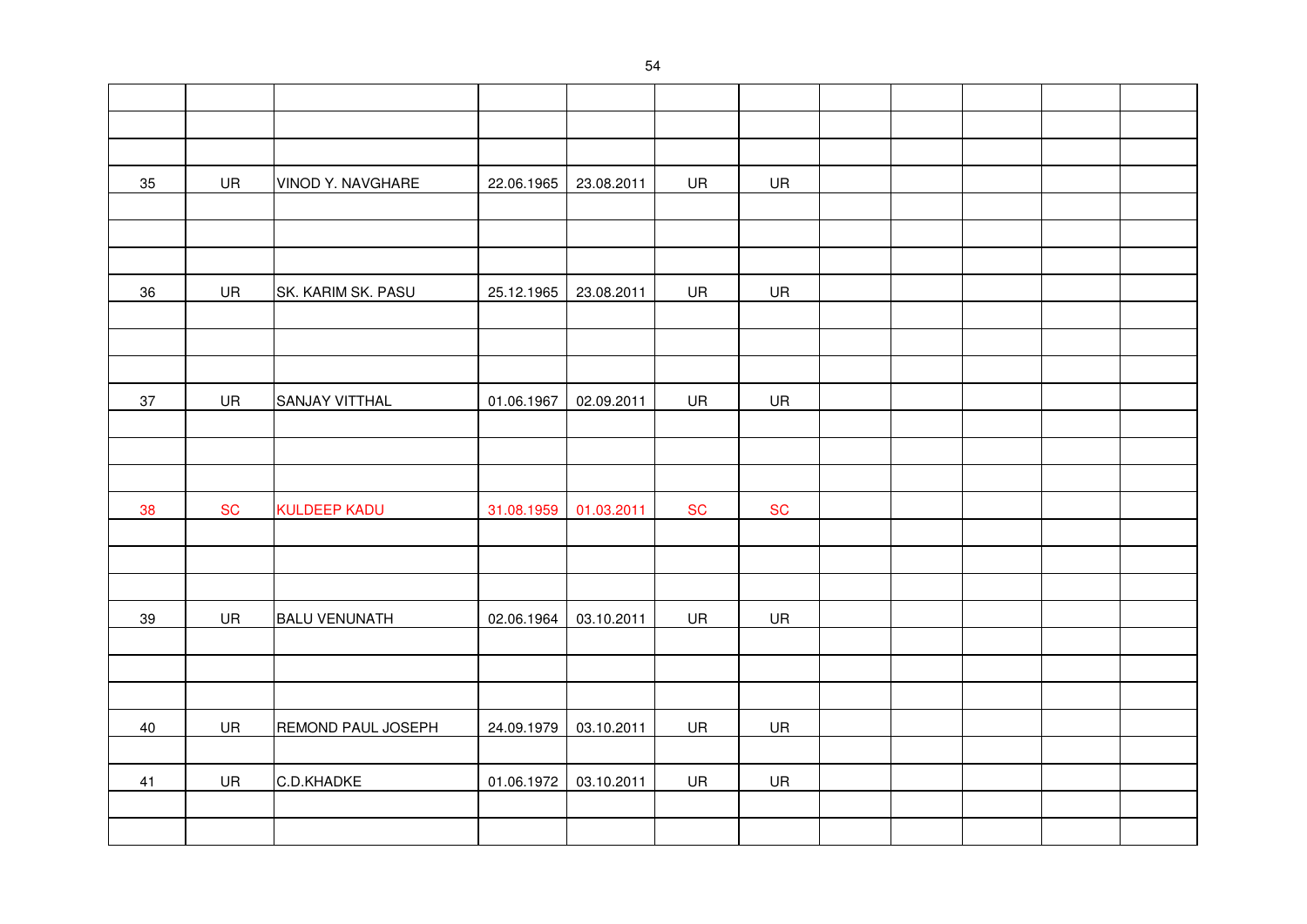| 42                            | UR        | <b>BENJAMIN GOVIND</b>       | 20.07.1959 | 01.08.2012                   | UR        | UR        |  |  |  |
|-------------------------------|-----------|------------------------------|------------|------------------------------|-----------|-----------|--|--|--|
|                               |           |                              |            |                              |           |           |  |  |  |
|                               |           |                              |            |                              |           |           |  |  |  |
|                               |           |                              |            |                              |           |           |  |  |  |
| 43                            | UR        | <b>VINOD VISHWAS</b>         | 23.12.1955 | 01.08.2012                   | UR        | UR        |  |  |  |
|                               |           |                              |            |                              |           |           |  |  |  |
|                               |           |                              |            |                              |           |           |  |  |  |
| 44                            | <b>SC</b> | SHIVAJI RANGNATH NIKAM       | 01.04.1959 | 01.03.2011                   | <b>SC</b> | <b>SC</b> |  |  |  |
|                               |           |                              |            |                              |           |           |  |  |  |
|                               |           |                              |            |                              |           |           |  |  |  |
|                               |           |                              |            |                              |           |           |  |  |  |
| 45                            | UR        | <b>ABHIMAN MADHUKAR</b>      | 01.06.1968 | 01.08.2012                   | UR        | UR        |  |  |  |
|                               |           |                              |            |                              |           |           |  |  |  |
|                               |           |                              |            |                              |           |           |  |  |  |
|                               |           |                              |            |                              |           |           |  |  |  |
| 46                            | UR        | <b>TUKARAM GAWANDE</b>       | 01.06.1958 | 01.08.2012                   | UR        | UR        |  |  |  |
|                               |           |                              |            |                              |           |           |  |  |  |
|                               |           |                              |            |                              |           |           |  |  |  |
|                               |           |                              |            |                              |           |           |  |  |  |
| 47                            | <b>ST</b> |                              |            |                              |           |           |  |  |  |
|                               |           |                              |            |                              |           |           |  |  |  |
|                               |           |                              |            |                              |           |           |  |  |  |
|                               |           |                              |            |                              |           |           |  |  |  |
| 48                            | UR        | SUBHASH SAHEBRAO NAIK        | 13.03.1959 | 01.08.2012                   | UR        | UR        |  |  |  |
|                               |           |                              |            | <b>TECH. III (FG) RANKER</b> |           |           |  |  |  |
|                               |           |                              |            |                              |           |           |  |  |  |
|                               |           | 24                           |            |                              |           |           |  |  |  |
| CADRE STRENGTH<br>DESIGNATION |           | <b>TECH. III (FG) RANKAR</b> |            |                              |           |           |  |  |  |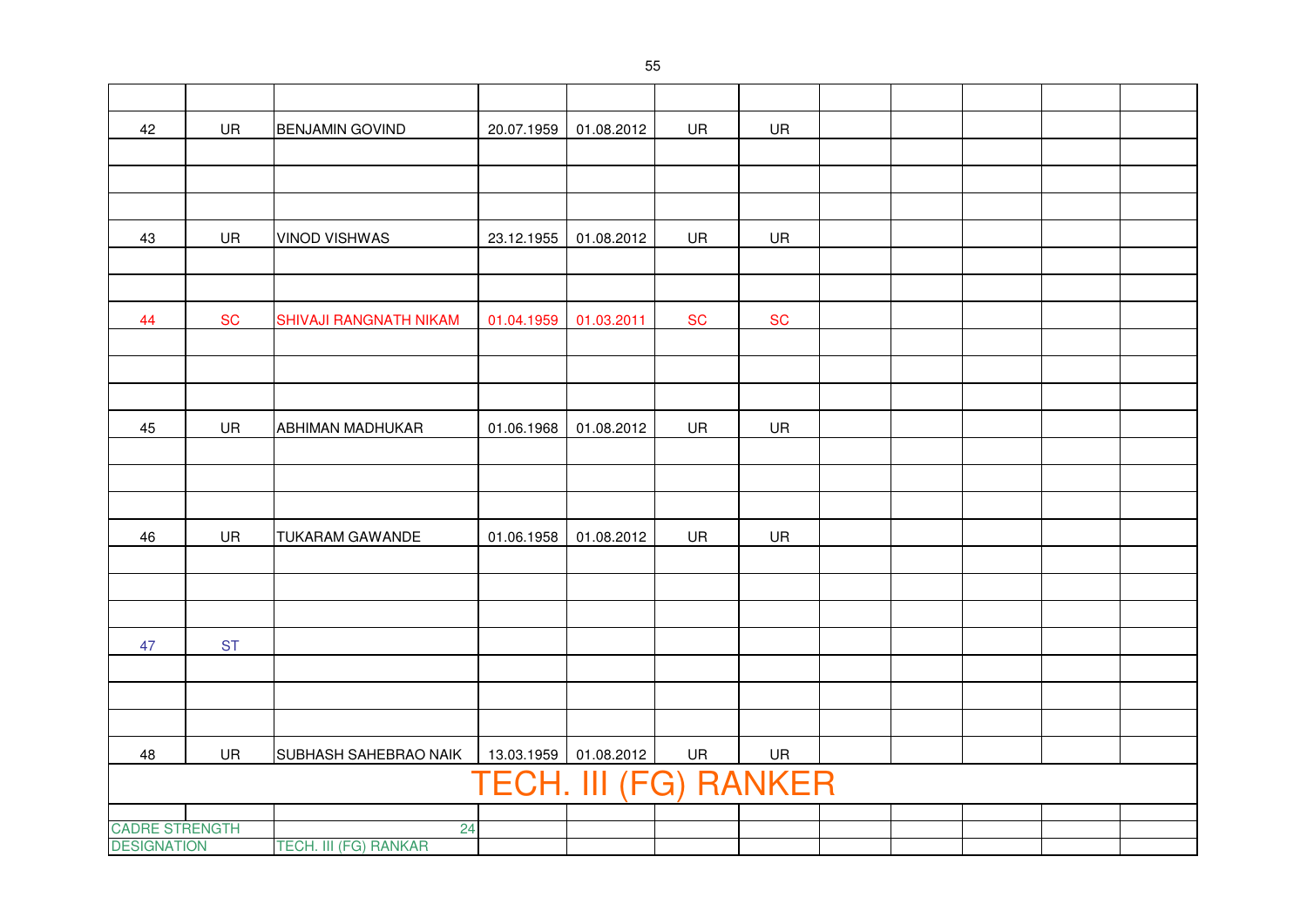| <b>PAY SCALE</b>                |                                           | 5200-20200+1900                   | <b>SC</b>  | $\overline{4}$ | <b>ST</b>                    | $\overline{2}$                                           |                 |                  |                |                          |                                                            |
|---------------------------------|-------------------------------------------|-----------------------------------|------------|----------------|------------------------------|----------------------------------------------------------|-----------------|------------------|----------------|--------------------------|------------------------------------------------------------|
|                                 |                                           |                                   |            |                |                              |                                                          |                 |                  |                |                          |                                                            |
|                                 |                                           |                                   |            |                |                              |                                                          |                 |                  |                |                          | Signature                                                  |
| <b>ROASTER</b><br><b>POINTS</b> | <b>RESERVED</b><br><b>FOR</b><br>SC/ST/UR | PROMOTION IN THE GRADE            |            |                | <b>WHETHER</b><br>SC/ST/UR   | <b>POINT</b><br><b>UTILISED</b><br><b>BY</b><br>SC/ST/UR | SHORTFALL (-) / | EXCESS (+) SC/ST | <b>DATE OF</b> | <b>VACATION REMARKS,</b> | o <sub>f</sub><br>Appointing<br>Authority or<br>Authorised |
|                                 |                                           | <b>NAME</b>                       | D.O.B.     | D.O.A.         |                              |                                                          | <b>SC</b>       | <b>ST</b>        | OF POST        | <b>IF ANY</b>            | Person                                                     |
| $\mathbf{1}$                    | UR                                        | ASHISH M. SONAWANE                | 09.10.1982 | 30.04.2013     | UR                           | UR                                                       |                 |                  |                |                          |                                                            |
|                                 |                                           |                                   |            |                |                              |                                                          |                 |                  |                |                          |                                                            |
|                                 |                                           |                                   |            |                |                              |                                                          |                 |                  |                |                          |                                                            |
|                                 |                                           |                                   |            |                |                              |                                                          |                 |                  |                |                          |                                                            |
| $\overline{2}$                  | UR                                        | VINOD BHAGWAN MATALE              | 08.09.1985 | 30.04.2013     | UR                           | UR                                                       |                 |                  |                |                          |                                                            |
|                                 |                                           |                                   |            |                |                              |                                                          |                 |                  |                |                          |                                                            |
|                                 |                                           |                                   |            |                |                              |                                                          |                 |                  |                |                          |                                                            |
|                                 |                                           |                                   |            |                |                              |                                                          |                 |                  |                |                          |                                                            |
| $\mathbf{3}$                    | UR                                        | SHANTARAM RAGHUNATH PA 01.07.1978 |            | 30.04.2013     | UR                           | UR                                                       |                 |                  |                |                          |                                                            |
|                                 |                                           |                                   |            |                |                              |                                                          |                 |                  |                |                          |                                                            |
|                                 |                                           |                                   |            |                |                              |                                                          |                 |                  |                |                          |                                                            |
|                                 |                                           |                                   |            |                |                              |                                                          |                 |                  |                |                          |                                                            |
| $\overline{4}$                  | <b>SC</b>                                 |                                   |            |                |                              |                                                          |                 |                  |                |                          |                                                            |
|                                 |                                           |                                   |            |                |                              |                                                          |                 |                  |                |                          |                                                            |
|                                 |                                           |                                   |            |                |                              |                                                          |                 |                  |                |                          |                                                            |
| $5\overline{)}$                 | UR                                        | KAILAS K. CHIMURKAR               | 12.07.1978 | 30.04.2013     | $\operatorname{\textsf{SC}}$ | UR                                                       |                 |                  |                |                          |                                                            |
|                                 |                                           |                                   |            |                |                              |                                                          |                 |                  |                |                          |                                                            |
|                                 |                                           |                                   |            |                |                              |                                                          |                 |                  |                |                          |                                                            |
|                                 |                                           |                                   |            |                |                              |                                                          |                 |                  |                |                          |                                                            |
| 6                               | UR                                        | SATISH PANDURANG TAPKE            | 05.07.1982 | 30.04.2013     | UR                           | UR                                                       |                 |                  |                |                          |                                                            |
|                                 |                                           |                                   |            |                |                              |                                                          |                 |                  |                |                          |                                                            |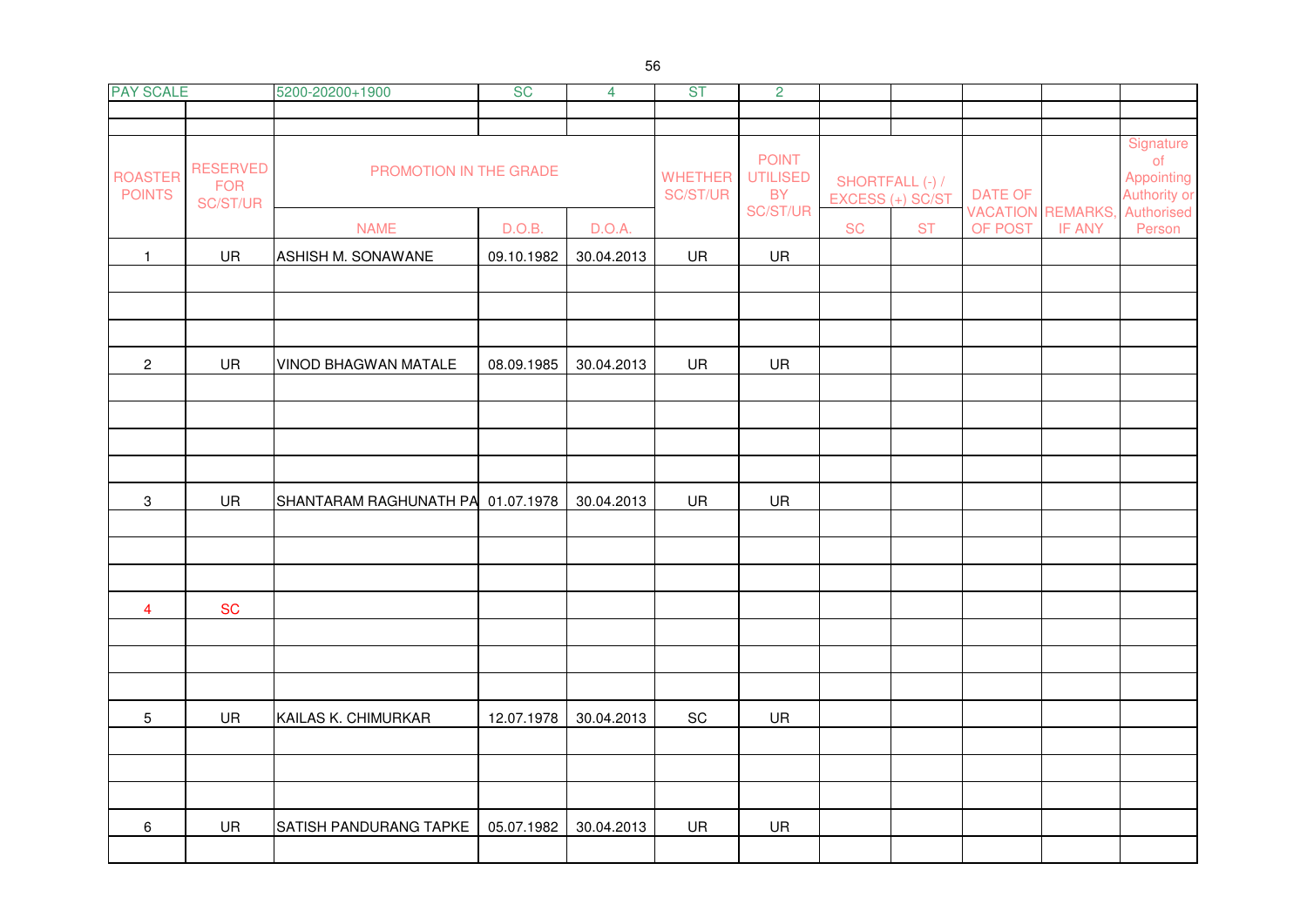| $\overline{7}$   | UR        | SHAMBHU DAULAT TAYDE              | 07.07.1977 | 30.04.2013 | $\operatorname{\textsf{SC}}$ | UR |  |  |  |
|------------------|-----------|-----------------------------------|------------|------------|------------------------------|----|--|--|--|
|                  |           |                                   |            |            |                              |    |  |  |  |
|                  |           |                                   |            |            |                              |    |  |  |  |
|                  |           |                                   |            |            |                              |    |  |  |  |
| $\boldsymbol{8}$ | <b>ST</b> |                                   |            |            |                              |    |  |  |  |
|                  |           |                                   |            |            |                              |    |  |  |  |
|                  |           |                                   |            |            |                              |    |  |  |  |
|                  |           |                                   |            |            |                              |    |  |  |  |
| $\boldsymbol{9}$ | UR        | KIRAN VASANT PATIL                | 08.10.1982 | 30.04.2013 | UR                           | UR |  |  |  |
|                  |           |                                   |            |            |                              |    |  |  |  |
|                  |           |                                   |            |            |                              |    |  |  |  |
|                  |           |                                   |            |            |                              |    |  |  |  |
| $10$             | UR        | MADHUKAR KACHRU GAIKWA 16.05.1983 |            | 30.04.2013 | $\operatorname{\textsf{SC}}$ | UR |  |  |  |
|                  |           |                                   |            |            |                              |    |  |  |  |
|                  |           |                                   |            |            |                              |    |  |  |  |
|                  |           |                                   |            |            |                              |    |  |  |  |
| 11               | UR        | SANDESH HARIBHAU INGLE            | 10.06.1975 | 30.04.2013 | $\operatorname{\textsf{SC}}$ | UR |  |  |  |
|                  |           |                                   |            |            |                              |    |  |  |  |
|                  |           |                                   |            |            |                              |    |  |  |  |
|                  |           |                                   |            |            |                              |    |  |  |  |
| 12               | <b>SC</b> |                                   |            |            |                              |    |  |  |  |
|                  |           |                                   |            |            |                              |    |  |  |  |
|                  |           |                                   |            |            |                              |    |  |  |  |
|                  |           |                                   |            |            |                              |    |  |  |  |
| 13               | UR        | DINESH PITAMBAR TAYDE             | 14.04.1974 | 30.04.2013 | $\operatorname{\textsf{SC}}$ | UR |  |  |  |
|                  |           |                                   |            |            |                              |    |  |  |  |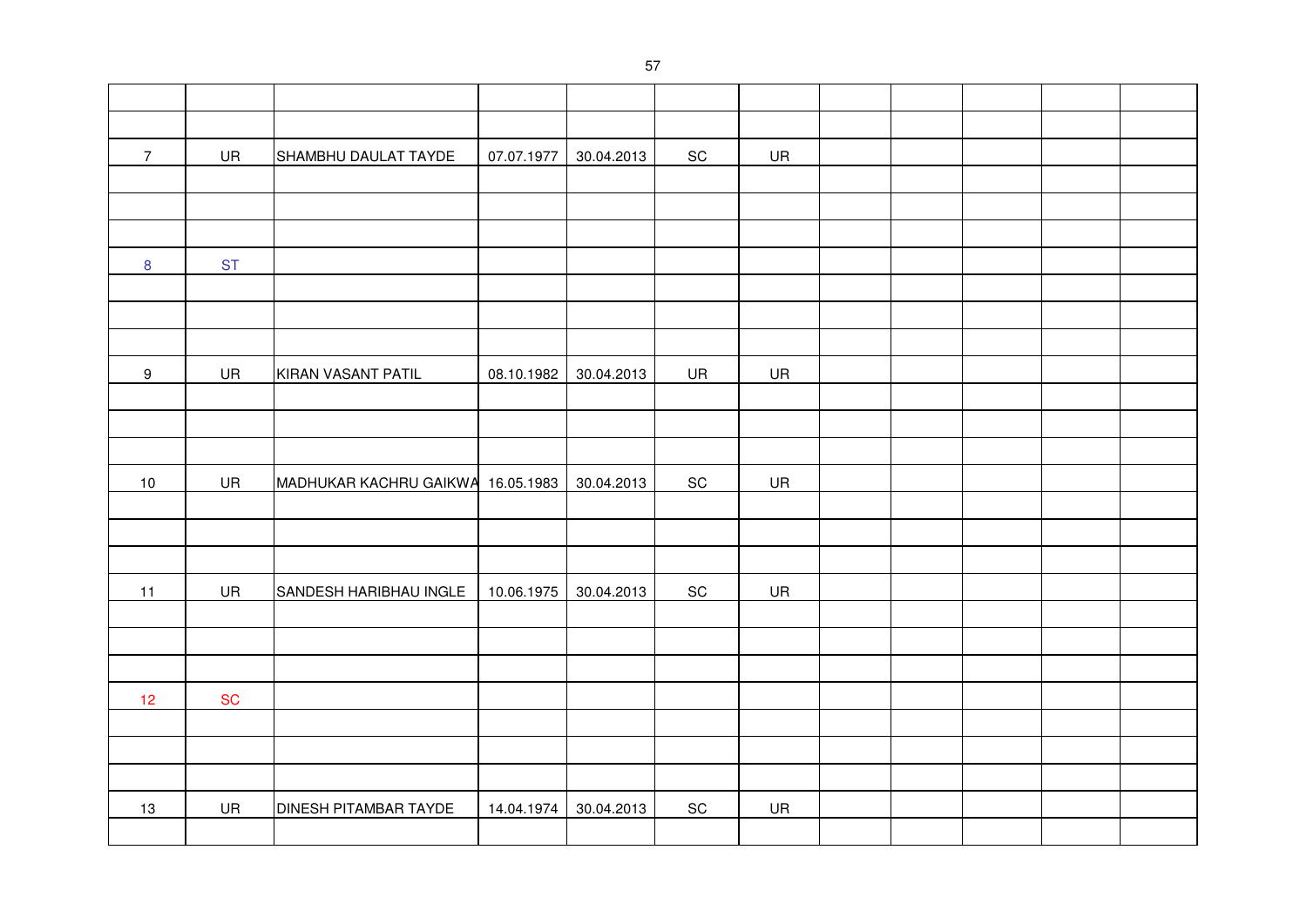| 14   | UR        | NARENDRA TEJPAL MAGRE              | 15.12.1982 | 30.04.2013 | UR | UR |  |  |  |
|------|-----------|------------------------------------|------------|------------|----|----|--|--|--|
|      |           |                                    |            |            |    |    |  |  |  |
|      |           |                                    |            |            |    |    |  |  |  |
|      |           |                                    |            |            |    |    |  |  |  |
| 15   | UR        | SANDEEP DHARMARAJ PATIL 24.06.1980 |            | 30.04.2013 | UR | UR |  |  |  |
|      |           |                                    |            |            |    |    |  |  |  |
|      |           |                                    |            |            |    |    |  |  |  |
|      |           |                                    |            |            |    |    |  |  |  |
| $16$ | UR        | BHUSHAN PARSHURAM SONA 02.06.1981  |            | 30.04.2013 | UR | UR |  |  |  |
|      |           |                                    |            |            |    |    |  |  |  |
|      |           |                                    |            |            |    |    |  |  |  |
|      |           |                                    |            |            |    |    |  |  |  |
| 17   | <b>SC</b> |                                    |            |            |    |    |  |  |  |
|      |           |                                    |            |            |    |    |  |  |  |
|      |           |                                    |            |            |    |    |  |  |  |
|      |           |                                    |            |            |    |    |  |  |  |
| 18   | UR        | PRAVIN SOPAN KOLI                  | 28.08.1983 | 30.04.2013 | UR | UR |  |  |  |
|      |           |                                    |            |            |    |    |  |  |  |
|      |           |                                    |            |            |    |    |  |  |  |
|      |           |                                    |            |            |    |    |  |  |  |
| $19$ | UR        | <b>GAJANAN N. SONAR</b>            | 07.12.1979 | 30.04.2013 | UR | UR |  |  |  |
|      |           |                                    |            |            |    |    |  |  |  |
|      |           |                                    |            |            |    |    |  |  |  |
|      |           |                                    |            |            |    |    |  |  |  |
| 20   | <b>ST</b> |                                    |            |            |    |    |  |  |  |
|      |           |                                    |            |            |    |    |  |  |  |